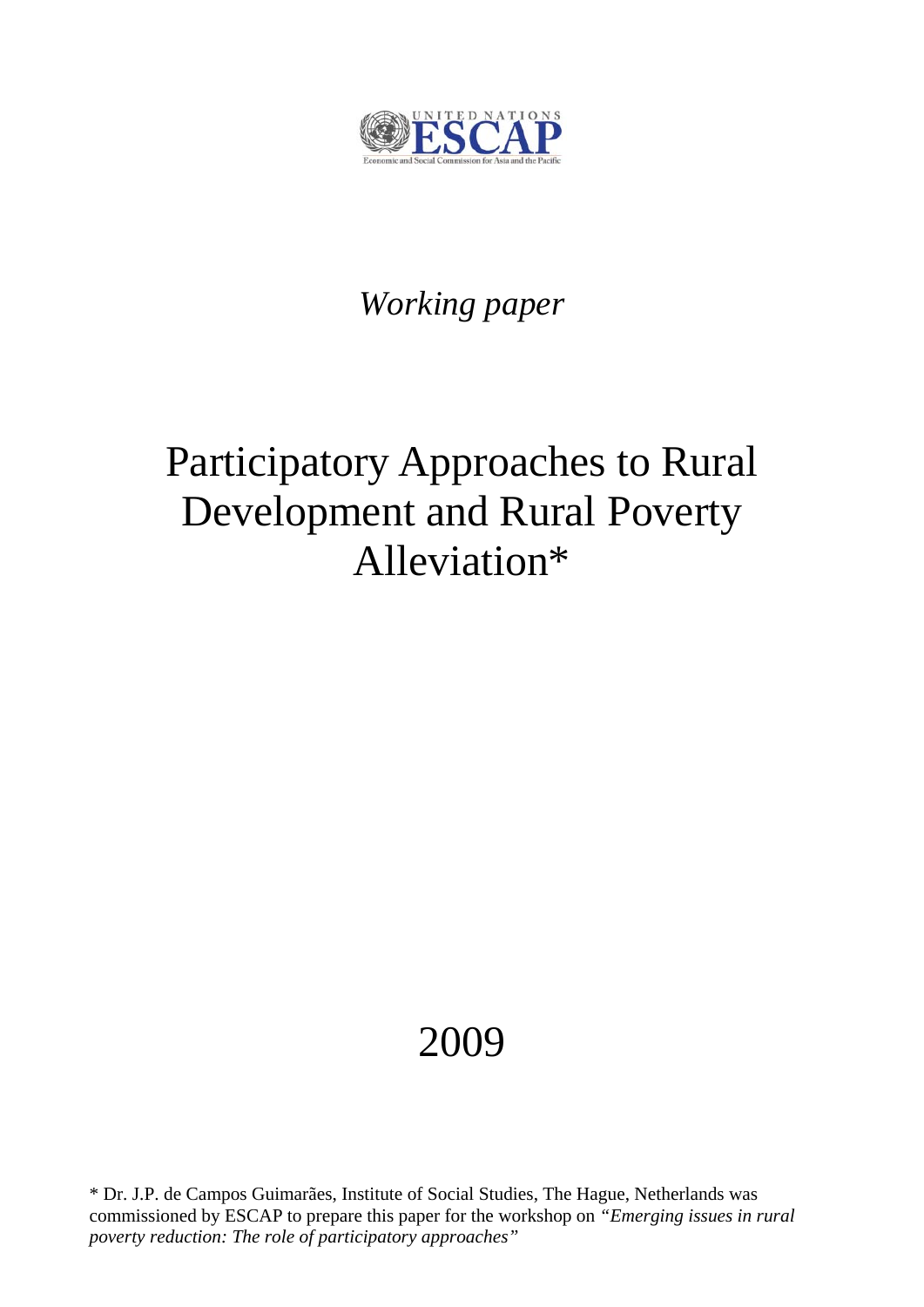The views expressed in this publication are those of the authors and do not necessarily reflect the views of the United Nations. The designations employed and the presentation of the material in this publication do not imply the expression of any opinion whatsoever on the part of the Secretariat of the United Nations concerning the legal status of any country, territory, city or area or of its authorities, or concerning the delimitation of its frontiers or boundaries. Mention of firm names and commercial products does not imply the endorsement of the United Nations.

This publication may be reproduced in whole or in part for educational or non-profit purposes without special permission from the copyright holder, provided that the source is acknowledged. The ESCAP Publications Office would appreciate receiving a copy of any publication that uses this publication as a source.

This publication has been issued without formal editing.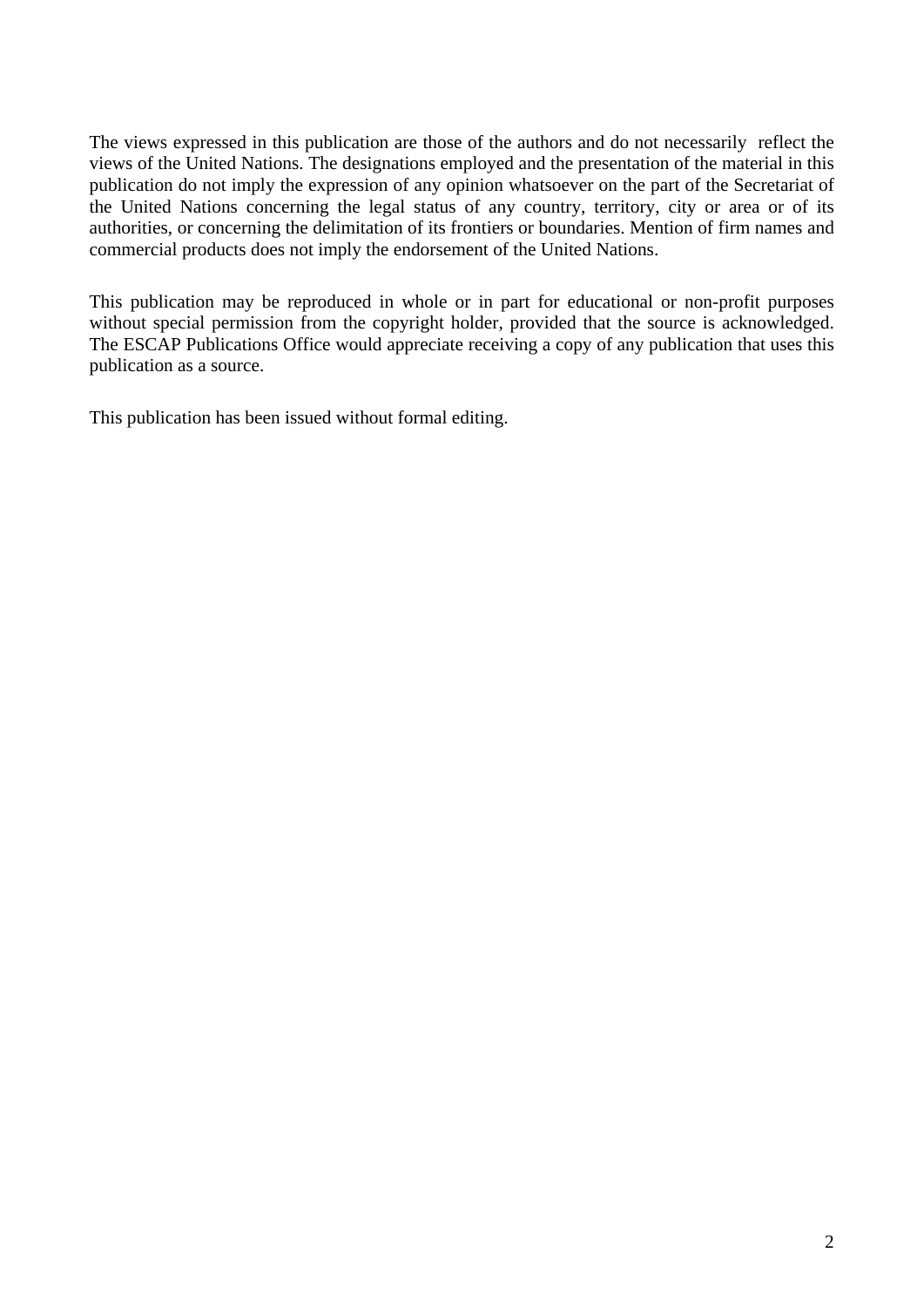Table of contents

| 1 |       |                                                                                               |  |  |  |
|---|-------|-----------------------------------------------------------------------------------------------|--|--|--|
| 2 |       |                                                                                               |  |  |  |
|   | 2.1   |                                                                                               |  |  |  |
|   | 2.2   |                                                                                               |  |  |  |
|   | 2.2.1 |                                                                                               |  |  |  |
|   | 2.2.2 |                                                                                               |  |  |  |
|   | 2.3   |                                                                                               |  |  |  |
|   | 2.4   |                                                                                               |  |  |  |
| 3 |       |                                                                                               |  |  |  |
|   | 3.1   | Poverty, rural development and participation in Asia  12                                      |  |  |  |
|   | 3.2   | Participation in Asia: a partial overview around some themes 13                               |  |  |  |
|   |       |                                                                                               |  |  |  |
| 4 |       |                                                                                               |  |  |  |
|   | 4.1   |                                                                                               |  |  |  |
|   | 4.2   |                                                                                               |  |  |  |
|   | 4.3   |                                                                                               |  |  |  |
| 5 | 24    | The challenges of participatory rural development: some reflections and points for discussion |  |  |  |
|   | 29    |                                                                                               |  |  |  |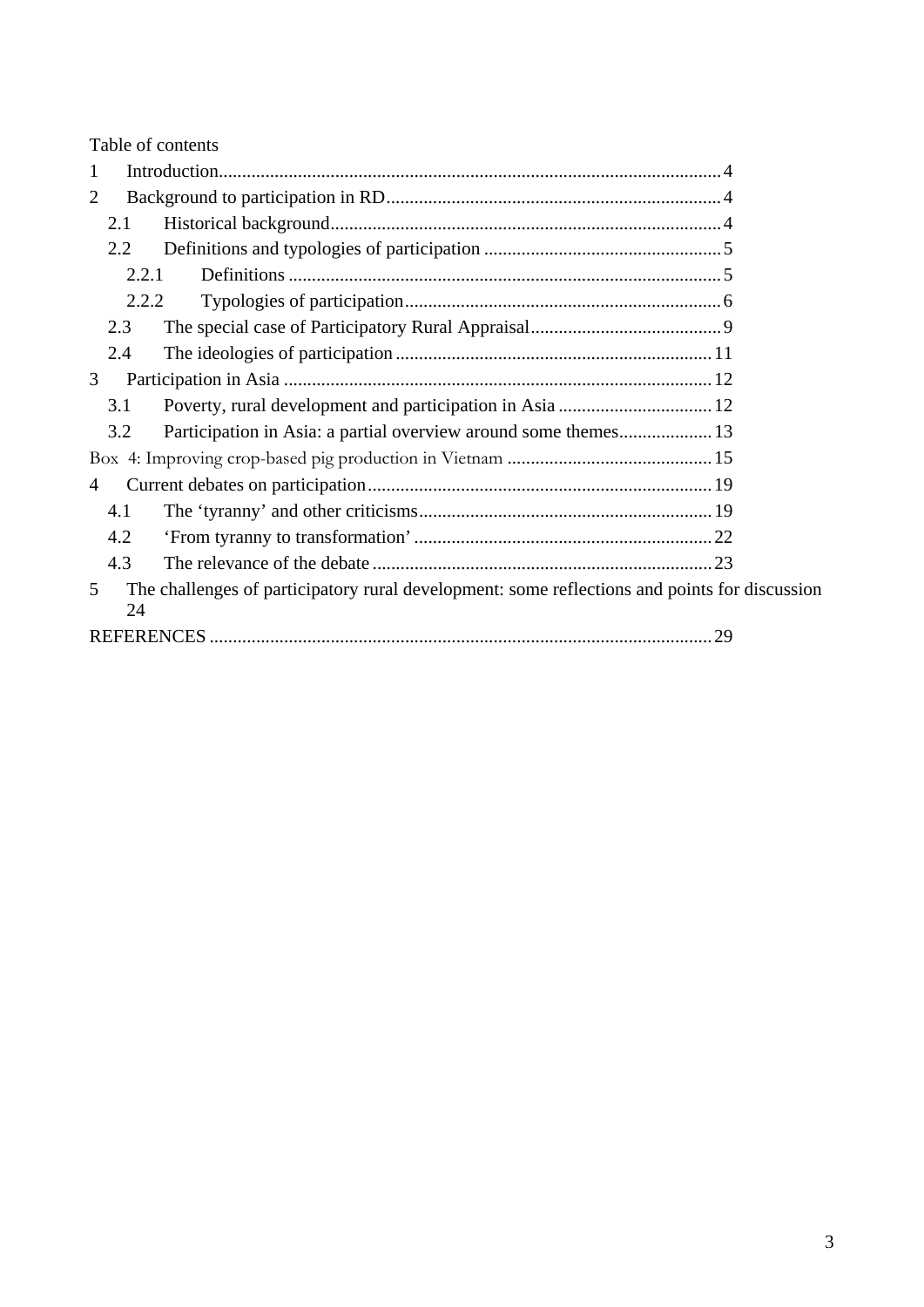## **1 Introduction**

The term 'participation' has recently come to play a central role in the discourse of rural development practitioners and policy makers. At the same time, people's interpretations of the term – and criticisms of other people's interpretations – have multiplied, and the intentions and results of much participation in practice have been questioned or even denounced. In other words, participation has become a hotly contested term, in a debate with deep implications for the ways in which community, society, citizenship, the rights of the poor and rural development itself are conceived, and for the policies that are formulated about and around some of these concepts and the social realities to which they refer.

This paper considers participation in rural development and rural poverty alleviation. It examines Asian experience and provides brief overviews of past interpretations and practices and of current debates. Its main purposes are to identify some of the main challenges facing the use of participatory approaches to rural development and poverty alleviation in Asia, and to propose a number of topics for discussion.

The paper is organized as follows. Section 2 provides a briefly sketched background to participation, both historical and conceptual, and examines the range of uses of participation in development projects. This section also includes a short discussion of a particular family of methods, broadly associated with rapid and participatory rural appraisal (RRA/PRA), which has acquired considerable prominence in recent years. Then follows, in section 3, a discussion of some main themes of participation in rural development in Asia. Section 4 then gives an overview of recent and not so recent criticisms and debates of and around participation. Finally, Section 5 draws some lessons and puts forward some points for discussion.

The paper is based exclusively on secondary materials. Although this allows a much wider coverage of perspectives and case experiences than would otherwise be possible given the limitations of a paper of this nature, it also has the disadvantage of possibly neglecting some of the most innovative approaches, because they are too recent, or were not adequately researched and written about, or simply escaped notice.

The length of the paper does not allow detailed descriptions, thorough analyses or completeness of coverage of what by any standards is a vast and evolving field. Instead of those, the paper must rely on short characterizations, the use of examples, and the discussion of themes and ideas rather than of individual cases.

## **2 Background to participation in RD**

## **2.1 Historical background**

A form of participation can be traced back at least to colonial times:

In Eastern Nigeria in the late 1940s and early 1950s British colonial officials pursued a policy with many similarities to […] participatory development […] The chief propagandist of this policy was E.R. Chadwick, the Senior District Officer i/c Community Development. He wrote frequently about how self-help development could transform the capacity of Nigerians (as individuals and communities) to identify their own needs and strengthen their abilities to improve their own conditions. He was puritanical in his refusal to 'deliver' development since this undermined the very transformation that the policy sought to achieve (Page, 2002: 253).

This surprisingly modern view already contains many of the central themes that are still present in current approaches: self-help, the community as well as the individual, transformation and capacity building and, at least by implication, a limited form of empowerment. Not much of significance was added by the community development approach that originated in India after 1950 and spread to other developing countries in the 1960s, with its underlying modernization ideology and its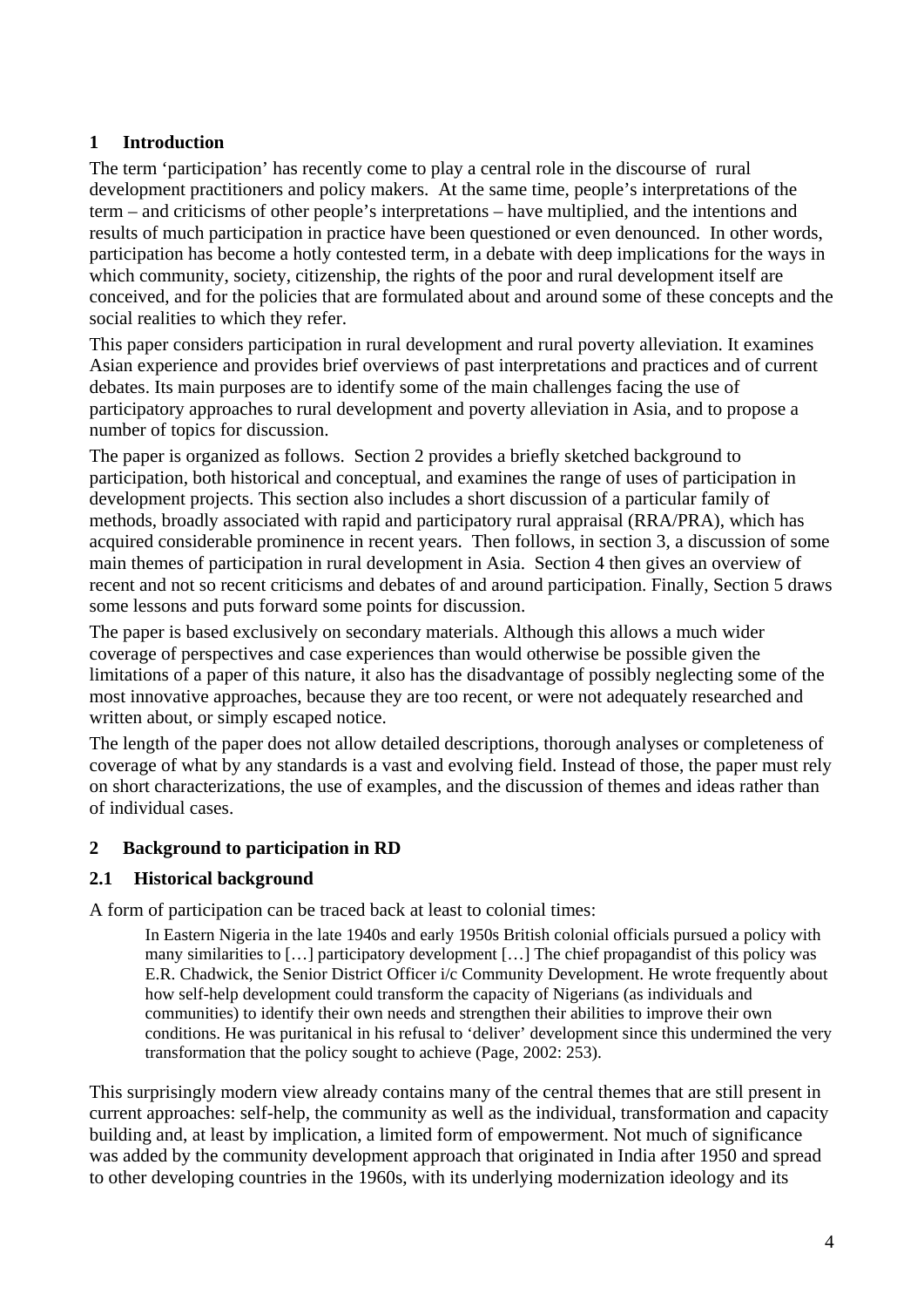practical combination of adult education, institution building, social welfare (especially education and health) and development projects. Only in the 1970s were the other main themes of modern participatory approaches added: increasing the awareness of the poor and oppressed of asymmetric power relations and of their own situation, creating or reinforcing networks of solidarity, gradually building up their confidence in their own knowledge and abilities, and consequently also a sense of entitlement (Freire, 1972).

People's participation as a concept was formulated – or rediscovered – in the 1970s, in response to the growing awareness that the various approaches then employed for rural development, such as community development, integrated rural development or basic needs did not often lead to significant rural development and especially poverty reduction, largely, as was then thought, because there was little involvement in development projects of those undergoing 'development', and particularly the poor.

An important milestone in people's participation in rural development was the World Conference on Agrarian Reform and Rural Development (WCARRD – Rome, 1979), which declared participation by rural people in the institutions that govern their lives 'a basic human right':

If rural development was to realize its potential, the Conference said, disadvantaged rural people had to be organized and actively involved in designing policies and programmes and in controlling social and economic institutions. WCARRD saw a close link between participation and voluntary, autonomous and democratic organizations representing the poor. It called on development agencies to work in close cooperation with organizations of intended beneficiaries, and proposed that assistance be channelled through small farmer and peasant groups (IWG, no date).

After WCARRD, and throughout the 1980s and 90s, participation in rural development – as well as in development at large – gradually became more established among governments, donors and international organizations, to such an extent indeed that, as Stirrat (1996: 67) put it, 'it is now difficult to find a rurally based development project which does not in one way or another claim to adopt a participatory approach involving bottom-up planning, acknowledging the importance of indigenous knowledge, and claiming to empower local people'.

Inevitably, at the same time as participation became a 'good thing', there was also a trend towards greater diversity in the interpretations of what it really means and in the forms of its application in practice, as the various actors involved – ranging from consultants and academics to developing country governments, NGOs, bilateral donors and international organizations – chose from the different approaches, principles, methods or simply emphases available, to fit their own missions or interests. Participation thus became what some describe as a 'new orthodoxy of development', but one lacking an ideology (Henkel and Stirrat, 2001: 168). We will review here some of the main definitions and typologies of participation before going on to discuss its applications in practice.

## **2.2 Definitions and typologies of participation**

## **2.2.1 Definitions**

 $\overline{a}$ 

The diversity mentioned above may best be illustrated by a brief analysis of some of the many definitions of participation that have been proposed. The FAO Informal Working Group on Participatory Approaches and Methods (IWG) transcribes some useful definitions in a web site dedicated to participatory project formulation<sup>1</sup>. First, two definitions from the  $1970s$ :

With regard to rural development ... participation includes people's involvement in decision-making processes, in implementing programmes, their sharing in the benefits of development programmes and their involvement in efforts to evaluate such programmes (Cohen and Uphof, 1977).

<sup>&</sup>lt;sup>1</sup> http://www.fao.org/Participation/english\_web\_new/content\_en/definition.html, accessed June 2007.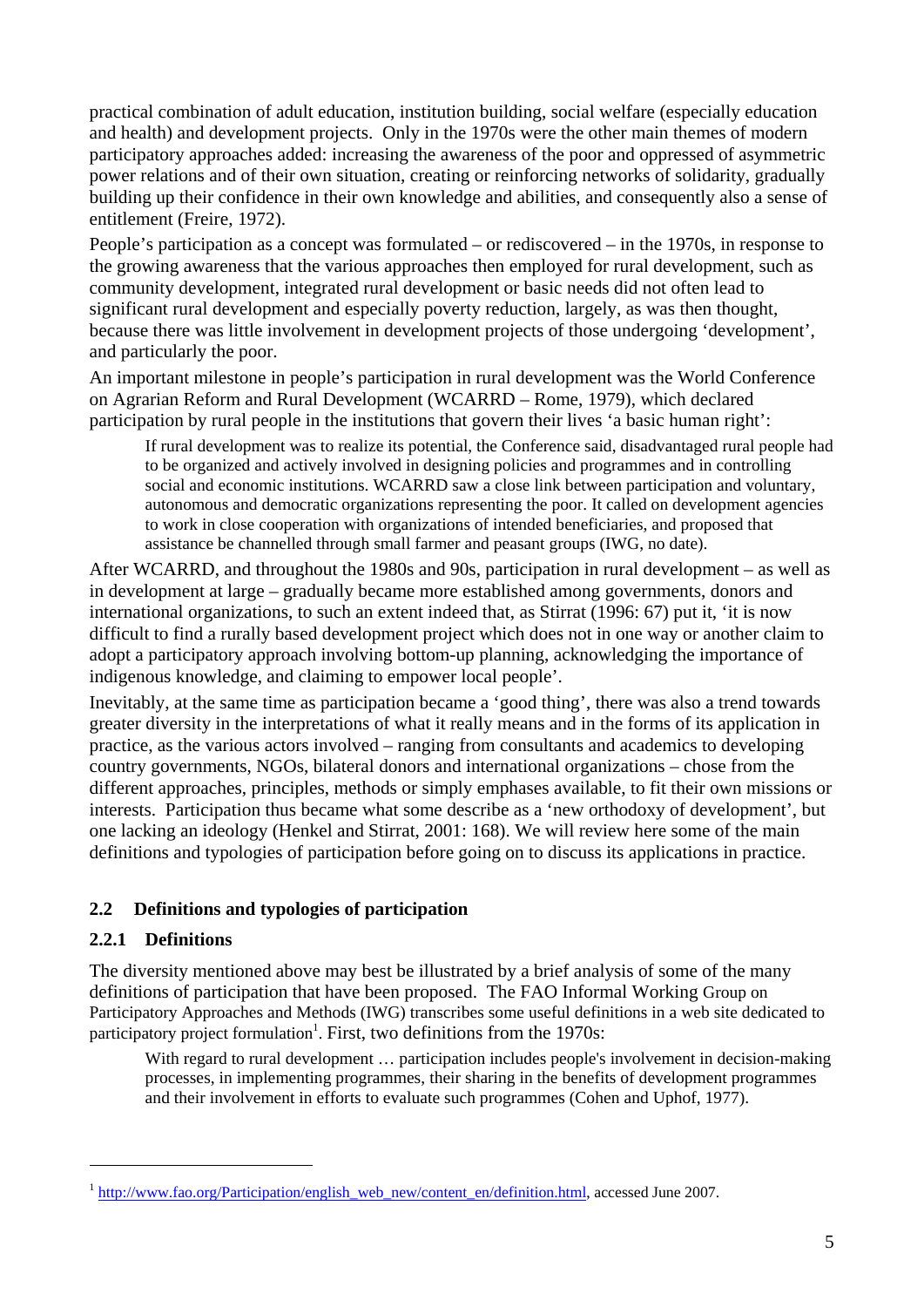Participation is concerned with . . . the organised efforts to increase control over resources and regulative institutions in given social situations on the part of groups and movements of those hitherto excluded from such control (Pearse and Stifel, 1979).

Cohen and Uphof were among the first to stress the importance of participation in the various stages of the project cycle, particularly decision making and evaluation, rather than simply sharing in the benefits of projects. Pearse and Stifel complement this by stressing control and, by implication, also issues of power. Power and empowerment are brought in explicitly in the following characterization:

Participation can be seen as a process of empowerment of the deprived and the excluded. This view is based on the recognition of differences in political and economic power among different social groups and classes. Participation in this sense necessitates the creation of organisations of the poor which are democratic, independent and self-reliant (Ghai, 1990).

Two other definitions are associated with international agencies:

Participatory development stands for partnership which is built upon the basis of dialogue among the various actors, during which the agenda is jointly set, and local views and indigenous knowledge are deliberately sought and respected. This implies negotiation rather than the dominance of an externally set project agenda. Thus people become actors instead of being beneficiaries (OECD, 1994).

Participation is a process through which stakeholders influence and share control over development initiatives and the decisions and resources which affect them (World Bank, 1994).

The OECD definition adds useful elements by stressing dialogue and negotiation between the 'developers' and the 'developed', as well as the fact that through participation people become actors in their own development rather than just passive beneficiaries. Along similar lines, the World Bank definition broadens participation from just the poor to other 'stakeholders', a term that has become almost widespread 'participation' itself.

Together, the definitions above clearly illustrate the diversity mentioned in the preceding section. The IWG combines several of the elements in the five definitions above and gives its own definition of participation in development as

… a process of equitable and active involvement of all stakeholders in the formulation of development policies and strategies and in the analysis, planning and implementation, monitoring and evaluation of development activities. To allow for a more equitable development process, disadvantaged stakeholders need to be empowered to increase their level of knowledge, influence and control over their own livelihoods, including development initiatives affecting them.

## **2.2.2 Typologies of participation**

## *Degrees of participation*

An influential participation typology has to do with degrees or levels of participation. Writing in North America, Arnstein (1969) defines participation as

… the redistribution of power that enables the have-not citizens, presently excluded from the political and economic processes, to be deliberately included in the future […] It is the strategy by which they can induce significant social reform which enables them to share in the benefits of the affluent society (p. 216).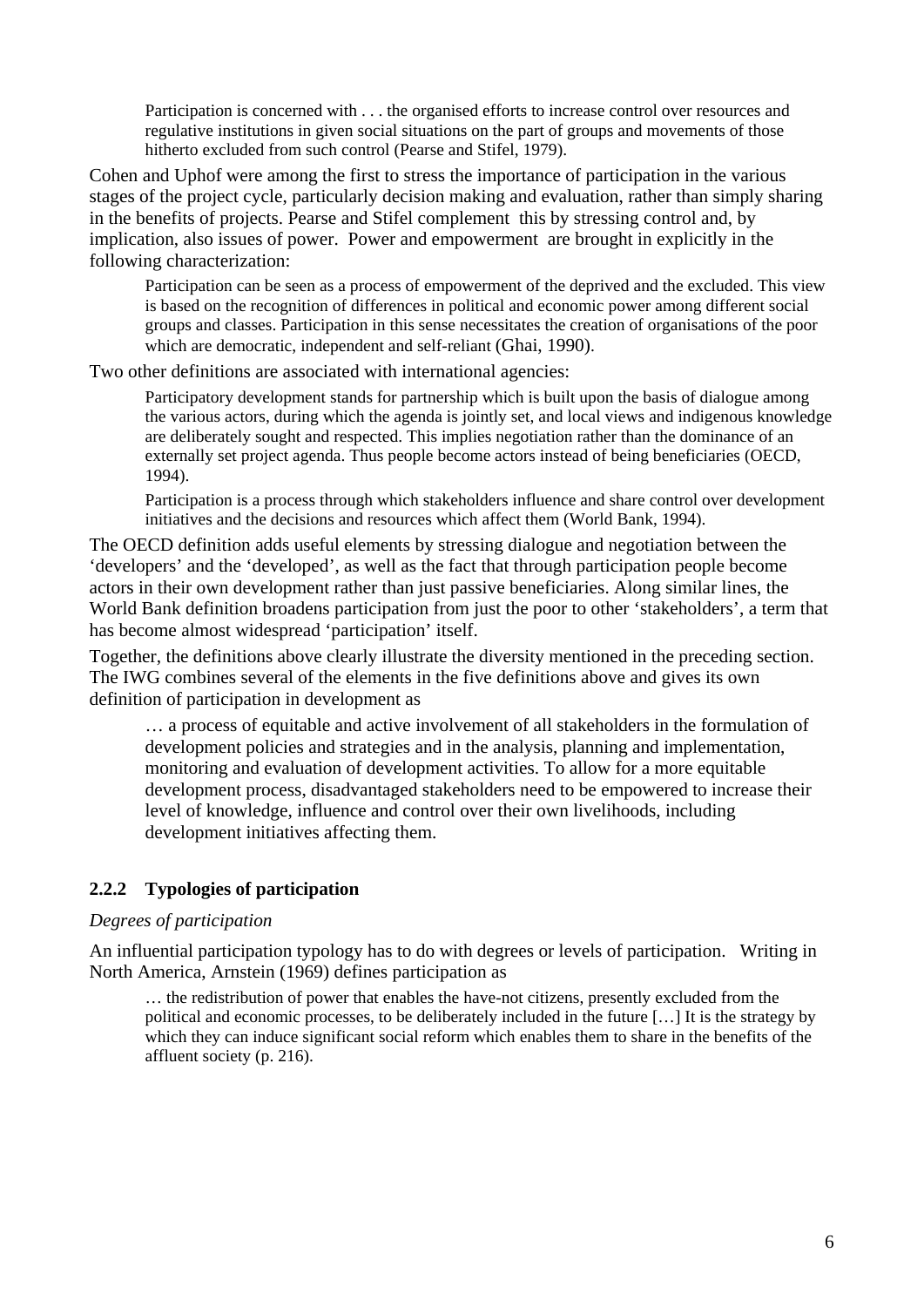She puts forward a model that consists of a ladder with eight rungs, as illustrated in Figure 1 below. Arnstein stresses that the ladder is a simplification and that the eight rungs are an imperfect representation of what is really a continuum, where a clear distinction between levels is not always possible. Still, she claims, it helps to illustrate the fact that there are different degrees of citizen participation.



## **Figure 1: The ladder of participation**

Source: Arnstein, 1969

This model is not neutral: as pointed out by Hayward et al. (2004: 99), 'reading the ladder from bottom to top, it suggests a hierarchical view that promotes full participation as the goal to be achieved. This value-laden view deligitimises non- and/or peripheral participation'. Something similar may be said of the typology of participation presented in Figure 2 below, although of course here, unlike in Figure 1, lower generally tends to be 'better'.

**Figure 2: A participation typology** 

| Type of Participation                | Some Components and Characteristics                     |  |
|--------------------------------------|---------------------------------------------------------|--|
| Passive Participation                | People are told what is going to happen or has          |  |
|                                      | already happened. Top down, information shared          |  |
|                                      | belongs only to external professionals.                 |  |
| Participation in information giving  | People answer questions posed by extractive             |  |
|                                      | researchers, using surveys etc. People not able to      |  |
|                                      | influence the research.                                 |  |
| Participation by consultation        | People are consulted and external agents listen to      |  |
|                                      | their views. Usually externally defined problems and    |  |
|                                      | solutions. People not really involved in decision       |  |
|                                      | making. Participation as consultation.                  |  |
| Participation by material incentives | Provision of resources, e.g. labor. Little incentive to |  |
|                                      | participate after the incentives end, for example       |  |
|                                      | much farm research, some community forestry.            |  |
| <b>Functional Participation</b>      | Groups are formed to meet predetermined                 |  |
|                                      | objectives. Usually done after major project            |  |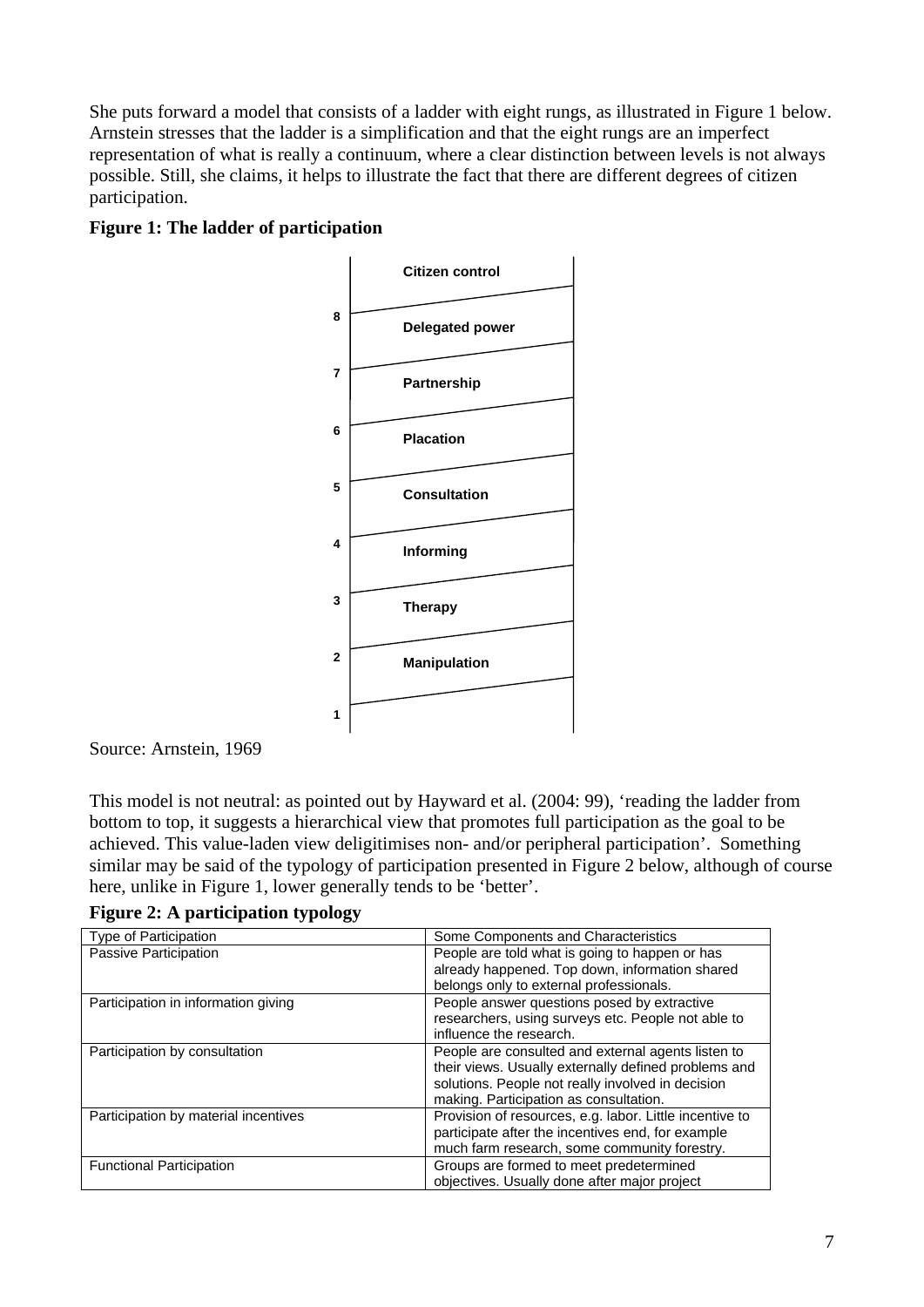|                           | decisions are made, therefore initially dependent on<br>outsiders but may become self dependent and<br>enabling. Participation as organization.                                                         |
|---------------------------|---------------------------------------------------------------------------------------------------------------------------------------------------------------------------------------------------------|
| Interactive Participation | Joint analysis to joint actions. Possible use of new<br>local institutions or strengthening existing ones.<br>Enabling and empowering so people have a stake in<br>maintaining structures or practices. |
| Self-Mobilisation         | Already empowered, take decisions independently of<br>external institutions. May or may not challenge<br>existing inequitable distributions of wealth and<br>power. Participation as empowering.        |

Source: Pimbert and Pretty, 1994.

## *Efficiency and empowerment views of participation*

Both Arnstein's ladder and the typology in Figure 2 carry the implicit assumption that different positions correspond to different degrees of one and the same thing (i.e. participation) and that therefore it would be possible to move gradually from one level to another. However, much of the theorizing of participation is based on a distinction that for some people implies a rejection of this assumption. This is the distinction between the *efficiency argument* and the *equity and empowerment argument*. The former envisages the use of participation instrumentally, to achieve better project outcomes or greater sustainability in rural development terms, for instance by mobilizing beneficiaries' contributions through their involvement in implementation, or by increasing project acceptance, local ownership and sustainability. The latter regards participation as a process that empowers the poor and strengthens their capacity to take independent collective action in order to improve their own situation (and can, in some cases, even lead to changes in the distribution of power, as successful collective action and the associated increase in awareness and self-confidence lead the poor to claim a larger share of power and resources in the rural community). Its advocates dismiss instrumental uses of participation as inadequate, since they rarely if ever lead to the effective empowerment of the majority, particularly the poor and oppressed. Against this, some people argue that some beneficiary involvement is usually better than none, and that instrumental forms of participation may, over time, lead to more comprehensive and more empowering participation, particularly if care is taken to protect rural development projects from elite capture. In other words, they claim that it may be possible to move gradually from the forms of participation mentioned at the top of the table in Figure 2, towards the deeper forms below. Social scientists caution that institutions do not usually work like that, and that processes of empowerment can stop or move backwards as much as they can move forwards.

## *Scope and applications of participation*

Participation is in practice used in various contexts and for different purposes, as we shall see in section 3.2 below. In the project cycle, the diagnosis of situations and problems, leading to project identification and formulation, is a field where the current trend is towards the use of various participatory approaches. As van Heck (2003: 46) puts it,

Participatory research is to be included in any participatory project as it is indispensable firstly for the collection and analysis of the necessary information on the action areas and the disadvantaged people and secondly for project expansion and replication.

Other stages of the project cycle where participation is used include project planning and design decisions, project implementation, monitoring and evaluation.

In addition to these forms of participation at the *micro* level of projects, participatory approaches are also used at other levels. For instance, participatory poverty assessments (PPAs) are designed to influence policy at the *macro* level, particularly in relation to development and poverty reduction strategies (Norton *et al.,* 2001). Exercises of this kind have acquired a new importance with the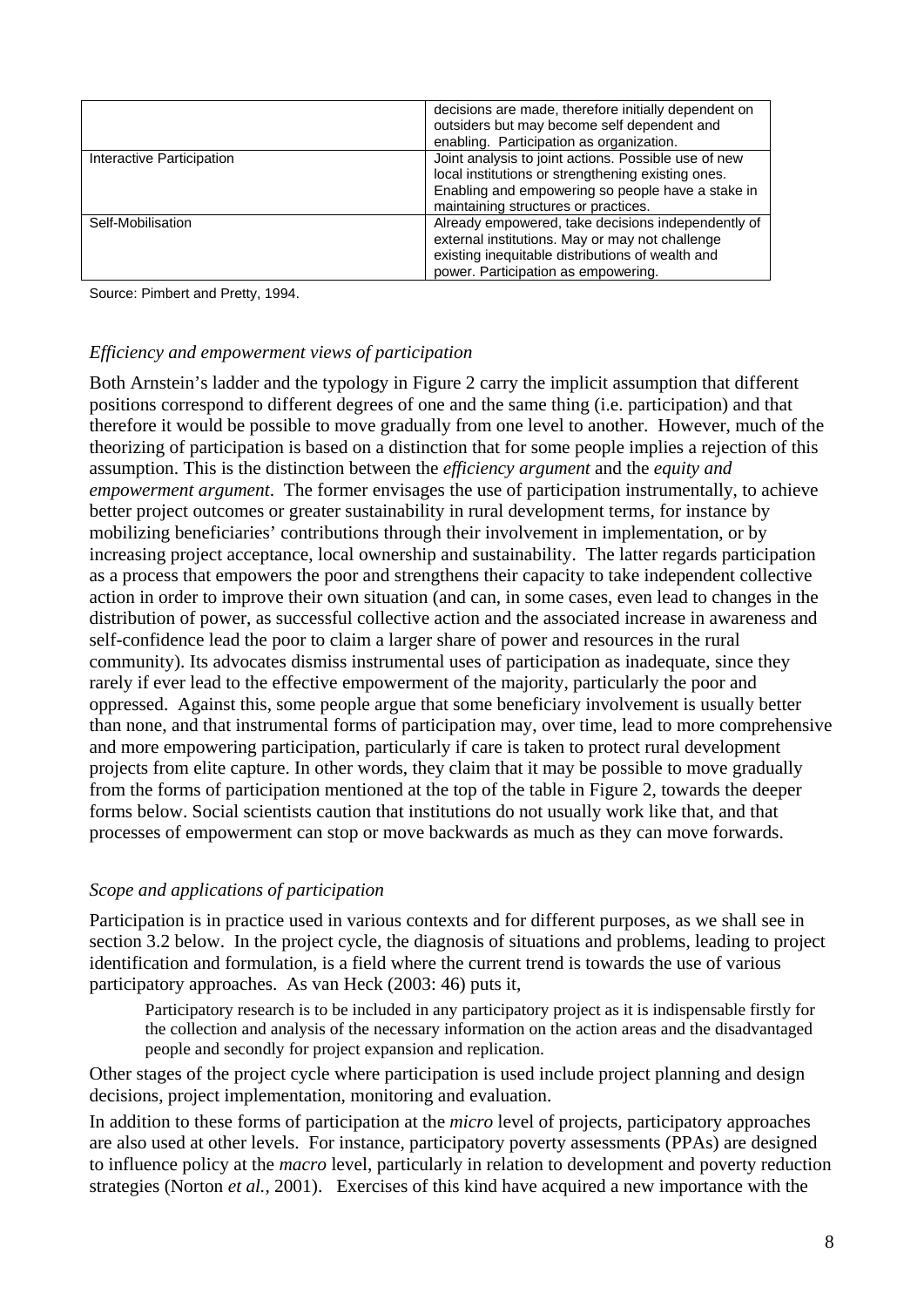introduction of poverty reduction strategy papers by the Bretton Woods Institutions in 1999 and the virtual imposition of the obligation to formulate them, supposedly with the active participation of the poor, upon a considerable number of developing countries.

Between the micro and the macro level, a number of exercises in participation at an intermediate or *meso* level have also been carried out. These include participatory budgeting in local governments and various forms of territory-based rural development, among which the LEADER programmes of the European Union are notable for their support for decentralized development and participation of the local communities.

## **2.3 The special case of Participatory Rural Appraisal**

Because of the role that it has played in spreading ideas of participation in rural development and in recent debates on participation, participatory rural appraisal (PRA) deserves a special mention here.

PRA has been described as

… a family of approaches, methods and behaviours that enable people to express and analyse the realities of their lives and conditions, to plan themselves what actions to take, and to monitor and evaluate the results. Its methods have evolved from Rapid Rural Appraisal (RRA). The difference is that PRA emphasizes processes that empower local people, whereas RRA is mainly seen as a means for outsiders to gather information. The key elements of PRA are the methods used, and – most importantly – the behaviour and attitudes of those who facilitate it (Chambers and Blackburn, 1996: 1).

Poverty and the powerlessness of the poor are central concerns of PRA. PRA uses a wide range of methods developed by practitioners specifically to help local people, rural and urban – many of whom are not literate – express and share information, and also has several methods in common with RRA (see Box 1 for an example of a method where modern and community knowledge are combined into a tool with considerable potential). Many of these methods are visual, and they include participatory mapping and modelling, transect walks, flow diagrams, seasonal calendars and matrix scoring, institutional diagramming and analytical diagramming, all undertaken by local people<sup>2</sup>. Triangulation, i.e. the use of several methods, types of information, investigators and disciplines for purposes of cross-checking and progressive learning and approximation, is also a key principle of both RRA and PRA.

**Box 1: Participatory three-dimensional modelling** 

 $\overline{a}$ 

Participatory three-dimensional modelling (P3-DM) is an innovative PRA technique conceived to support collaborative processes and help resolve conflicts of interest related mainly to land and resource use and tenure. It starts with the production of an accurate relief map of a particular territory, upon which community knowledge composed from the mental maps of the local participants is superimposed. Because the base map is accurate, it becomes possible to combine local knowledge with additional geo-referenced information obtained from field surveys, Global Positioning Systems' readings, and secondary sources. Castella *et al.* (2005), Hardcastle *et al.* (2004) and Rambaldi and Le (2003) describe applications of P3-DM in Viet Nam, aimed at increasing public participation in problem analysis and decision-making at community level.

An influential finding of PRA is, in the terms of one of its most proponents, that 'villagers have a greater capacity to map, model, quantify and estimate, rank, score and diagram than outsiders have generally supposed them capable of' (Chambers, 1995: 20).

The success of PRA depends critically on facilitators maintaining very high standards of perszonal and professional behaviour:

… as convenors and catalysts, but without dominating the process. Many find this difficult. They must take time, show respect, be open and self-critical and learn not to interrupt […] In PRA, facilitators act as a catalyst, but it is up to local people to decide what to do with the information and analysis they generate. […] there must be a commitment on the part of the facilitating organization

<sup>&</sup>lt;sup>2</sup> Strele *et al.* (2006: p. 8  $ff$ .) has a very clear presentation of some main PRA techniques, in the particular context of results-oriented participatory livelihoods monitoring.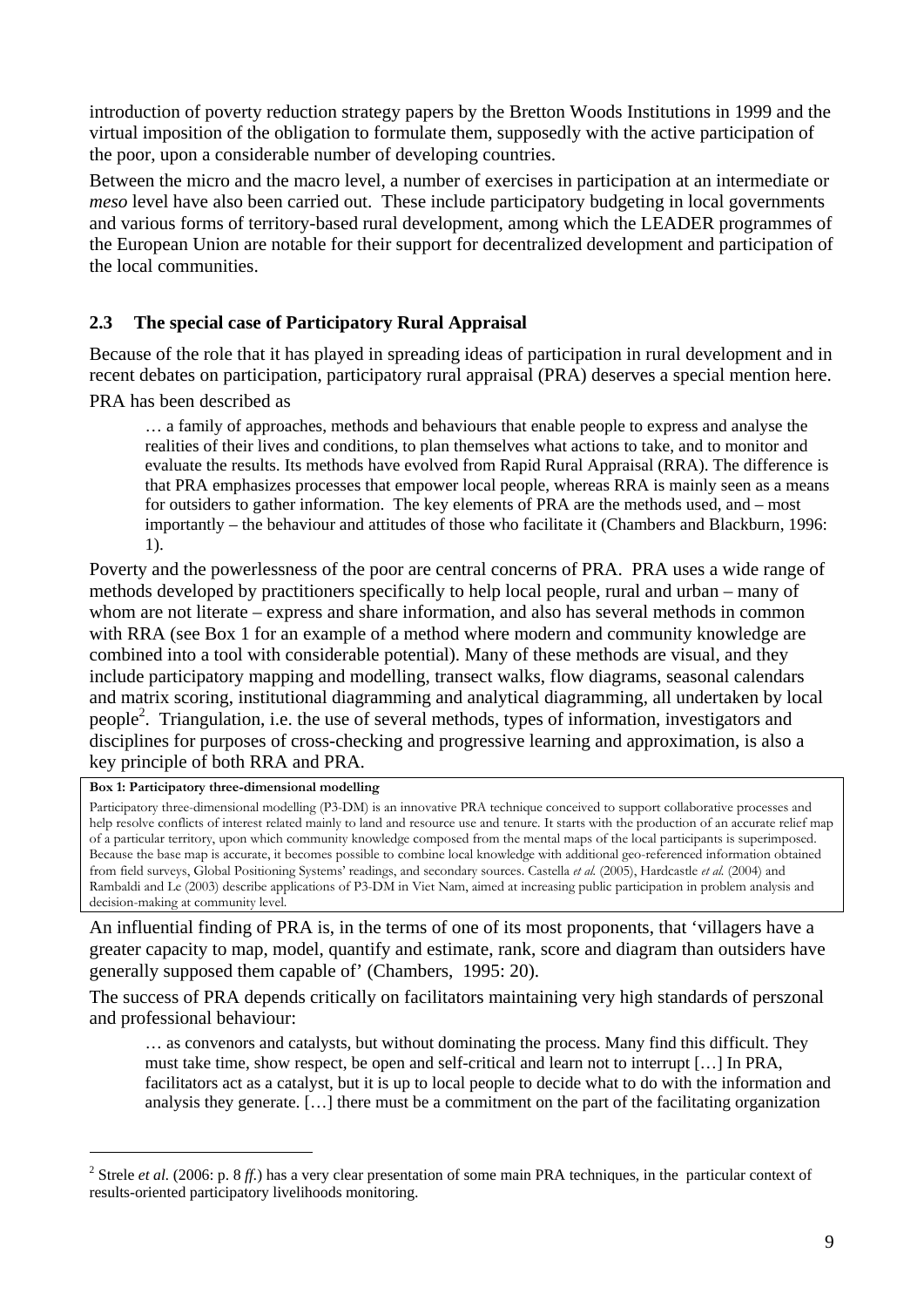to do its best to support, if requested to do so, the actions that local people have decided on (Chambers and Blackburn, 1996: 2).

The use of PRA has helped involve communities in the various decisions concerning their own development, including appraisal, planning, implementation, monitoring and evaluation. The 'developers' have also benefited from the interactions of PRA, in the sense that development practitioners have become more open to and respectful of local knowledge and more receptive to local priorities for research, action and policy. This has also helped development and research-oriented organizations move away from top-down, standardized procedures and towards a more open culture of learning (Guijt and Cornwall, 1995: 1).

In the early 1990s, as donor agencies and international NGOs caught on to its potential, the practice of PRA spread very fast to many countries and organizations, initially in the NGO sector but increasingly also in government departments, aid agencies and universities. This was the high point of neoliberalism, and 'PRA's potential to deliver "locally owned" and "community-based" solutions led to meteoric uptake – in speed and scale<sup>3</sup> (Cornwall and Guijt, 2004: 164). As often happens in similar cases, scaling up created problems. Abuse and bad practice became common, which prompted a soul-searching on the part of a number of people close to the core of the PRA 'community of practice'. It seems interesting to mention the concerns expressed at that time, published in  $PLA$  Notes 22, in 1995<sup>4</sup>:

- the assumption that using PRA methods and/or approach in itself brings about positive change;
- lack of conceptual clarity, transparency and accountability;
- emphasis on information extraction with the rhetoric of political correctness;
- unchallenged assumptions of community harmony;
- lack of in-depth analysis which obscures awareness of political realities within communities;
- one-off training, with no follow-up by trainers or institutions;
- poor integration of PRA into project planning and implementation;
- lack of clarity about reasons for using PRA;

 $\overline{a}$ 

- agendas driven from outside the community, not from within; and
- co-option of the acronym, making it a label without substance (Cornwall and Guijt, 1995: 1-2).

What this list shows is that it is easy to use PRA badly. Aware of this problem, the PRA 'community of practice' dedicates considerable time and energy to critical analysis of its own practices and to the search for quality, as is evidenced by the themes of the various issues of *Participatory Learning and Action.* 

Modest initial arguments that RRA, with its emphasis on 'appropriate imprecision' and 'optimal ignorance', was basically 'organized common sense' and was preferable to conventional research methods for certain kinds of action-oriented research, gradually gave way to claims that PRA is actually superior to conventional methods in the production of valid and reliable knowledge (see for instance Chambers, 1994). This has generated considerable disagreement and controversy, some of which will be mentioned below.

In recent years, participatory methods have increasingly been used in national poverty assessments, initially for enabling the poor to express and analyse their priorities and realities. Participatory Poverty Assessments (PPAs) are promoted for instance by the World Bank, with the stated aim of

 $3$  Ellis and Biggs (2001: 443) make a related point when they state that 'While advocates of grassroots approaches to development may like to think that they have nothing in common with World Bank market liberalisers, nevertheless the spaces in which grassroots action flourished from the mid-1980s onwards were created in some measure by the backing off by big government from heavy-handed involvement in the rural economy'.

<sup>4</sup> This publication, named successively *RRA Notes*, *PLA Notes* and, currently, simply *Participatory Learning and Action*, played an important role in consolidating PRA as a practice, by helping spread information about new methods, techniques and contributions to the PRA 'basket' of approaches, and by serving as a vehicle for critical discussion aimed at maintaining quality standards.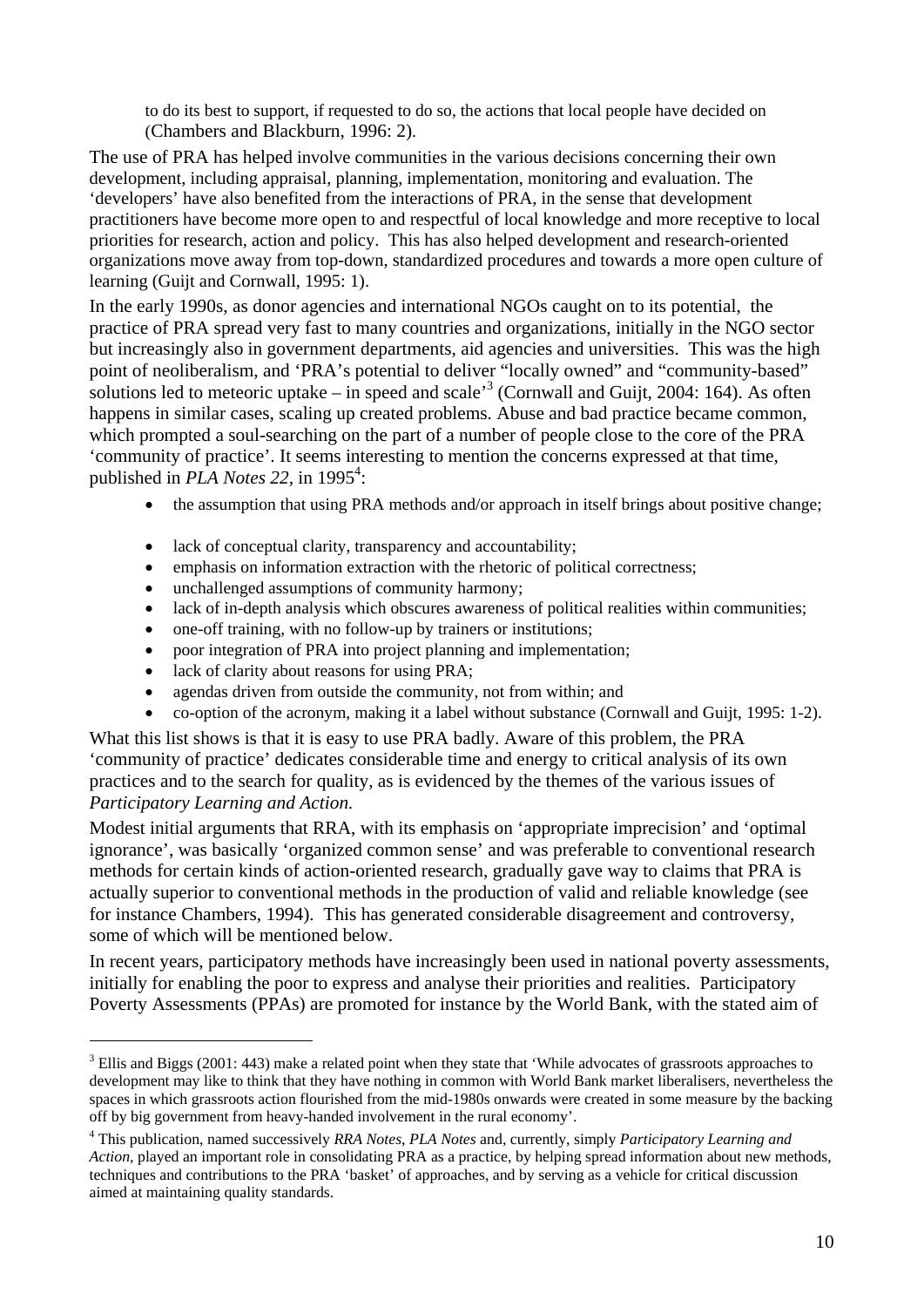helping the perspectives and priorities of the poor influence development cooperation and national policies, particularly in relation to poverty reduction strategies. Norton *et al.* (2001: 11) speak of second generation PPAs, as the early focus on 'generating textual representations of realities of the poor, to contribute to policy recommendations', gave way to a concern with 'creating new relationships within the policy process – bridging public policy, civil society, people in poor communities, donor agencies'. At the same time, the initial aim to influence donor country assessment documents shifted, towards attempting to exert direct influence upon country policy making processes: national budgeting, sector policies, poverty monitoring systems, and local government policy and budget processes.

Another PRA-related development towards the end of the 1990s was the new emphasis on participatory monitoring and evaluation (PM&E). As Guijt and Gaventa (1998: 1) state, the idea is to place the perspectives of local people, and particularly the poor, at the centre of M&E exercises:

[PM&E] … involves local people, development agencies, and policy makers deciding together how progress should be measured, and results acted upon. It can reveal valuable lessons and improve accountability. […] By broadening involvement in identifying and analysing change, a clearer picture can be gained of what is really happening on the ground. It allows people to celebrate successes, and learn from failures. For those involved, it can also be a very empowering process, since it puts them in charge, helps develop skills, and shows that their views count.

The same authors then go on to identify four principles at the core of PM&E: (i) **participation**, to include those most directly affected; (ii) **negotiation**, to reach agreement about what, how and when to monitor, what the data actually means and what will be done with the findings of the monitoring; (iii) **learning,** for improvement and corrective action; and (iv) **flexibility**, to adjust to the various changes in the conditions under which the M&E exercise is carried out (*op.cit.,* p. 2). Cornwall and Guijt (2004: 165) portray the 'taking off' of PM&E as a process similar to that of PRA:

Everyone had to do it, all projects needed a PM&E system or component, it was a conditionality of loan agreements – and yes, the World Bank too, took hold of this phenomenon. […] Here the slogan shifted from that of PRA – 'whose reality counts' (Chambers, 1997) to that of PM&E – 'who counts reality' (Estrella and Gaventa, 1998). Just as with PRA, there was and is a huge diversity of understanding what PM&E is, and what it contributes. The wave of critical thinking about PM&E has, however, yet to hit the development discourse.

Thus PRA, together with the approaches it influenced<sup>5</sup>, has been influential in contributing to bring participation in many forms into the mainstream of development practice.

## **2.4 The ideologies of participation**

 $\overline{a}$ 

A simple perusal of the concepts and/or definitions discussed in the preceding sections is sufficient to bring to the fore the important fact that they are influenced by, or aligned with, different ideological positions. In line with Bastian and Bastian (1996a) we may distinguish three very different ideological positions at the root of various proposals on participation in development:

• A position close to the mainstream  $-$  i.e. liberal or neo-liberal  $-$  discourse on development, such as that of the World Bank or the Development Advisory Committee of the OECD (DAC, 1995), where participation is proposed as a central element of a coherent model for sustainable development, which is however conceived 'within a framework of a market economy and a dependence on the private sector as the engine of growth' (Bastian and Bastian, 1996a: 41). The main argument in favour of participation from this perspective is that it is necessary for the relevance and sustainability of development efforts.

<sup>&</sup>lt;sup>5</sup> In addition to RRA, PRA and PLA these include Participatory Interaction in Development and, as we have seen, also, in a different context, PPA.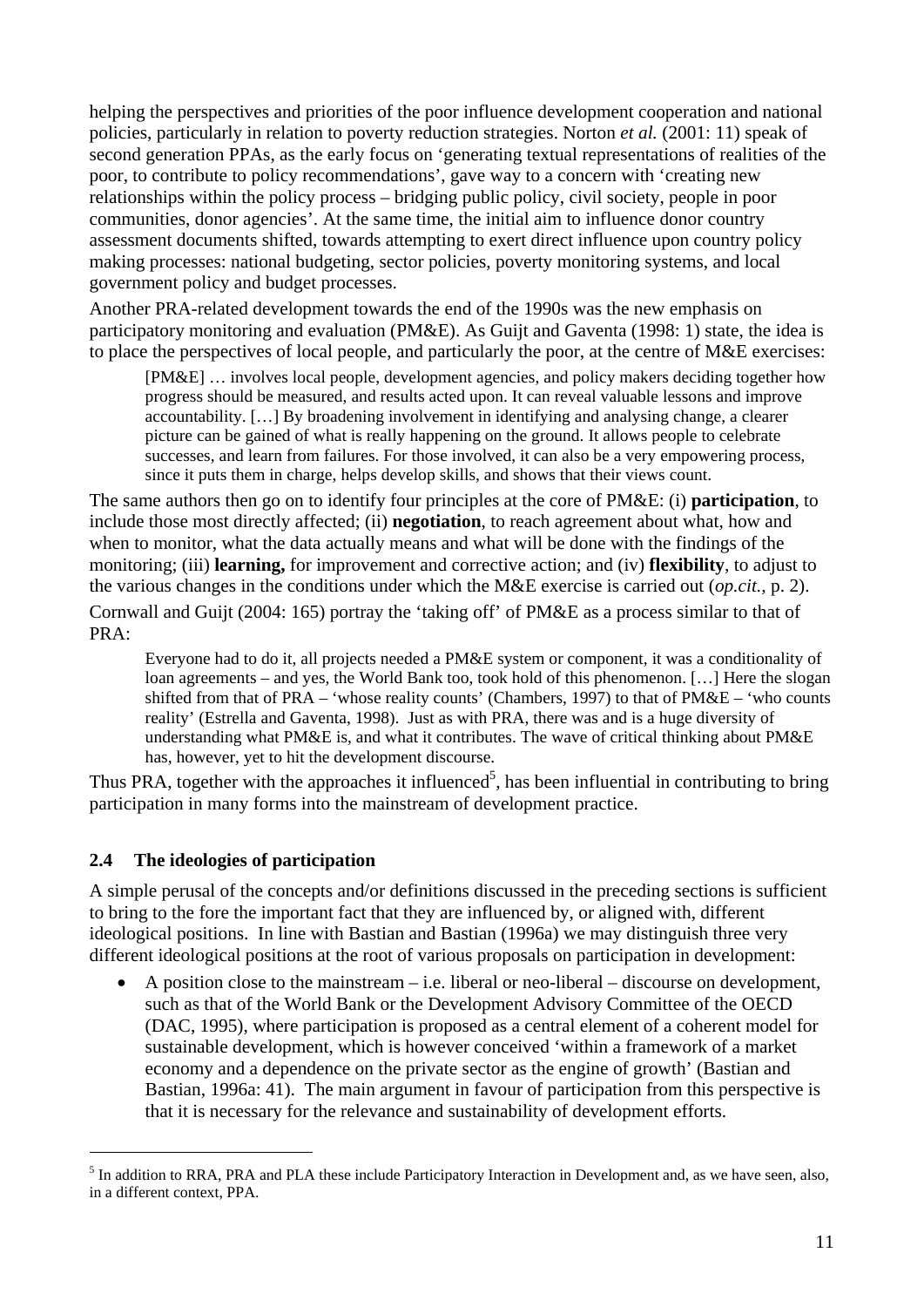- A view of participation as 'a part of a "third way" of development, neither market-oriented capitalism nor state-centric socialism', a view supported by 'donor countries with a strong social democratic tradition' (Bastian and Bastian, 1996a: 41-42), as proposed for instance in the publication entitled *Another Development,* published by the Dag Hammarskjöld Foundation of Sweden (Nerfin, 19977). In this view 'people' were given a central position, both as sources of needs that define the priorities of development and as actors of their own  $development<sup>6</sup>$ .
- A set of more or less radical perspectives, characterized by an awareness of the asymmetric distribution of power in society and its consequences for poverty, and seeking in participation a new means of helping bring about social transformation by empowering the poor and ultimately changing the distribution of power<sup>7</sup>. Empowerment of the poor and social transformation are clearly the main reason for participation in this perspective.

The fact that people and organizations with such diverse ideologies can all agree that participation is 'a good thing', to such an extent that it has become part of the development mainstream, clearly indicates that the term is used to designate very different practical realities, which inevitably causes some confusion. A first step towards clearing some of that confusion is to review concrete cases of participation in practice, in projects aimed at rural development and rural poverty alleviation. The following section presents such a review, focused on Asia.

## **3 Participation in Asia**

 $\overline{a}$ 

## **3.1 Poverty, rural development and participation in Asia**

In the early years of the new millennium, and despite remarkable progress in its reduction<sup>8</sup>, poverty remains one of the main challenges facing Asia and the Pacific, which is still home to two-thirds of the world's poor. While some Asian countries experience spectacular growth, certain others, or certain regions within the growing countries, remain poor, and millions of their citizens are afflicted by disease, hunger, malnutrition, unemployment, illiteracy, discrimination, lack of adequate shelter and other manifestations of poverty.

Poverty also remains a predominantly rural phenomenon: it is estimated that 70 per cent of all poor in the region, or approximately 475 million, live and work in rural areas. In some countries, such as Thailand, Cambodia or Viet Nam, more than 90 per cent of all poor people live in rural areas<sup>9</sup>. Rural development, leading to rural poverty reduction, thus appears as a key priority for the region. And that means *participatory* rural development.

The fact that participation is generally seen as the normal way of 'doing' rural development, combined with the multiplicity of interpretations of the term and the sheer size and diversity of the region, means that it is impossible, within the narrow limits of this overview paper, even to come

 $6$  This perspective has since been absorbed by the mainstream, i.e. liberal or neo-liberal, perspective, but seems to have left behind a somewhat different approach to development, occasionally critical of the mainstream as represented by The World Bank and IMF. This perspective is found mainly among the so-called like-minded donors, a loose grouping that includes the Nordic countries, the UK, Germany and, though less and less as it increasingly follows the World Bank, also the Netherlands.

<sup>&</sup>lt;sup>7</sup> The PRA school would fit within this category, as do its left-wing critics, who classify it as 'populist', which is never a compliment, especially on the left.

<sup>&</sup>lt;sup>8</sup> 'Between the early 1990s and the early 2000s, the proportion of people in the region living on less than \$1 per day fell from 31 per cent to 20 per cent. The absolute number of poor people also fell, from 931 million to 679 million' (ESCAP, 2007: 7). Of these, more than half live in South Asia.

<sup>&</sup>lt;sup>9</sup> Poverty is also, to a considerable extent, a gender, and increasingly an age, issue. Asian rural women as small farmers and/or rural labourers are among the most vulnerable poor (Polman, n.d.), as is the case, increasingly, with the elderly (Eberstadt, 2006).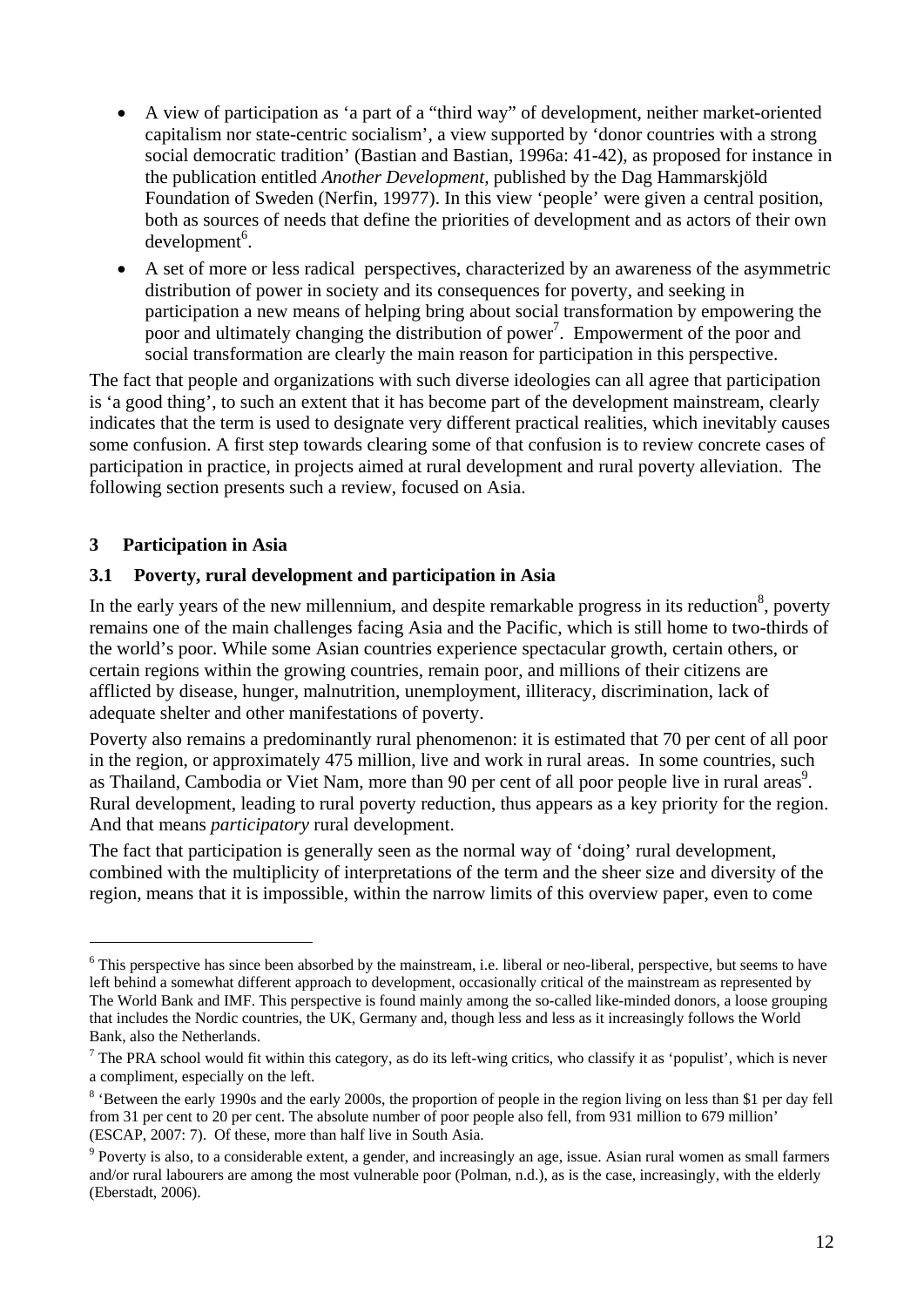close to complete coverage. This section aims instead at trying to give the reader an impression of the range and diversity of applications of participatory rural development, as well as an idea of the magnitude of the participatory phenomenon in Asia, by structuring this overview around a number of *themes* that stand out when reviewing the available literature. The use of the word 'themes' serves here to signal that we will not systematically follow any of the accepted typologies of participation. Instead, each of the themes is chosen for its intrinsic interest, without trying to define them in a completely consistent way and without worrying about the possibility that they may overlap to some extent, or that certain other areas or themes may not be as well treated as they deserve.

## **3.2 Participation in Asia: a partial overview around some themes**

## *I. Diagnosis, community planning, project identification and formulation*

This includes all efforts to involve the local population in defining their own problems, diagnosing the situations that give rise to such problems, setting priorities for their resolution, and identifying and formulating project interventions that may help solve some of those problems. An important distinction here is between cases where organizations or projects come into an area with certain interventions in mind and involve the local population in decisions that do not change this broad design, and those where, in line with the principles of PRA mentioned above, local people are called upon to determine even the kind of intervention that is needed. The former case tends to be found more often, because organizations, even in the non-governmental sector, are constrained by their mandate and mission or by conditions placed upon the use of funds at their disposal (see Boxes 2 and 3).

#### **Box 2: Old-style participation: fisherwomen's activities in Bangladesh**

The Bay of Bengal Programme (BoBP) assisted a pilot project that used a participatory approach to improve the standard of living of marine fisher-folk. The project started out with a socio-economic survey of two fishing communities, 40 miles apart. Women from the communities were helped to organize themselves into small groups; income-generating activities were identified and implemented. Education-cum-action programmes on health, sanitation and nutrition were also launched. In the process, women were encouraged to discover and develop their own leadership abilities and to fortify themselves in their effort to better their condition. Net-making was started first as an income-generating activity. Other activities followed, such as the raising of chickens, ducks and goats. Loans were distributed for these as well as for the regular activities of fish drying and marketing. Members of the project received training on preventive health care, basic nutrition and on supplementary and weaning food.

Two women field workers based in Chittagong travelled frequently to the villages to guide project activities. They organized several groups of 5 to 6 members each. Each group had a coordinator selected from the members, called a link worker, usually a young person with the time and inclination to organize project activities. Link workers were paid a monthly wage of Tk 100 to 250 for their part-time effort, depending on performance. In three years, 178 fisherwomen were organized into 13 groups with nine link workers. Apart from the link workers, voluntary leaders also emerged who took on responsibilities like teaching primary health care, for which they received a token wage. When a few link workers left the project, voluntary leaders took their place. The link workers and voluntary leaders became a valuable human resource in the villages (Adapted from Natpracha, 1986).

#### **Box 3: Philippines: Integrated Rural Development with a difference**

The Philippines has a long tradition of integrated rural development (IRD) projects. In recent years, some of these projects have had a participatory dimension added to them. This is the case, in particular, of the Cordillera Highlands Agricultural Resource Management (CHARM) Project, implemented from 1996 to 2003 (Estrella, 2002). This project had the usual components of rural infrastructure development, agricultural support services and reforestation. In addition to this, development priorities and sub-projects addressing local needs were identified with the direct involvement of residents of poor communities and the participation of elected officials, NGOs and local government agencies. Subprojects identified by the communities then went through a collaborative screening and selection process involving the stakeholders—including government agencies — at municipal and provincial levels. Despite some imperfections (low participation of women and the poorer households), the consequences of participation included strong commitment to the process, increased ownership by citizens and officials and a strengthening of the collaboration between government agencies and NGOs.

Even with PRA/PLA approaches, however, despite the supposed subordination of the facilitators to the local people, these kinds of organizational constraints sometimes make themselves felt. This was the case for instance in a study in the Punjab, Pakistan (Ahmad, Tabassum and Gill, 2003), where the purpose was to identify the main problems faced by rural women who engaged into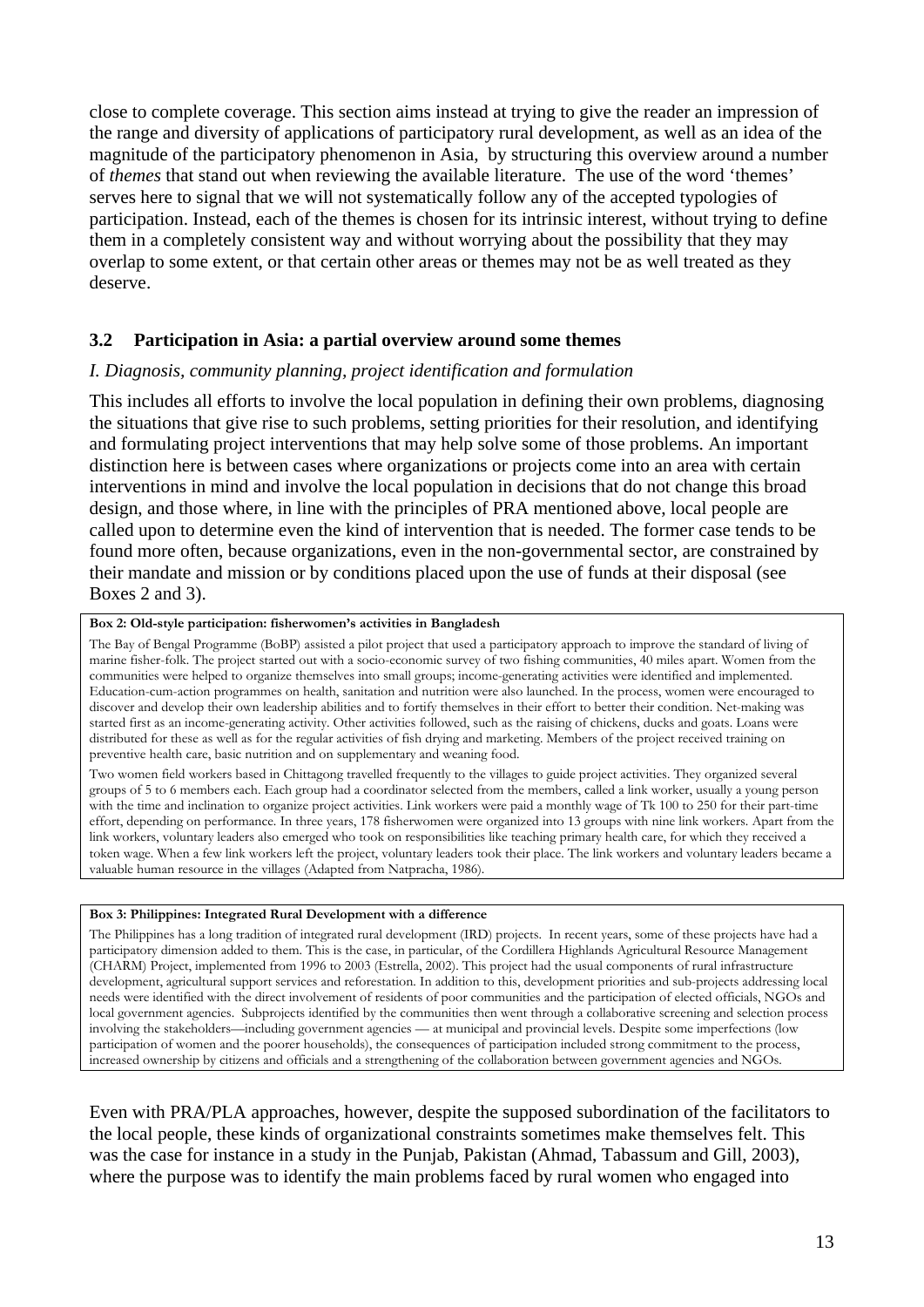income generating activities such as poultry rearing and sewing. Because the study was carried out in the context of a FAO project, it was possible for the project to do more in support of poultry rearing than in support of sewing, in relation to which the authors simply state (p. 76) that '… the solutions to the problems identified do not come under the purview of the project activities'.

Peters (2001) analyzes a rural development project in the uplands of Vietnam, and traces some of its shortcomings to the project having forgotten four lessons from past rural development experiences: 'beware of "participatory" rural appraisal, start small and go slowly, introduce limited technologies, and help farmers adapt the technologies'. This forgetfulness he sees as a consequence of participation lip-service, big and fast donor-driven development, the availability of unlimited inappropriate technologies, and institutions that are not adapted to their putative functions.

## *II. Research and extension, innovation, knowledge*

Part of our second theme borders with the first: there is a difference in degree but not in quality between cases where local people participate in diagnosis or planning and those where they play an active role in research. This is partly a consequence of a shift in perspectives concerning the complex question of indigenous knowledge and its status. After the implicit assumptions concerning the superiority of scientific knowledge that prevailed during the XIXth and most of the XXth centuries, the spread of postmodernism towards the end of the latter century ushered in extreme relativist positions according to which all knowledge (and belief) systems are basically equivalent so that there is no sense in even asking questions concerning the superiority of one over another. Together with other, less felicitous, consequences, this had the advantage of restoring respectability to indigenous – or folk, or vernacular, or, in agricultural contexts, farmer – knowledge, and to open up the possibility of serious research on this important subject, which tended to reveal situations far more complex, nuanced and dynamic than had been assumed before (see *e.g.* Jewitt, 2000; Price, 2001; Gurung, 2003). Another was a substantial increase in the recognition and acceptance of the role that farmers can play in agricultural research, development and extension, particularly from the late 1980s onwards.

Agricultural research was for a long time seen as the exclusive domain of scientists, with extension as the (one-way) delivery of the scientists' findings to farmers, whose own role was seen to be in implementation, basically limited to adopting the technological innovations handed down to them. This kind of agricultural research and extension was criticized for, among other things, (i) the relative isolation of agricultural research stations, leading to research which is not always relevant to farmers' needs and circumstances; (ii) excessive focus on yield, which is only one among several variables farmers consider when making choices (others include risk, food security and dietary preferences); (iii) a top-down approach to extension, disregarding farmers' knowledge and experience; and (iv) ignorance of or disregard for the socio-economic constraints facing farmers. This, critics claimed, often led to poor research, based on wrong assumptions and failing to solve real problems.

In farmer participatory approaches the relation between research, extension and implementation, and the relations between the actors involved, are very different:

… the research and development realm (…) consists of co-creative processes to identify needs and opportunities, generate new information and innovations, consolidate them with existing farming practice, and then translate them into learning objectives and activities for enhanced farmer performance. …[Extension and implementation] contains the phases during which efforts are made – either in a formal or a non-formal setting – to share innovations with larger groups of farmers, who then test, evaluate, and internalize (or reject) them in their farming practices, finally leading to impact (van de Fliert and Braun, 2002: 28).

Examples of participatory approaches to research and extension include for instance applications to setting priorities for the development of a research agenda for water management in a village in Khon Kaen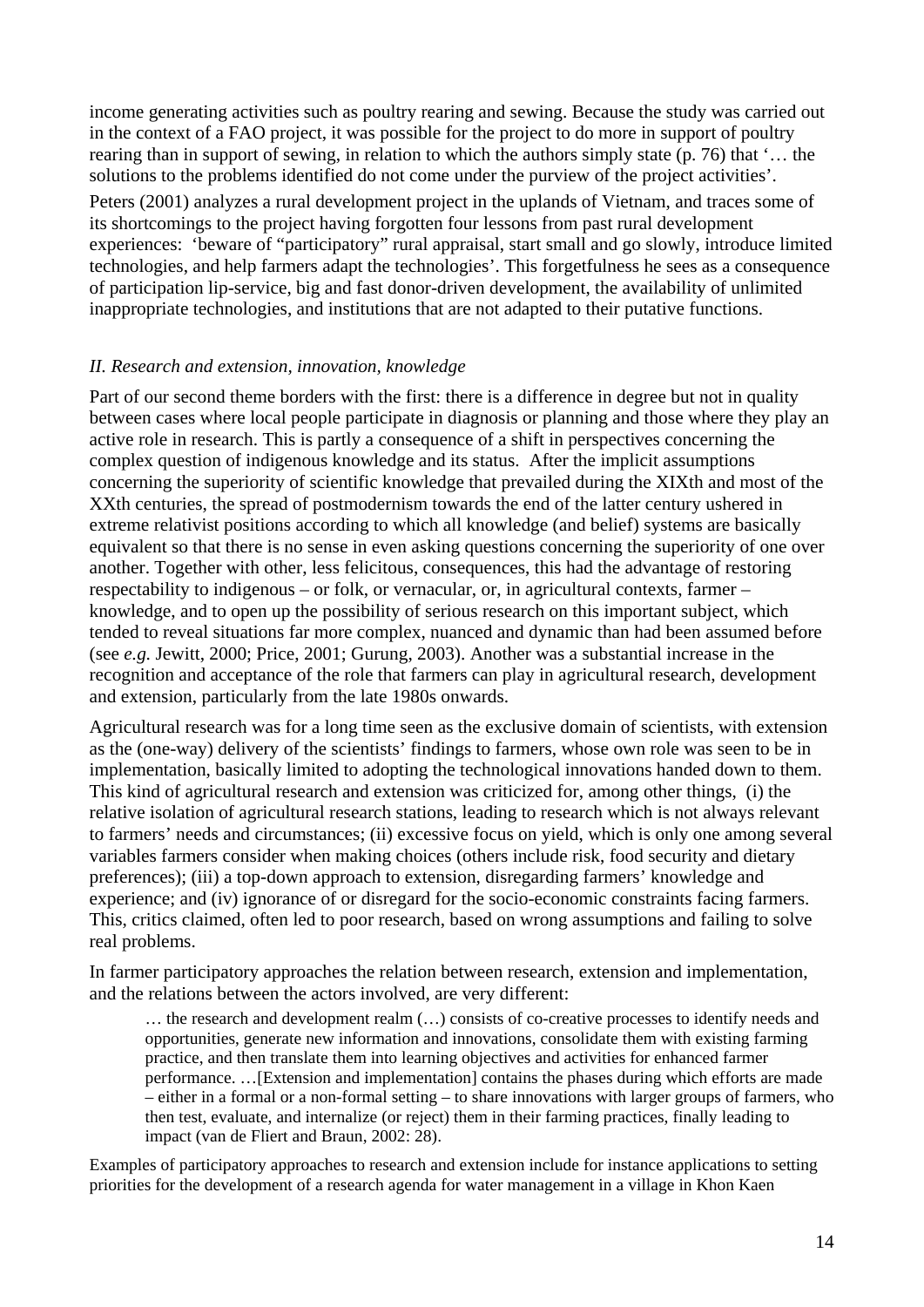Province, Thailand (Caldwell *et al.,* 2002), to sustainable agriculture development in uplands of West Sumatra, Indonesia (Dendi and Shivakoti, 2003), to the development of forage technology with smallholders in Southeast Asia (Horne *et al.,* 2000), or the application of participatory technology development to improving crop-based pig production systems in Vietnam (Peters *et al*., 2005; see also Boxes 4 and 5). There is also a great deal of participatory research applied not just to agriculture, but to natural resource management as well (Pound *et al.,* 2003). Ashby uses the term 'research *for* development' to characterize an approach which she describes as emphasizing 'the iterative, adaptive nature of innovation in complex ecosystems, which is achieved through systematic enquiry combined with learning based in action" (2003: 1).

#### **Box 4: Improving crop-based pig production in Vietnam**

Sweet potato-pig production is an important and widely practiced system that generates income, utilizes unmarketable crops, and provides manure for soil fertility maintenance. It is also usually characterized by low growth rates and low economic efficiency. The project in Vietnam used situation analysis, participatory technology development (PTD), and scaling up to improve sweet potato-pig production and to disseminate the technologies developed. Situation analysis included a series of pig production assessments, as well as pig supply-market chain identification, in several provinces. PTD involved a limited number of farmers participating in sweet potato varietal selection, sweet potato root and vine silage processing, seasonal feeding combination, and pig feeding with balanced crop-feed diet and silage. The main improvements included improved growth, higher feeding efficiency, increased year-round local feedstuff, and considerable labour reduction. A farmer-to-farmer training model was designed for scaling up the adoption and impact. Farmer trainers from seven communes in seven provinces received training in these technologies. In turn, they undertook the responsibility of training other farmers on sweet potato selection, processing, and feeding. An impact study showed that both participating and non-participating farmers took up the technologies, although the former had higher rates of adoption, generated more income and saved more labour from adoption of the technologies. The project has since broadened to a pig-cropfeed system perspective, based on farmers' needs. It has included other crop feeds such as cassava and peanut stems in the research portfolio. New technologies based on on-going PTD will continuously be incorporated into the future training curriculum. (Adapted from Peters *et al.,* 2005)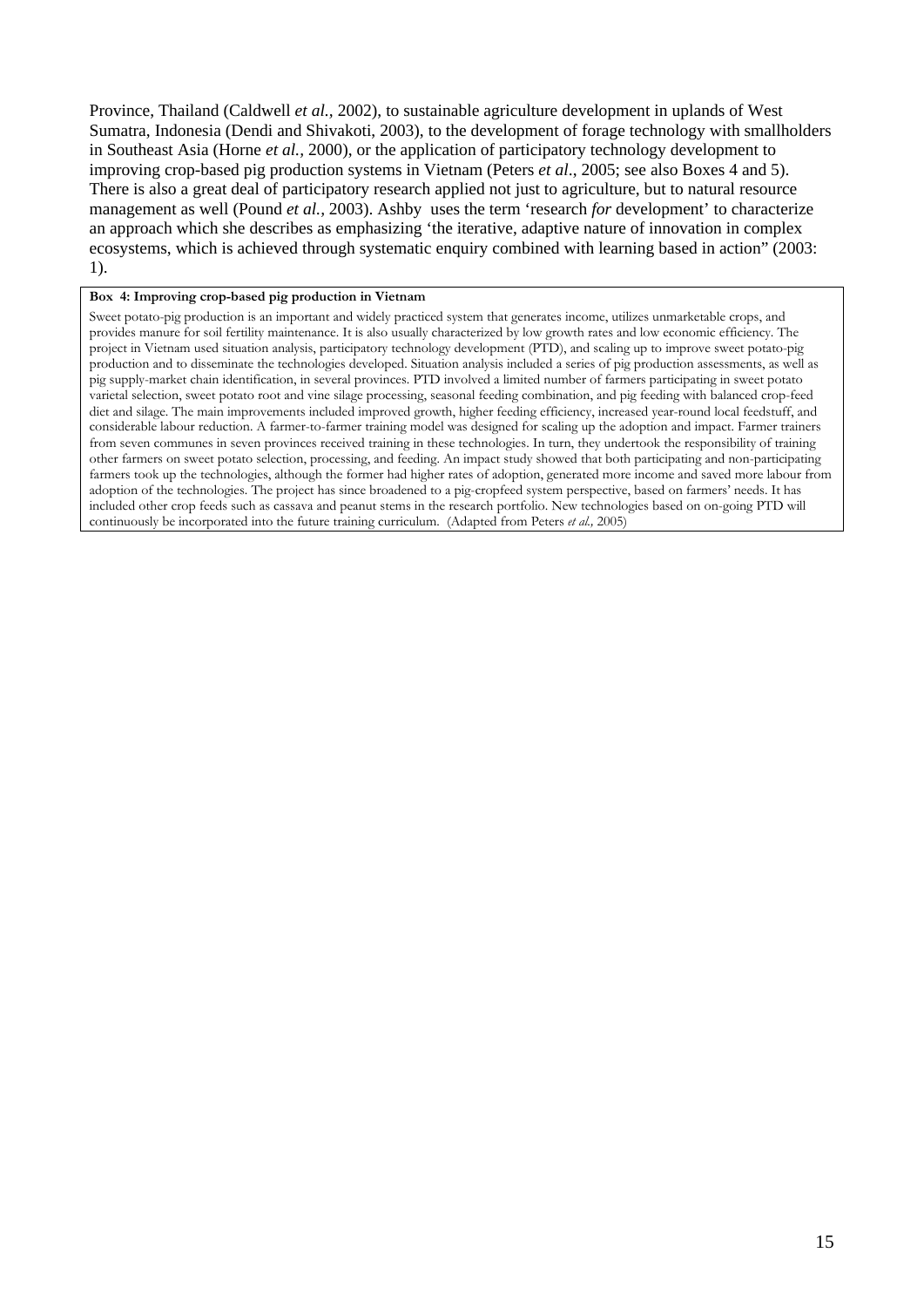#### **Box 5: PROLINNOVA, a partnership to scale up Agricultural Research and Development (ARD)**

Confidence in the effectiveness of one-way transfers of technology from scientists to users has waned over the years, as the recognition grew that that the complexity of issues involved in improving the livelihoods of poor farmers requires attention not only to agriculture, but to a broader framework ranging from local governance to national policy, including action for change. This requires the knowledge of scientists from different disciplines as well as the knowledge and skills of other actors who can help to bring about change. Therefore, partnerships between scientists and other actors in ARD are being actively sought. PROLINNOVA is one such partnership, aiming at institutionalizing participatory approaches, so that they are understood, accepted and integrated into the regular programmes and activities of institutions of agricultural research, extension and education. The overall objective is to develop and institutionalise partnerships and methodologies that promote processes of local innovation in ecologically-oriented agriculture and NRM.

The focus of PROLINNOVA is on local innovation. This is used as an entry point to building local partnerships between holders of different types of knowledge. These interactions, in turn, are used as entry points to stimulating institutional change. The process starts with encouraging people trained in Western science – researchers, extension agents, teachers etc – to identify and document innovations that local people develop on their own initiative and using their own resources, without pressure or direct support from formal ARD. In the process of local innovation, individuals or groups build on and expand the boundaries of their existing knowledge and discover new ways of managing resources: new tools, new techniques, new ways of doing things such as co-managing resources, communicating or organising themselves for marketing. The local partners – the farmers and scientists and/or development workers – then decide how to enhance processes of sharing these good ideas through informal and formal channels. The local innovations also become foci for community groups to examine opportunities, to plan joint experiments to explore the ideas further and to evaluate the results together. This process of Participatory Innovation Development (PID) integrates informal local and formal global (scientific) knowledge. Thus, PID builds on what farmers are already trying to do to solve problems or to grasp opportunities they have identified, in contrast to a scientist-driven research agenda. PROLINNOVA offer platforms at provincial and national level where stakeholders in ARD jointly plan how they will bring about this institutional change – and then actually do it (adapted from Waters-Bayer *et al.,* 2005).

## *III. Natural resource management*

Within the broad field of rural development, natural resource management development is a main area of application of participatory approaches. In general terms, the purpose of these interventions is to improve the living conditions of local people, particularly the poor, by helping them manage the natural resources available to them or under their control with greater effectiveness, sustainability and equity.

For Pimbert (2004: 50-51), writing from a PRA/PLA perspective, the importance of participatory approaches to natural resource management lies in that:

Eliciting and making visible diverse **local** realities, priorities, categories and indicators through participatory learning is still very much needed today to challenge top down, 'one size fits all' science, policy and practice in natural resource management. However, claims that one tradition of knowledge and practice (local, vernacular systems *versus* external, science-based systems) is always better than the other may ultimately restrict possibilities. Instead, a key challenge for participatory learning and action lies in creating **safe** spaces where plural traditions of knowledge can be purposefully combined for the local adaptive management of natural resources and their equitable use.

Participatory approaches to natural resource management have been implemented in connection with a considerable variety of natural resources, including forests and woodlands (Rai, 1998), coastal resources, (Ira, 1997), water and watersheds (Kolavalli and Kerr, 2002; RDI, 2003; Reddy *et al.,* 2004), fisheries in flood-prone ecosystems (Campbell and Townsley, 1997, Bdesh p.223), soil and water conservation (see Box 6) and conservation of nature reserves, to mention only some examples.

Participatory approaches are naturally complemented, in some of these cases, by the use of a *sustainable livelihoods framework*, which considers that a livelihood comprises the capabilities, assets (including both material and social resources) and activities required for a means of living. Because it takes into account not only agricultural but other assets and activities as well, the livelihoods approach is particularly suited to natural resource management, where very often the resources being dealt with are not of a strictly agricultural nature. Reddy *et al.* (2004), for example, analyse the impact of India's programme of watershed development on the livelihoods of rural communities, by looking at its impact on the five types of capital assets and strategies required for the means of living. They also analyse the vulnerability and stability of those capital assets as well as the participation in the programme. They conclude that, even in difficult environmental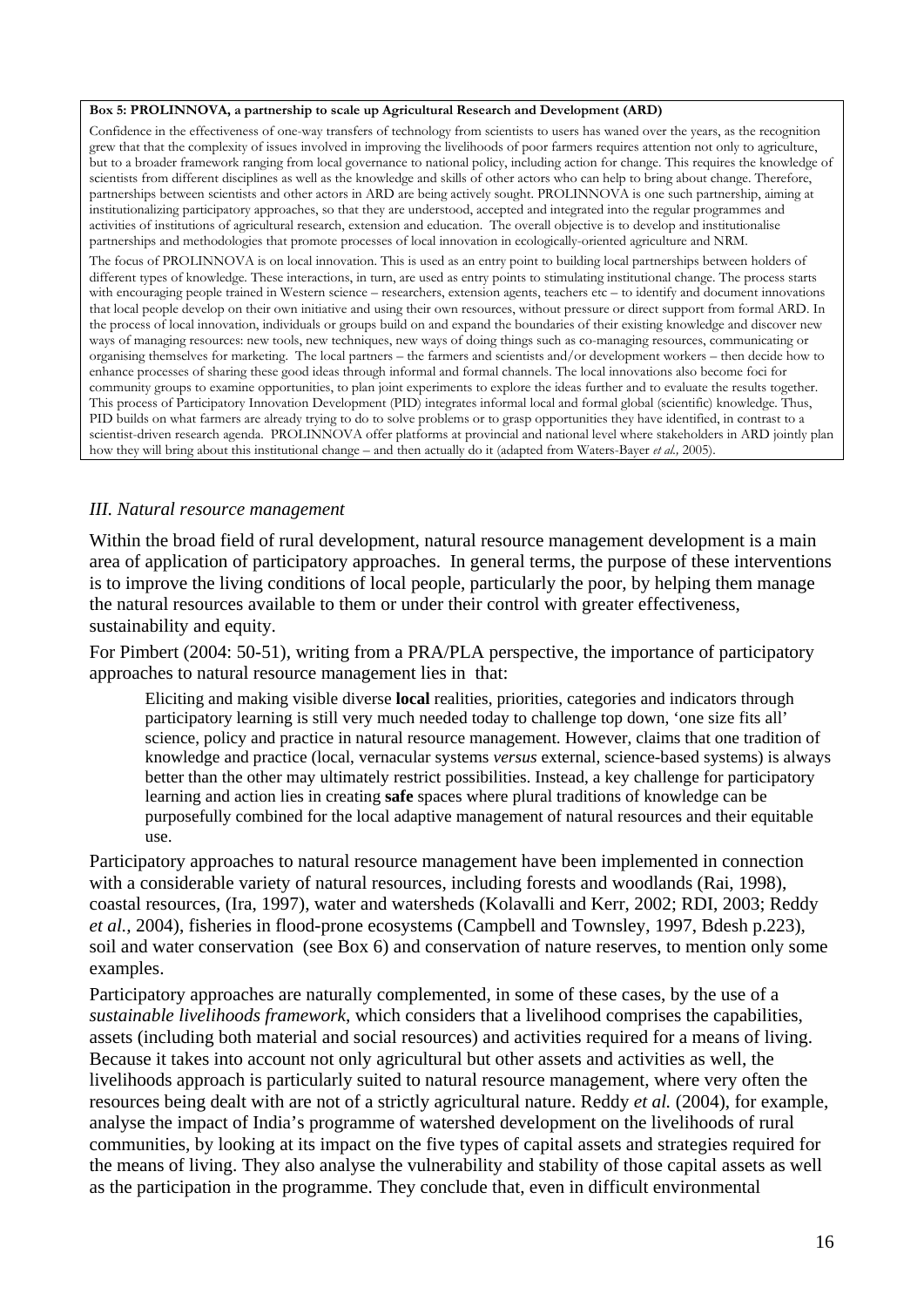## conditions where the watershed cannot bring direct irrigation benefits on a large scale, watershed development, if supported with other programmes, has potential for sustaining rural livelihoods.

#### **Box 6: Participatory Watershed Management: Wasteland Development Project, Almer District, Rajasthan**

For over two decades, the Pissagan block in Ajmer district, Rajasthan, faced problems of soil erosion due to flow of rainwater from the Aaravali Ranges. The rainwater in its course deposited stones and pebbles on the land, which had become unfit for cultivation. The soil lost moisture and the water table level fell. This had a negative effect on the lives of the people. As the land was not fit for cultivation the villagers earned their living as daily wageworkers in Ajmer or nearby towns, and most of them lived in poverty. They had to walk up to 4 - 5 kilometres to fetch water, fodder for cattle and fuel wood. The Wasteland Development Project started in Ajmer in 1995. Its main objectives were: (i) soil and moisture conservation measures; (ii) raising the water table level; (iii) providing fodder and fuel wood, and (iv) improving the socio- economic conditions of the villagers. This was to be achieved by means of construction of check dams and guard trenches to slow down and divert the water, water harvesting structures, tree planting, aforestation and horticulture. Meeting the objectives would not have been possible without people's participation. A sense of ownership was essential to ensure long run sustainability. Users committees, including villagers, farmers and project staff were formed. Membership varied from village to village. The office bearers of the users committees are elected and are changed on non –performance. Users committees were entrusted with the following responsibilities: (i) Implementation of the project (ii) Management of the project (iii) Protecting the construction activities and (iv) Distribution of fodder and fuel wood and wages to labourers.

Community participation was key to the success of the project. It ensured all through the implementation of the project that the people's enthusiasm and interest would not wane away after the initial euphoria. Most importantly, the project staff were from the beginning distant spectators, only providing the technical inputs but leaving design, execution and management to the users committees. This micro-level planning provided people with an opportunity to learn how to manage the scheme and gave them the confidence that they can now do things without government support. In the seven years it lasted, the project has changed the whole block of Pissagan. Today, Pissagan is a model for soil conservation measures. The lost flora and fauna are returning and even the villagers are reaping benefits. This project has raised hopes that wasteland can be made fertile and bring prosperity to the area. It has checked soil erosion and has helped retain soil moisture. Also, fodder and fuel wood are plentiful. In fact with each year production has grown and so has distribution (adapted from RDI, 2003).

Another interesting intersection between participatory and rural livelihoods approaches was a PPA carried out in Mongolia, which has 'shed new light on what might be an appropriate approach in public policy and investment to foster secure and sustainable livelihoods both within and outside the extensive livestock sector' (Mearns, 2004: 133; see also Box 7).

#### **Box 7: Participatory poverty appraisal in Mongolia, using a sustainable livelihoods approach**

An interesting combination of the participatory and the rural livelihoods approach was a Participatory Poverty Appraisal carried out in Mongolia, where growing demands placed on the pastoral livestock sector without the necessary investments, and the consequent increase in pressure over grazing land, has begun to threaten sustainability in significant ways, with symptoms that are also symptoms of rising poverty and inequality. The PPA has shown close links between poverty dynamics in rural and in urban areas, and between livelihood strategies in agriculture and those in other spheres. It has proved that secure and sustainable livelihoods will not be achieved if Mongolia's PRS does not emphasize the development of the livestock sector.

The PPA shed new light on what might be an appropriate approach in public policy and investment to foster secure and sustainable livelihoods both within and outside the extensive livestock sector. It has shown that four complementary livelihood strategies need to be encouraged: *intensification,* including breed selection, supplementary feeding, veterinary services; *extensification*, including bringing back into use large areas of good pasture by rehabilitating wells and involving herder groups; *diversification* into new value adding activities, most likely of livestock product processing; and *migration* towards potential new livelihood sources (adapted from Mearns, 2004).

## *IV. Governance and decentralization*

Governance plays an important role in determining the conditions under which participation can take place and, through its mechanisms, processes and institutions, it critically affects the possibility of participation as well as its likely success. Good governance makes it possible for citizens, individually or in groups, to articulate their interests, exercise their legal rights and negotiate their differences. Within the broad area of governance, decentralization, which brings decision-making closer to the local level, is potentially important to participation, since it may, if it is done well, lead to more responsive government and new opportunities for citizens to participate. The qualification is important, since there is also the danger that decentralization may provide little space for the poor to participate in local decision-making, may be misused by powerful sections of the community and end up fostering clientelism and strengthening local elites. One of the ways to 'do it well' is by strengthening participation at the same time as the decentralization is carried out. A number of studies examine the linkages between governance (and decentralization) and participation. Agrawall and Gupta (2005) carry out a statistical analysis of who participates in environmental decentralization programmes in protected areas in Nepal's Terai. They find that the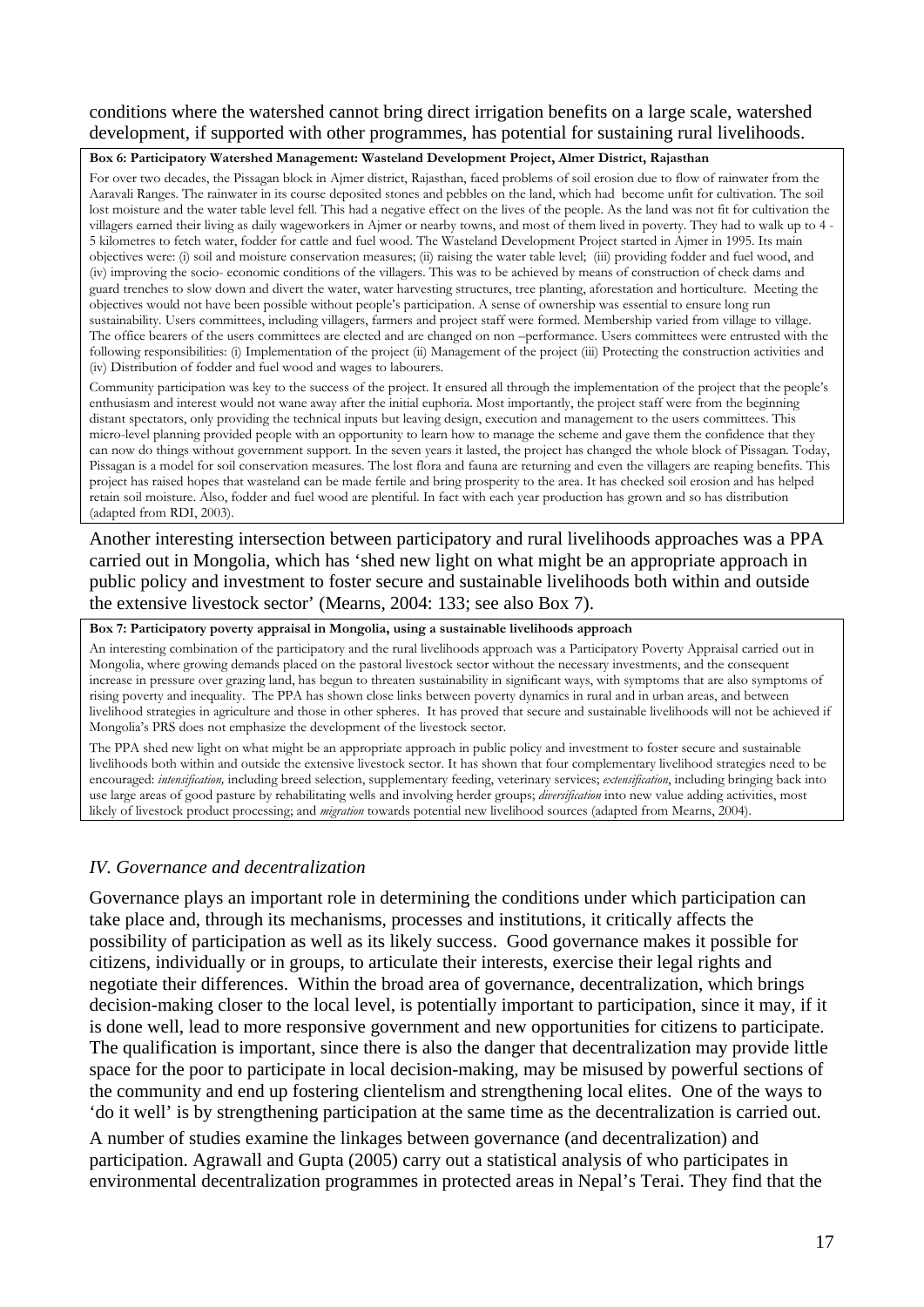likelihood of participation in community-level user groups is greater for those who are economically and socially better-off and who have greater access to government offices and officials related to decentralization policies. Their analysis support the argument that for decentralization policies to be successful in dealing with equity issues, it is important to build institutional mechanisms that encourage poorer and more marginal households to access government officials, improve access to educational opportunities, and create incentives to promote more interactions between less powerful rural residents.

Mathew (2004) reviews recent Indian experience of empowering the *panchayats,* rural (and urban) local government bodies, following constitutional amendments in 1992 that sought to institutionalize the idea of decentralized planning by autonomous panchayats, with participation of the local communities. He finds that, largely bercause of a lack of administrative and financial resources, panchayats have at best become the implementing arms of state governments rather than institutions of self-government. In addition to this, and despite important steps to include marginalized communities in the power structure of local government institutions, 'it cannot be said that panchayats have been able to take effective measures for removing the economic and social deprivation of the marginalized people' (p. 3). Mathew concludes that there are grounds for cautious optimism and that local government institutions need various kinds of support from higher tiers of government to succeed, such as legislation, constructive directions, monitoring, training and resource transfers.

Examining the same experience, Gaiha and Kulkarni (2002) come to broadly similar conclusions. They emphasize the informational and administrative advantages of community involvement in the design and implementation of anti-poverty and related programmes, mention the danger of 'elite capture' of the panchayats and conclude that only in a few cases has the system benefited the poor. They see collective action by the poor as key to the success of poverty alleviation, although the prospects for this are limited, given that they are divided by caste and religion. They conclude that the panchayat system's potential for poverty alleviation is hard to dispute.

Finally, a reference must be made to the Kecamatan Development Program, started in Indonesia in pilot form in 1997, and implemented from 1998 onwards (Guggenheim *et al.,* 2004; see also Box 8) one of the world's largest participatory development programmes implemented in Indonesia. This World Bank-funded programme is described by the Bank as 'an effort to address long-term structural poverty through targeted, decentralized block grants [and] at another level […] an effort to increase community prioritization and management of government-funded local development projects' (World Bank, 2004).

KDP has a very flexible structure, which gives power to communities by entrusting them with planning and decision-making responsibilities and placing funds directly in their hands. By pushing decision-making down to the lowest levels, KDP aims to allow villagers to participate in decision-making. The program in essence seeks to empower the rural poor and encourage more democratic and participatory forms of local governance by delivering its resources via inclusive, transparent and accountable decision-making mechanisms designed on the basis of extensive prior social research in Indonesia. All KDP activities aim at allowing villagers to make their own choices about the kinds of projects that they need and want. 'Community participation' is regarded as an important element in KDP, as is evident from the process of planning, decision making, and implementation. However, implementation is not perfect. Frequent problems include low participation by the poor in the planning process and elite capture of the participatory processes.

The replication of KDP has been exceedingly fast, and its scaling up has also gone substantially beyond the programme itself. Particularly interesting is the extension of the KDP principle of direct transfers to support participatory planning to primary education, health and natural resource management (adapted mainly from Guggenheim, 2004).

**Box 8: The Kecamatan Development Project, Decentralized Community Development for Poverty Reduction** 

The Kecamatan Development Program (KDP) is a Government of Indonesia program aimed at alleviating poverty in rural communities, strengthening local government and improving local governance. KDP provides block grants of 350 million to one billion rupiah (USD 40,000 to USD 114,000) directly to subdistricts (kecamatan) and villages for small-scale infrastructure, social and economic activities. KDP began in 1998 at a time of tremendous political upheaval and financial crisis, which reversed years of progress in poverty reduction and plunged millions of rural people below the poverty line.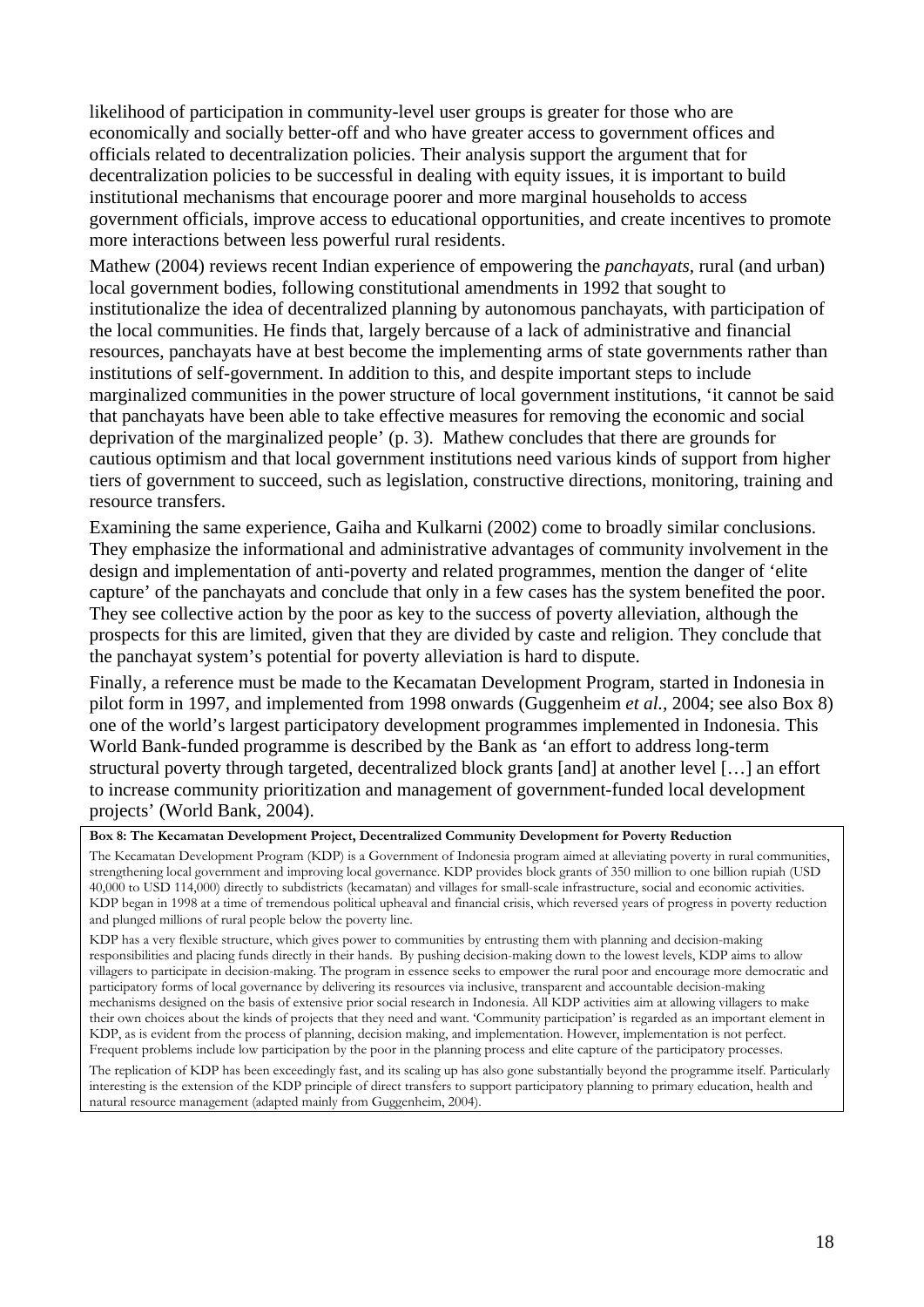## *V. Other themes and final remarks*

Practicalities preclude the possibility of elaborating further on these themes, or discussing some other interesting themes, such as for instance self-help groups and collective action by the poor (Blaxall, 2004; Deshmukh-Ranadive, 2004), or the supposed – and often rather unsatisfactory – participation of the poor in poverty reduction strategy papers (Guimarães, 2005; Booth, 2005) or, along a completely different dimension, the challenges of participatory rural development in the particular social and political environment of China. What needs to be stressed is that, despite differences in approach, all the examples discussed represent a clear and strong illustration of the statement that participation has become part of the mainstream of development. At the same time, and *because* of the differences in approach, they also clearly illustrate the ambiguities in the use of that term.

Much of the more interesting criticism of participation, and particularly the so-called tyranny critique, started precisely with criticisms of participation (especially PRA) as the 'new orthodoxy', which the critics felt had lost track of its original objectives as a consequence of co-optation into the mainstream. A brief overview of some aspects of this critique may help us clarify ideas about participation and – since nothing is more practical than good theory – throw additional light upon some of the difficulties that it faces in practice.

## **4 Current debates on participation**

## **4.1 The 'tyranny' and other criticisms**

As was mentioned before, participation and especially PRA have been subjected to frequent critical analysis from inside their own 'communities of practice'. For PRA, the results of this analysis have appeared from time to time in *Participatory Learning and Action* or its predecessors. 'Selfcritical epistemological awareness' is for Robert Chambers (1997: 32) an essential aspect of participatory ideology and practice. This self-criticism – and even criticism from relative outsiders, such as Mosse (1994), or most of the papers in Bastian and Bastian (1996) – does, however, stop short of bringing into question participation itself, or the PRA approach. For this reason Cooke and Kothari (2001a: 6-7), who organized and then edited the proceedings of a conference on *Participation: The New Tyranny?,* place it at 'the border between the orthodoxy and more critical positions'. Although recognizing that this boundary is blurred, their aim with the conference was to move beyond criticism that might legitimize the participatory project, to more fundamental critiques.

The same authors (pp. 7-8) refer to 'three particular sets of tyrannies', with associated questions, identified to guide the critical analysis of participation, and particularly PRA, in the conference:

First was what we called 'the tyranny of decision-making and control', where we asked in the conference flyer 'Do participatory facilitators override existing legitimate decision-making processes?' Second was the 'tyranny of the group' – where the question posed was 'Do group dynamics lead to participatory decisions that reinforce the interests of the already powerful?' Third, we raised the issue of the 'tyranny of method', asking 'Have participatory methods driven out others which have advantages that participation cannot provide?' [...] The chapters in this book suggest that the answer to each of these questions is, or can be in some circumstances, 'Yes'.

Some of the main criticisms of participatory approaches presented in the book (and elsewhere) are reviewed below.

## *The knowledge claims of participatory approaches*

The first set of criticisms targets the knowledge claims of participatory approaches and, more specifically, PRA. Chambers (1994: 1258 *ff)* makes considerable claims of validity and reliability for the knowledge about the world through PRA. Campbell (2001) expresses reservations about these claims, on methodological grounds. He argues that 'though RRA and PRA were intended to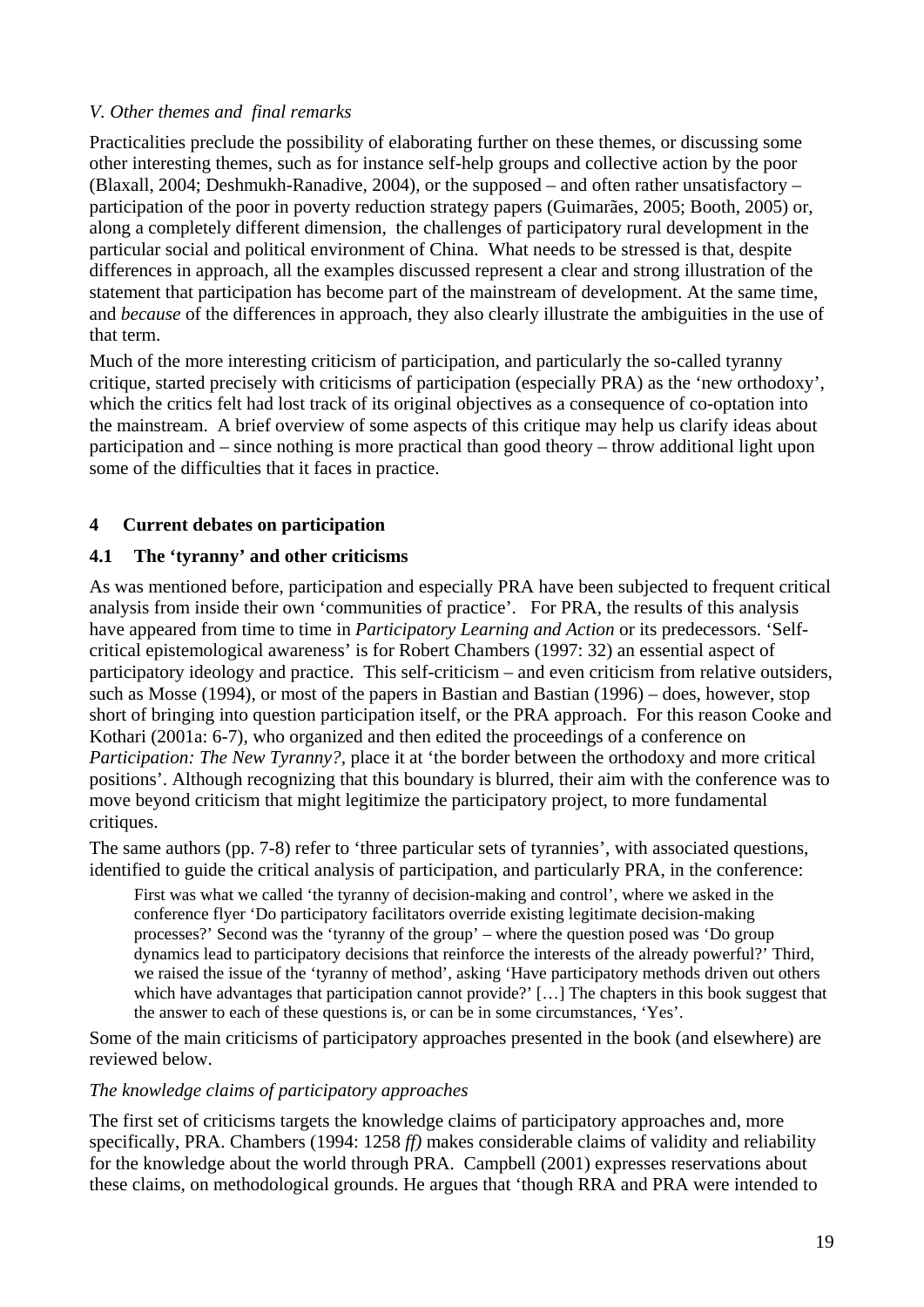provide roughly accurate information, the tendency has been to use them as a stand-alone set of techniques to undertake research' and that failure by participatory researchers to engage with issues of validity and reliability as defined in the qualitative research tradition will result eclectic and unfocused work, of limited practical, theoretical and policy value. Campbell makes the case for the integration of PRA with 'qualitative and quantitative methods that produce greater insight and more in-depth understanding than is possible from casual observation or from forms of inquiry that depend upon highly structured ways of interacting with respondents'.

Mosse (1994, 2001) raises doubts about the nature and validity of the information, such as statements of community needs and priorities, generated by PRA and other participatory methods. He sees it as problematic because it is produced in a social context strongly influenced by power, authority and gender inequality. In particular, he sees the *public* nature of PRA as causing the production of local knowledge to be subjected to the effects of 'officializing strategies' and  $\cdot$ muting<sup>, 10</sup>. On the basis of his own experience, Mosse also stresses that information or knowledge generated in PRAs is the outcome of a complex game shaped by the concerns of 'outsiders' and their interaction with 'insider' community members, where each group repeatedly tries to anticipate the other's wishes and intentions. This leads him to question the assumption that 'learning and "local knowledge" defines or redefines the relationship between local communities and development institutions […] Rather than project plans being shaped by "indigenous knowledge", it is farmers who acquire and learn to manipulate new forms of "planning knowledge". In this way local knowledge becomes compatible with bureaucratic planning' (Mosse, 2001: 32).

Furthermore, Mosse makes the crucial point that there are important insights about a local social reality that are necessarily external and analytical, rather than participatory, and are not, and probably cannot be, generated in group discussions by villagers: 'Like other analytical models, and like the knowledge gained from the critical reflection on project activities, they represent… an external viewpoint' (1995: 6).

Along a slightly different line, Stirrat (1996) criticizes the practice of positing two separate and opposed forms of knowledge (as in local or indigenous knowledge *vs.* scientific knowledge) as misconstruing the nature of forms of knowledge, which in this age of globalization do not exist in isolation but in terms of a global field of mutual interrelationships.

Finally, from another perspective, Kothari (2001: 182) also throws doubt on the claims of participatory methodologies of acquiring more appropriate and relevant local knowledge and of including and empowering those previously marginalized. She stresses the importance of examining how power relations run through a particular social body and are expressed in a variety of ways. She concludes that

By constructing dichotomies of power and oppositional social groupings, participatory approaches simplify highly complicated social relations. Thus participatory techniques can conceal inequalities and in certain circumstances reify them. What counts as "local knowledge" is often the effect of specific kinds of techniques of power, of regulation and of normalization (p. 182).

## *The illusions of 'community'*

 $\overline{a}$ 

A second line of criticism of participatory approaches focuses on what Cleaver (2001: 44) describes as 'myths of community': 'The "community" in participatory approaches to development is often seen as a "natural" social entity characterized by solidaristic relations. It is assumed that these can be represented and channelled in simple organizational forms.' This perspective is criticized on a

 $10$  Pottier and Orone (1995) make a similar point when they say that 'The major obstacle is that workshops, no matter how participatory they may be, are still public activities during which certain aspects of everyday social life must remain hidden from the outside world. […] Public discussion does not move beyond the ground rules, the safe discourse, the official model. It is therefore no more than a first step in learning about actual practices.'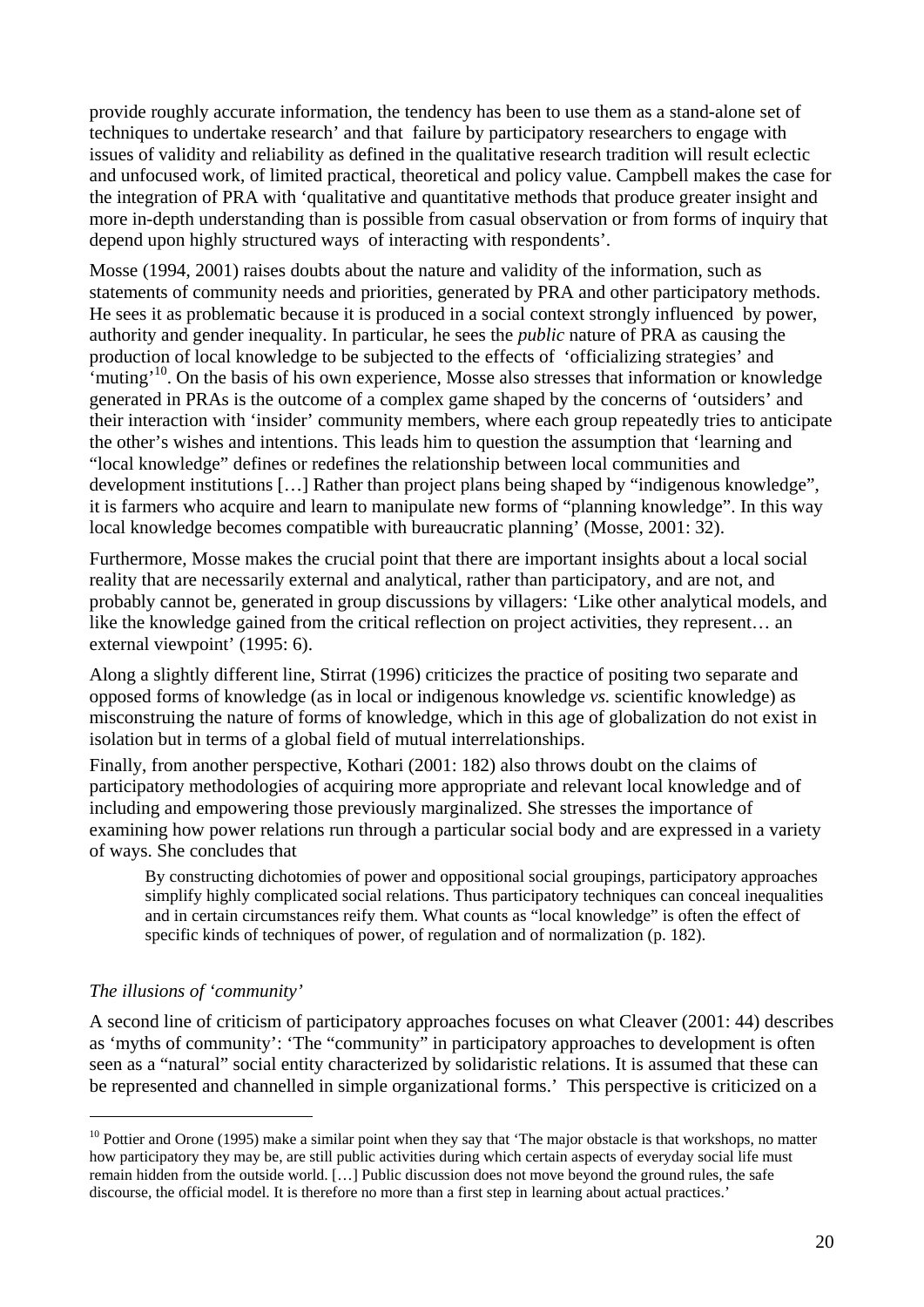number of counts. First, the image of the community – or the village – as a natural entity, with clearly defined limits and membership, appears simplistic in the light of available evidence of the shifting, overlapping and subjective nature of 'communities', and of the permeability of their boundaries. As Stirrat (1996: 71) points out, villages are physical groupings of houses where people interact, but the social processes of which these people are a part have a much wider physical range, so that to idealise villages as significant social entities is to participate in the reification – indeed the invention – of an imaginary form of rural life. Cleaver (*loc.cit.*) concurs: 'a concentration on boundaries highlights the needs in development for clear administrative arrangements, more to do with the delivery of goods than a reflection of any social arrangement'.

Secondly, participatory approaches stress – and rely upon – community consensus and solidarity; they tend to pay insufficient attention to social differentiation and conflict, negotiation, inclusion and exclusion, with all that this implies (Cleaver, 2001; Francis, 2001). Harmony and cooperation are the exception rather than the rule in rural societies, where division and conflict are much more common.

Stirrat (1996: 69 ff) argues that descriptions of rural society that emphasize 'village', 'community', 'local people', consensus and harmony can be characterized as a 'new Orientalism' that, just as the old, is crucially connected with power and domination: 'Put crudely, the Neo-Orientalist view of rural society is part of the continuing relationship of power and control, in which the rural population in all its forms is depicted as in need of protection and 'mobilization', through the actions of outsiders. Yet this relationship of dominance is presented as its opposite'.

In the third place, there is 'the myth that communities are capable of anything, that all that is required is sufficient mobilization (through institutions) and the latent capacities of communities will be unleashed in the interest of development. The evidence does little to support such claims' (Cleaver, 2001:46). Even when collective action takes place, the critical units for decision making and action are often above or below the community level (Francis, 2001:79).

## *The logic or bureaucratic organizations*

Another line of criticism relates to what, paraphrasing Richards (1995), we could describe as the bureaucratisation of participation, when the logic of participation as empowerment may clash with organizational interests or even, as the concerned organizations see it, their very survival. Mosse (2001) gives a concrete example of the conflict between ideals of participation, striving to independent capacities, local autonomy and eventual project withdrawal, and 'the core rationale of the same project from the organization's point of view, based on its network of patronage and the delivery of an expanding range of programmes, increasingly through village volunteers who operated as the lower orders of the project delivery mechanism. […] Why would the organization want to rid itself of its best customers, and villagers take leave of a serviceable patron?' 'Empowerment' may then become a means to managerial effectiveness, and this may in turn require a form of subjection of those that are supposed to be empowered.

Similarly, as Stirrat (1996) points out, NGOs working in rural development may talk of empowerment but in practice they are often accountable not to their members or those they work with, but to their donors, and it is the donors' criteria that they have to satisfy in order to continue being funded. This may lead to the adoption of very similar views to the donor's and create shared interests that work against too close a questioning of the structure.

## *Other criticism: a summary*

Both in the 'tyranny' book and elsewhere, participatory approaches to rural development are criticized along other lines, largely complementary to those mentioned above. Much of that criticism may best be summed up by saying that participatory approaches fail to take into account what Cleaver (2001: 39) calls the *recursive relationship between structure and agency*.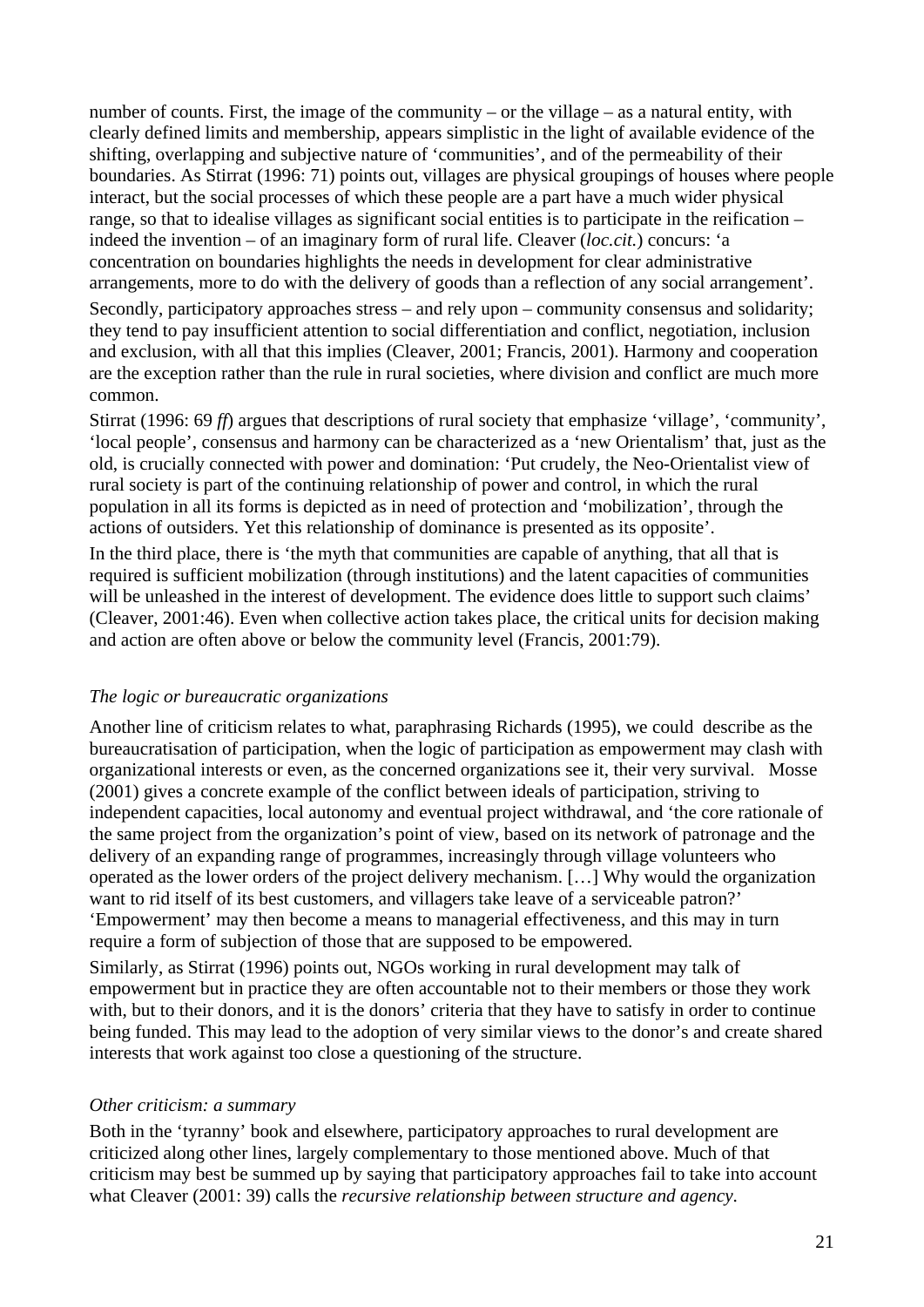Consequently, they ignore the considerable progress made by the social sciences in trying to understand the complex and diverse interactions between individuals and social structure; posit simplistic models of individual action, alternating between 'rational choice' and 'social being'; fail to analyse social structure and the linkages between individuals and the structures and institutions of the social world they inhabit; are naive about the complexities of power, power relations, how power is embedded into social and cultural practices and how empowerment may occur; and their practice tends towards treating participation as a technical method of project work, lays excessive emphasis on the local level and on the organization of collective action, and depoliticizes what should be an explicitly political process. As Stirrat (1996) argues rather bad-temperedly, most participatory discourse is bad in theory, limited in methods, and epistemologically weak.

This is strong criticism, which needs to be taken seriously by theorists and practitioners alike. Taking it seriously means, among other things, that the easy way out, which is to dismiss all such criticism as referring to instances of bad practice, must be avoided no matter how strong the temptation. For that way lies participation – or PRA – as a closed system, and the impossibility of learning and changing.

## **4.2 'From tyranny to transformation'**

Hickey and Mohan (2004) edited a book with this title, aimed at evaluating the state of participatory approaches in the aftermath of the 'tyranny' critique. They mention evidence suggesting that participation has actually deepened and extended its role in development, with new approaches emerging in theory, policy and practice and, most importantly, people in developing countries continually devising new and innovative strategies for expressing their agency in development arenas. The book tries to explore the extent to which the new approaches respond to the critique and can re-establish participation as a 'legitimate and genuinely transformative approach to development' (Hickey and Mohan, 2004a: 3). An underlying theme is that 'politics matter' in international development, and that the way towards a more transformative approach to development is through understanding how participation relates to existing power structures and political systems.

Hickey and Mohan (2004b; 2005) advocate a radical political project based on the promotion of citizenship as a way of overcoming the 'tyranny' of local, project based approaches to participation and establishing a link between participation at the project level and governance and political action at the state level. This they see as creating a possibility to bring about a broader project of social justice and structural transformation, as (poor) citizens take autonomous action and create their own opportunities for participation. It is in the context of such a multi-level political project that they see agency of the poor, expressed in active citizenship aimed at local governance reform, as possible and meaningful: 'Relocating 'participation' within citizenship situates it in a broader range of sociopolitical practices, or expressions of agency, through which people extend their status and rights as members of particular political communities, thereby increasing their control over socioeconomic resources' (2005: 253).

In the same book, Cornwall and Gaventa explore participatory spaces and participatory governance, itself closely connected with the concept of citizenship. Cornwall (2004; also 2002), looking for new entry points to understand the dynamics of power and difference, explores the concept of spaces for participation, where 'citizens gain meaningful opportunities to exercise voice and hold to account those who invite them to participate'(Cornwall, 2002: 56). She sees these spaces less as concrete locales than sites that both constitute and express power relations, and that condition the subjects' presence, action and discourse, their competence and performance. She argues that 'by illuminating the dynamics of power, voice and agency, thinking spatially can help towards building strategies for more genuinely transformative social action' (2004: 75). Gaventa (2004: 35) defines a variety of different spaces from a participation point of view, ranging from *closed spaces* in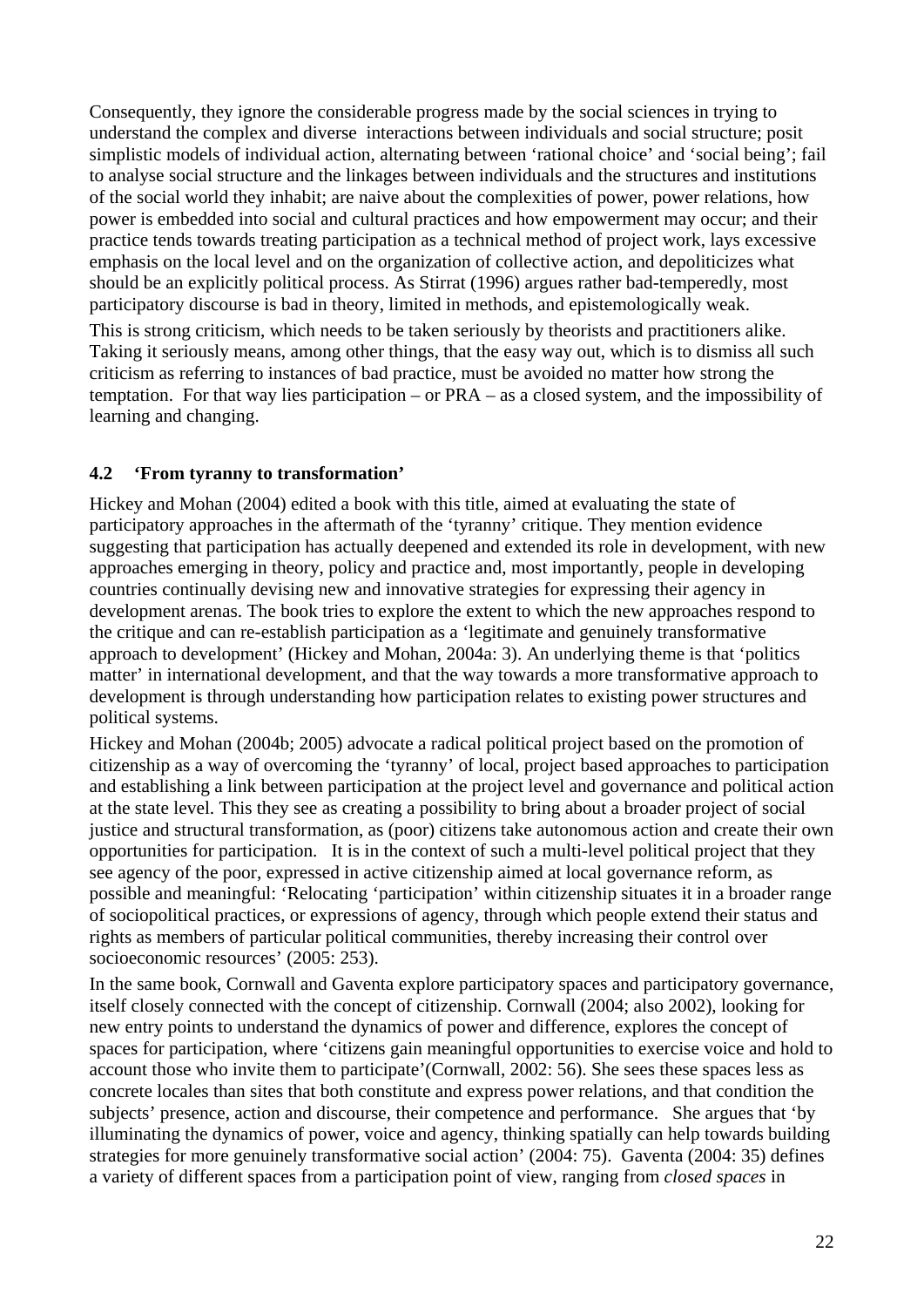which 'decisions are made by a set of actors behind closed doors, without any pretence of broadening the boundaries for inclusion', to *claimed/created spaces*, 'which are claimed by less powerful actors from or against the power-holders, or created more autonomously by them'. Between these two, *invited spaces* are those 'into which people (as users, as citizens, as beneficiaries) are invited to participate by various kinds of authorities, be they government, supranational agencies or non-governmental organizations'. Cornwall sees invited spaces as an important way in which development intervention may support transformative participation.

Gaventa (2004) links participation and citizenship, and explores the transformative possibilities of citizen engagement with local governance, and the conditions under which such engagement can lead to both a strengthening of democracy and pro-poor development outcomes. He argues that an analysis of the power relations in and around new spaces for democratic engagement is necessary for assessing their potential for transformation: 'Only through such a power analysis can we fulfil the broader agenda of understanding and promoting both participatory democracy and participatory development, for theorists and practitioners alike' (2004: 39).

Although recognizing that the citizenship approach of Hickey and Mohan, also elaborated by Gaventa, has potential particularly through the possibility of multi-level approaches to participation, Cleaver (2004: 272) returns to the recursive relation between agency and structure when she cautions that agency cannot be exercised in a vacuum. The forms that citizenship can take are shaped by the minutiae of social life and relationships, which may prove slower and more difficult to transform than public spaces and institutions of the state. The short-term costs to the poor of fully assuming their citizenship and their rights and confronting the unequal and oppressive relations on which they depend may be too high when compared with the costs of simply allowing those relations to continue. Cleaver identifies three key factors that 'both enable and *constrain* the exercise of agency and therefore shape citizenship: moral understandings of action and the unconscious motivation of many acts, the complexity of both individual and collective identities and the (often unequal) interdependence involved in the exercise of rights and livelihood interests', and concludes that recognizing those constraints, and 'the limits of the makeability of social life', is crucial to achieving something in development.

## **4.3 The relevance of the debate**

Both the criticisms of participation and the potential for transformation that recent approaches have identified are extremely relevant and utterly practical. It is an ever-present temptation for practitioners to gloss over the problematic nature of much of the knowledge generated with participatory methods, to be lulled by the illusions associated with the concept of community and the assumptions that accompany it, to assume that the constraints of social structure can be easily overcome by proper participation, or to ignore the clash between organizational constraints and objectives and the desires and interests of the local poor. These criticisms thus represent a muchneeded 'reality check' that can help us question our assumptions and 'take nothing for granted'. The same may be said of the transformative potential of participation. It is, again, tempting to emphasize, in the complex social processes in which we are involved,

'…the potential of the bits we like: the transformation rather than the tyranny, the solidarity rather than the conflict, articulation rather than mutedness, the enablement of agency rather than the constraint of structure. In thinking through participation, we do ourselves no favours in wishing away the potentially negative aspects of representation. Our challenge is to use an understanding of the dynamic nature of such duality to identify opportunities for change. However, we have to reconcile ourselves to these only ever being partial, intermittent, involving winners and losers, not entirely controllable or predictable (Cleaver, 2004: 276).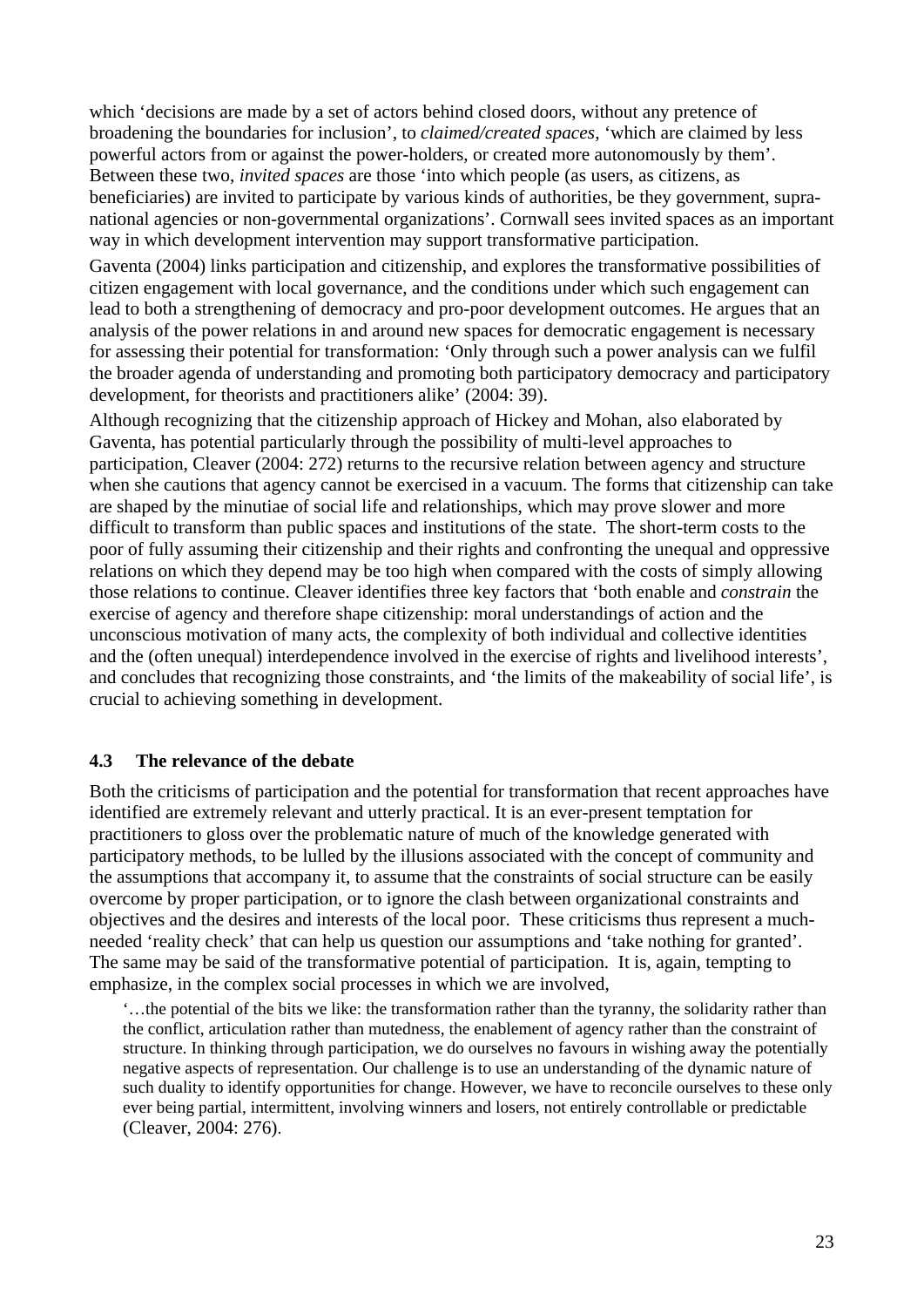## **5 The challenges of participatory rural development: some reflections and points for discussion**

## *A good enough participation*

 $\overline{a}$ 

Despite our best efforts, perfect, transformative, empowering participation is probably unattainable most of the time, except perhaps where it was not necessary to begin with. The question then is whether we can have a 'good enough participation', what that would look like and what it would require. Perhaps the main criterion would be that the interventions associated with it should do no harm, and preferably some good, in terms of the main objective of poverty alleviation, while at the same time contributing towards creating at least some of the conditions that enable participation, agency and the full exercise of citizenship by the poor to take place. If such interventions remove some of the constraints of everyday life, by increasing the productivity of agricultural labour or bringing clean water closer to where people live, alleviating the burden of disease caused by malnutrition and lack of hygiene, decreasing vulnerability to natural disasters or to the vagaries of climate and rainfall, or making people less dependent on relations of patronage for daily subsistence, they are a step in the right direction (Cleaver, 2004). If this is done for instance through the permanent and expanding presence of an organization that offers 'better technology and more affordable inputs rather than autonomy and independence' (Mosse, 2001: 34), it may not fit in with the fashion for empowerment and farmer-managed development, but may still represent significant progress.

## *Multidimensional rural poverty and the sustainable livelihoods approach*

The complexity and multi-dimensionality of poverty in general, and rural poverty in particular, are generally accepted nowadays. A recent ESCAP document calls for

… a deeper knowledge and understanding of the emerging dynamics and local processes that cause and maintain rural poverty. The rural poor face multiple deprivations from lack of assets, isolation, alienation, dependence, powerlessness, vulnerability and lack of freedom of choice. Disparities also exist within rural areas: in particular, disparities between ruling rural elites and small farmers or landless households; and disparities among farmers over access and rights to fertile lands. In this context, a distinction between the different but closely related dimensions of poverty is important : (a) a lack of income and productive assets; (b) a lack of access to essential economic and social services; and (c) a lack of power, participation and respect. These different dimensions of poverty reinforce each other, keeping the poor trapped in poverty (ESCAP, 2007: 8).

Lack of awareness of this multi-dimensionality, or a reluctance to confront it, may explain much the failure of past rural development strategies in reducing rural poverty. The implication is clear: new, sharper, multi-targeted rural development strategies are called for, taking this complexity and multi-dimensionality fully into account and going beyond the old approaches that were based solely on the growth of agricultural productivity and focused almost exclusively on the small farmer.

An approach to rural poverty and rural development that appears capable to encompass this complexity and multi-dimensionality is the so-called sustainable livelihoods approach (Scoones, 1998; Ellis, 2000). As Ellis and Biggs (2001: 445) emphasize, this approach '… embodies no prior requirement for the poor rural individual or family to be a "small farmer". The livelihoods approach takes an open-ended view of the combination of assets and activities that turn out to constitute a viable livelihood strategy for the rural family'. The same authors add that empirical research indicates that farming amounts on average to only about 40-60% of the livelihood 'package' put together by rural households in South Asia and sub-Saharan Africa<sup>11</sup>, and conclude:

 $11$  van Roosmalen and Guimarães (1982) made a similar point 25 years ago, when they stated that in Southwest Bangladesh farmer's strategies often involve investing agricultural surpluses in activities such as educating their children, setting up small businesses (if possible in neighboring urban areas), buying land in different locations, lending money and generally diversifying their economic activities. As Bendavid (1991) also noted, even large farmers only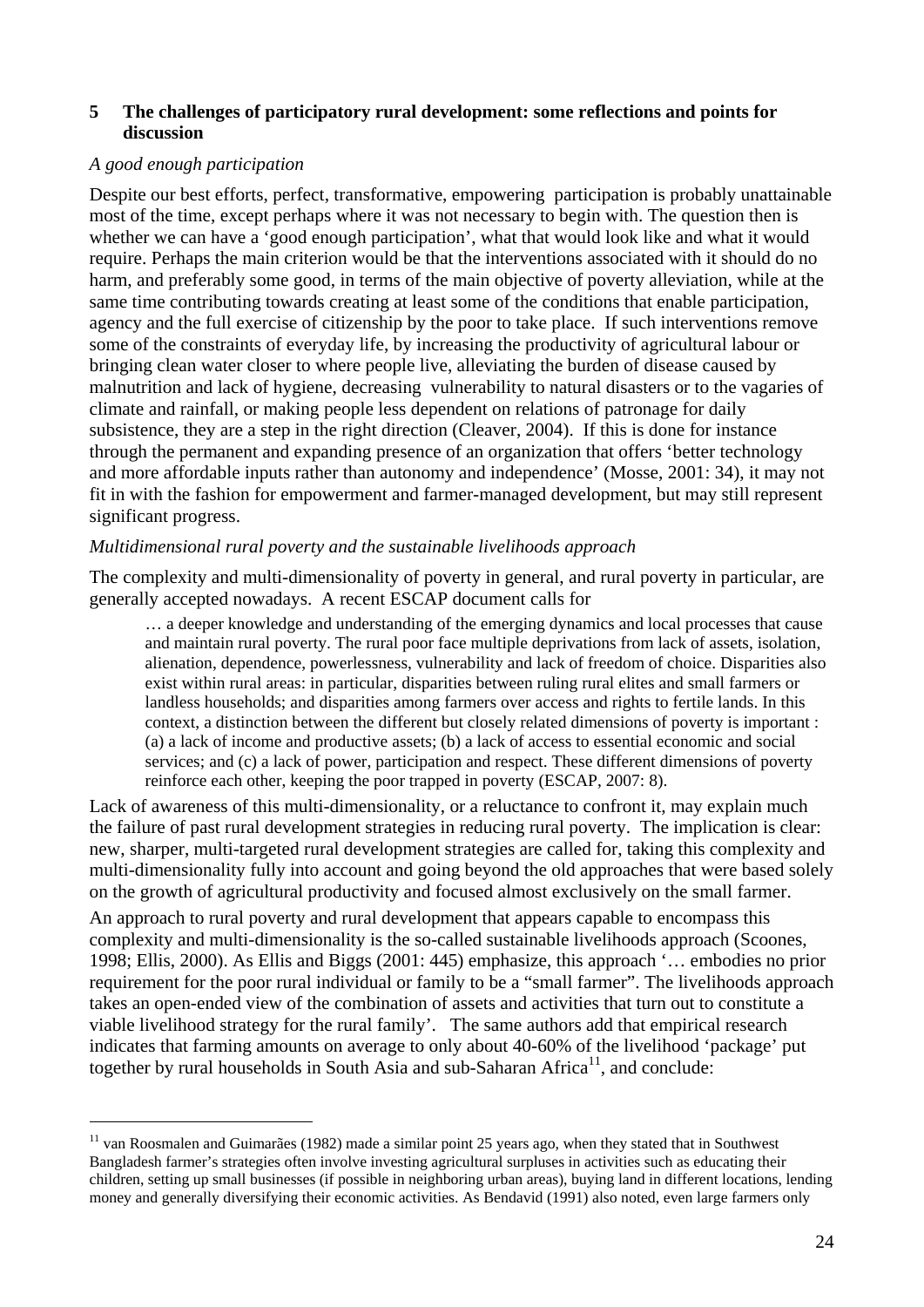If a new paradigm of rural development is to emerge, it will be one in which agriculture takes its place along with a host of other actual and potential rural and non-rural activities that are important to the construction of viable rural livelihoods, without undue preference being given to farming as the unique solution to rural poverty. It is in this sense that the cross-sectoral and multi-occupational diversity of rural livelihoods may need to become the cornerstone of rural development policy if efforts to reduce rural poverty are to be effective in the future.

Such paradigm will probably combine participatory approaches with rural livelihoods, given their compatibility and potential for mutual reinforcement.

### *Contextual factors and the role of the state*

The success or failure of participatory rural development interventions depends as much on the conditions surrounding the particular intervention as on the quality of the work done at the local level. Among the conditions most frequently mentioned are economic growth, a favourable political and administrative environment characterized by administrative decentralization and more generally good governance at the macro level, and the presence of cultural traits or ideologies that favour participation, self-reliance and collective action by the poor (see Box 9).

It must, however, be kept in mind that (i) as experience has repeatedly shown, there is no automatic cause and effect relationship between economic growth and poverty reduction; (ii) decentralization and good governance work primarily by removing constraints and barriers; and (iii) even when culture and ideology favour collective action by the poor, there are limits to what they can do, as their agency is constrained as much as it is enabled by structure (see section 4 above).

#### **Box 9: Economic growth and poverty reduction in Vietnam**

1

Vietnam has important lessons in participation, rural development and poverty alleviation. In the recent past, the share of people living in poverty fell from 58% in 1992 to 37% in 1998 and 29% in 2002; rural poverty fell from 45.5% in 1998 to 35.6% in 2002. The International Fund for Agricultural Development (IFAD) and the World Bank supported rural development projects in Vietnam that take a participatory, bottom-up approach:

'The most important first generation project, the Participatory Resources Management Project (PRMP), was designed in 1993. […] The project sought to [ensure] equitable access to all development planning with the full participation of communities in the province of Tuyen Quang, one of the poorest in the country. The project introduced new approaches to poverty reduction, including decentralization and promotion of provincial autonomy, to promote food security, build management capacity at the community level, and introduce participatory, demand-driven approaches in institutions providing rural support services. Second generation initiatives […] have built on the success of the PRMP and scaled up decentralization and community-driven development in Vietnam's poorest areas. These projects have done a good job of targeting poor people, and decentralization and participation have empowered rural people to identify, plan, implement, and evaluate interventions, giving them a greater stake in development efforts' (Markanday, 2004).

Factors explaining the country's success in reducing rural poverty include the existence of an environment conducive to rural development, with a national policy focus on poverty reduction and a policy of economic reforms that has delivered remarkable growth for a considerable period of time. Without this favourable economic and policy environment, the story might have been very different.

Although the poor can be resourceful and imaginative, they are unlikely to be able to escape poverty by themselves. This means that neo-liberal solutions to the problem of poverty are unlikely to work: the problem will just not go away without deliberate and proactive government policies, backed by appropriate resource allocation. This does not imply a return to the government-led, topdown interventions of old, which did not work either: rather, the state must work with the poor, creating the conditions for their participation and supporting it with resource transfers, stimulating pro-poor growth and working to reduce inequality and promote social justice.

invest seriously in agricultural *intensification* after such diversification, when they feel secure about what we would now call their livelihoods.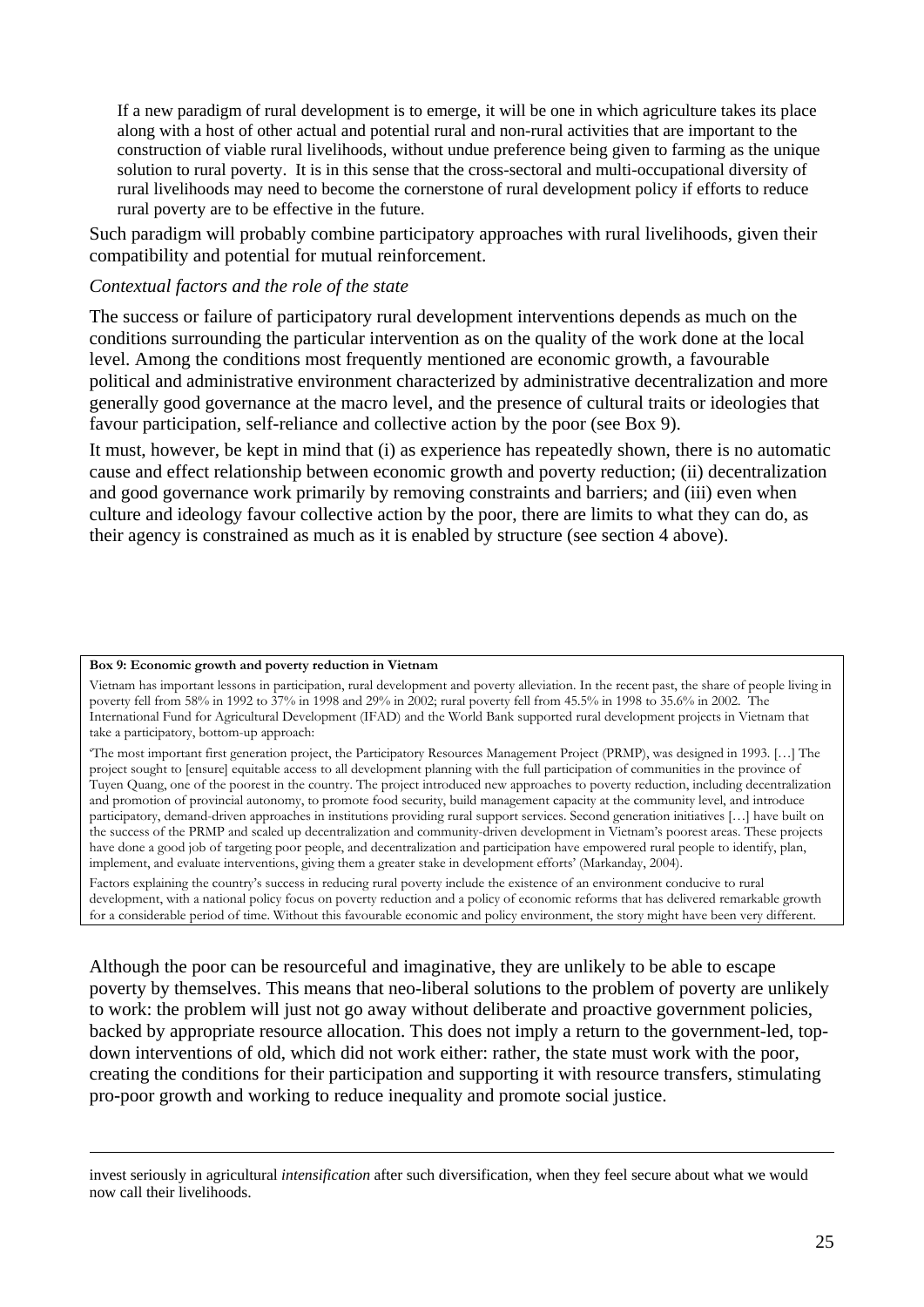Policies specifically aimed at participatory rural development include legislation for rural people's organizations, including full freedom of association; reorientation of the delivery system, in particular the extension services, towards the needs of the rural poor; full integration of women in development; decentralization of decision-making, planning and resource allocation; rural poororiented research, extension, input supply, credit and marketing, supported by the necessary financial resources and aimed at enhancing income-generating activities, both agricultural and nonagricultural; and just fiscal and pricing systems (van Heck, 2003). Participatory rural development projects must involve government institutions, such as line departments or local governments, banks, training and research institutions, women and youth councils; they must also continue to involve civil society organizations at all levels.

Government institutions need to become more open to the advantages of using local knowledge for improved productivity in farming, water conservation and natural resource management, and of associating local communities and small farmers to their research. Equally needed is research on sustainable and labour-intensive agricultural production systems, rural off-farm employment and enterprise development (Polman, 2001: 10).

## *Pilots, innovations and scaling up*

Many of the most innovative rural development projects start small. This makes it possible to experiment with new approaches (e.g. to participation) or technologies, while keeping costs and risks within acceptable limits. Such projects are thus, for all practical purposes, pilot projects. This means that, if they are successful, they will at some point need to be scaled up. Scaling up has its own problems that need to be resolved before successful projects – or parts of projects – can yield significant benefits. These problems are not trivial, and if they are not resolved, the initial promise may lead to disappointing results.

On the basis of a number of case studies of scaling up of technical or institutional innovations, Biggs (2006: 16-17) points out in relation to poverty reduction and social inclusion that effective innovation in the policy and institutional arenas is generally location and time specific, and *has* to be, because the significance of institutional innovations can only be understood with reference to time, place, culture and political context. In the cases studied,

…major and significant institutional innovations were coming up all the time from within the local context. Informal, unplanned R&D was always taking place […] In addition, and significantly, in 'scaling up' processes, it was the local institutional innovations that were the critical elements that gave rise to the way the technology or institutional model was scaled up and to the pattern of outcomes as regards who benefited from the process. Consequently, for those concerned with being effective in poverty reduction and social inclusion, the most important research starts at the so-called 'scaling up' stage. Scaling up is not a minor 'development' job to be done at the end of an R&D pipeline [...] Institutional innovation in the local context is not in any way similar to the 'adaptation' to local circumstances of outside technical innovations.

Biggs then goes on to argue for the importance of 'learning from the positive'; policy and development personnel should constantly be on the look out for the positive changes that are always taking place wherever poverty and social exclusion exist, and monitor, learn from, support and promote these changes.

Scaling up can be interpreted in two separate and complementary ways: (i) as replication on a large scale, from a small to a large project (a variant of which is from a small to many coordinated small scale projects in different places); and (ii) as 'mainstreaming into policy making'. Each of these meanings implies different challenges. Large-scale replication of a small participatory rural development project requires that many facilitators or extension agents pay the same amount of concentrated attention to their work and their clients as did the initial pilot team. They have the advantage of being able to learn from other people's mistakes; on the other hand, what was for the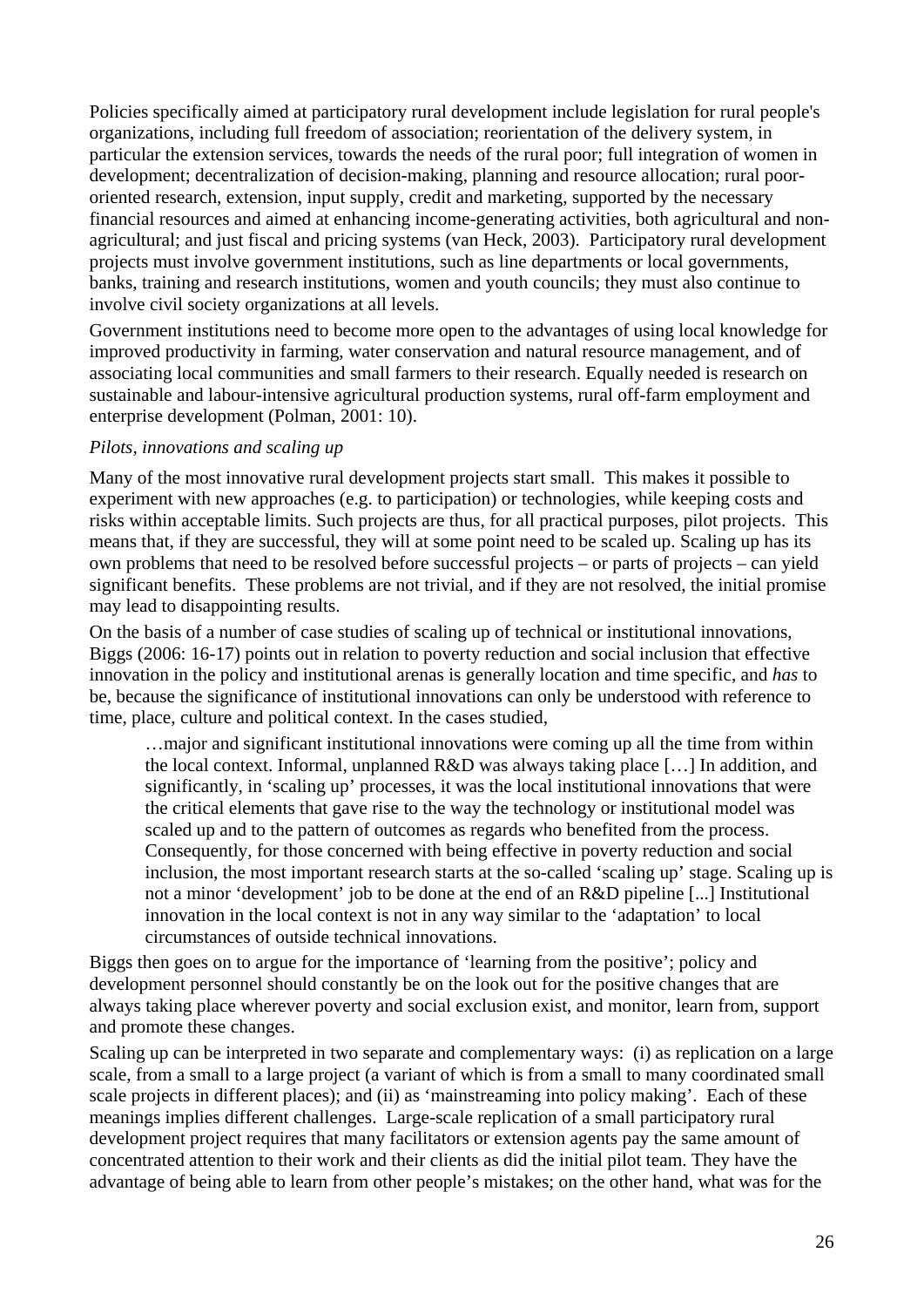initial participants a process of learning by doing, with a significant research component, is now something to be taught and learnt, then applied. There is less incentive to perform well, and it is easier to fall into routinized, mechanical approaches. To deal with these challenges, at the very least motivation, indoctrination and institution building (including the provision of suitable incentives) are needed before the replication starts, close monitoring and control at the beginning of implementation, and spot checks throughout.

As to scaling up in the sense of mainstreaming into policy making, its success is a function of the capacity of institutions and organizations to learn, and of the existence of enabling environments that provide the conditions, stimuli and incentives for institutions and individuals to act in desirable ways. Focusing on the scaling up of participatory watershed management in India, Kolavalli and Kerr (2002) maintain that, given the limited availability of NGOs, a realistic strategy must be to improve the capabilities and incentives of government agencies to work more like NGOs. They argue that institutionalizing participatory approaches in government bureaucracies may include (i) creating an enabling environment where the necessary conditions and appropriate incentives exist, plus (ii) strengthening upward accountability and (iii) introducing downward accountability. Joshi and Moore (2002) argue that the outcomes of public programmes to tackle poverty in developing countries are more likely to be decided in the implementation than the decision-making phases of policy making, and conclude that it is vital to try to 'plug the gaps' at this stage. Searching for ways in which this might be done through a 'self-correcting' mechanism that creates an enabling environment for the poor, they focus on the extent to which anti-poverty programmes succeed in mobilizing their own beneficiaries. They argue that the likelihood of collective action by the poor to defend their rights in the context of anti-poverty interventions depends on the *predictability* of those interventions from the point of view of the poor, or of the social activists and political entrepreneurs needed to galvanize them into collective action. This in turn has three components: *credibility* of the officials implementing the anti-poverty programmes; *stability of the programmes* over time, in content, form, procedural requirements, etc.; and *formal entitlement,*  which includes but is not limited to legal rights to benefits of the programme. Such predictability, argue these authors, encourages and supports collective action in favour of the anti-poverty programme 12.

## *The importance of territory*

 $\overline{a}$ 

From the local to the territorial it is a small step, but one that adds a rich layer of meaning to the discussion. The territorial dimension can contribute significantly to participatory rural development, by providing it with a spatial and social context within which participation may become easier and more meaningful. In recent years, the concepts of *territory* and of *territorial competitiveness* have acquired considerable importance as a result of economic and social changes within countries, in the context of accelerating globalization. The word 'territory' designates a rural region, which will normally include one or more small or intermediate urban centres together with their rural hinterland<sup>13</sup>. Because of its scale and of the closeness of the interactions that take place within it, the territory is increasingly seen as a privileged space for participation in rural development.

 $12$  Joshi and Moore make three related and interesting points: first, that public agencies tend to ignore or downplay these aspects, for the very good – though not very defensible – reason that to do the opposite would be to court trouble for themselves; second, that NGOs are unlikely to elicit the same kind of collective action with their programmes, since they provide pure 'benefits', not entitlements; and finally that Social Funds have much the same effect, for the same reasons.

 $13$  The precise meaning of the term is deliberately left vague, to account for the fact that a number of different elements, including a strong component of collective will, play a role in the definition and delimitation of a territory: in this sense, a territory is any rural area that somehow 'hangs together' and that collectively decides to see itself as such. It could be a municipality or a group of municipalities, or a district, or a valley, or a micro-region.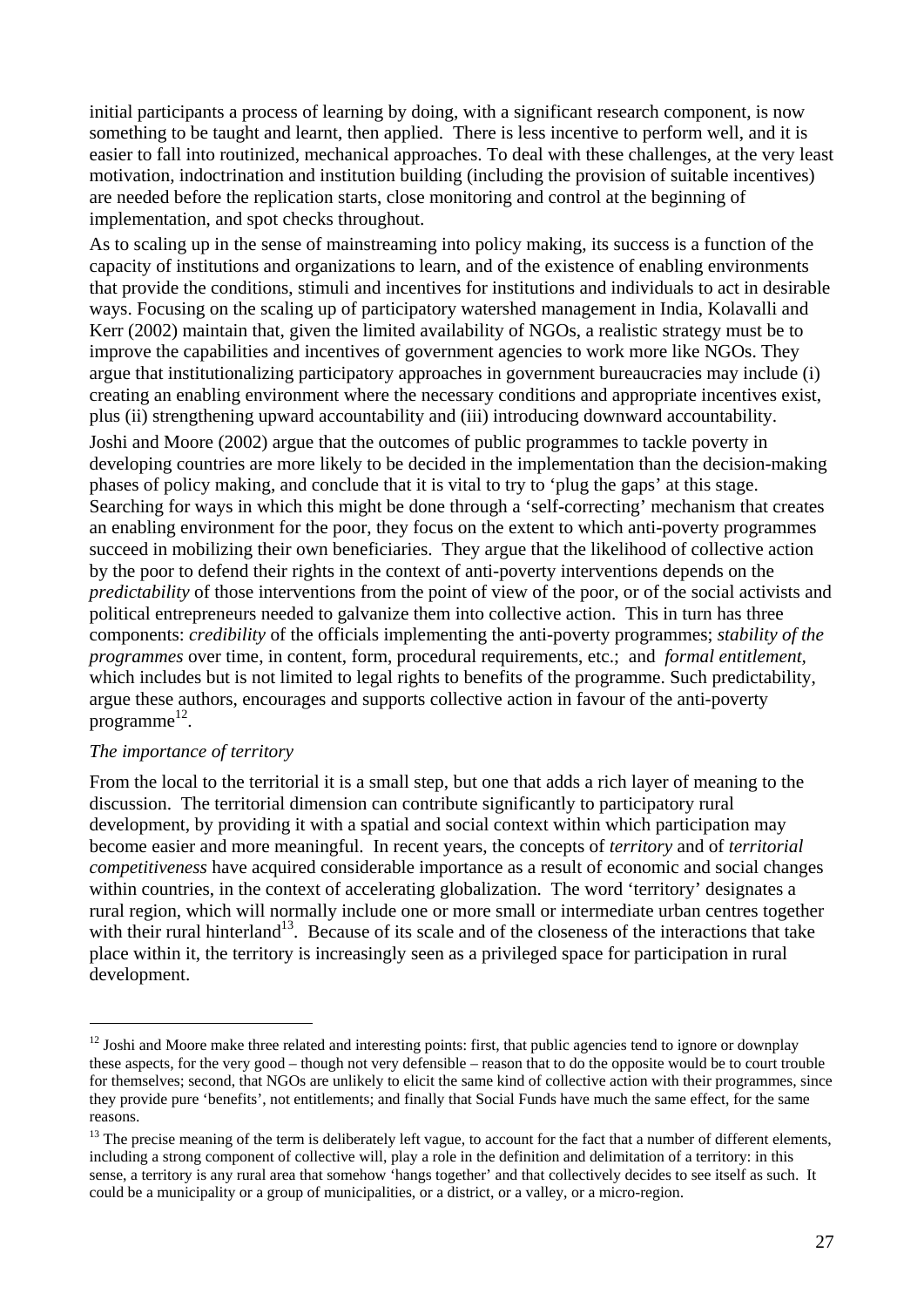The concept of territorial competitiveness starts from the usual definition of the term competitive and adds to the concept a number of normative elements that broaden its meaning and enrich it as a policy objective. Interpreted in this broader way, "a territory becomes competitive if it is able to face up to market competition whilst at the same time ensuring environmental, social<sup>14</sup> and cultural sustainability, based on the dual approach of networking and inter-territorial relationships" (Farrel and Thirion, 1999).

In order to strive for territorial competitiveness, the actors in the territory engage into negotiation leading to the formulation of a collective *territorial project:* a vision of the future of the territory in which territorial competitiveness is assured and therefore the territory fulfils its potential. This depends on local actors and institutions acquiring four types of skills: the skills to take joint action, to assess their environment, to create links between sectors by ensuring that maximum added value is retained, and to liaise with other areas and the rest of the world (*op.cit.*). These skills link to the so-called "four dimensions" of territorial competitiveness, present in each area in different combinations: social, environmental and economic competitiveness, plus positioning in the global context. These processes are seen as forming part of a long-term approach that is at the core of each area's development strategy (Farrel and Thirion, 1999). The presence of divergent or even opposed interests implies that negotiation, usually managed negotiation, is explicitly present and plays a key role in the definition of the territorial project, itself a process of social learning (Lewis, 2000; RDD, 2005). The presence of an urban centre (or more), and its linkages with the rural areas, is a crucial part of each territory's identity, a focus of negotiation and participation processes and of local institutional innovation, and a key factor of success in achieving territorial competitiveness.

In order to move from an analysis of the situation to the identification and design of a territorial project, to charting out a path for the territory's future, it is necessary to carry out an analysis of what is known as *territorial capital,* defined as

## *…all of the elements available to the area, both tangible and intangible, which in some respects constitute assets and in others constraints.*

The concept of "territorial capital" is not static but dynamic. It corresponds to the analytical description of how those seeking the room to take action see the area. It is therefore related to the territorial project concept and to the bid for territorial competitiveness. Each area endeavours to find its place by focusing on access to markets, its image, its potential to attract people and businesses, its ability to renew its governance, etc. (Farrel and Thirion, *op.cit.*).

At its heart, the idea of territorial competitiveness is a very simple one: the actors in a territory join forces to analyse their situation, agree on *what is their difference* and then decide how best to enhance its value. The similarity with concepts such as Thailand's 'one tambon, one product', or Vietnam's handicraft villages, is obvious although, as seen above, territorial competitiveness may be realised in more ways than just through the sale of a particular product or combination of products from the territory.

Processes of territory based rural development do not overcome the constraints of structure over agency; furthermore, they make sense only where basic conditions for negotiation are present; but when such conditions *are* present, they complement and give new strength and meaning to participation, by integrating it into a jointly agreed project at the local level.

## *Concluding remarks*

 $\overline{a}$ 

We have reviewed the background, analyzed some of the practices and discussed criticisms of participation in rural development. We have also discussed ways in which participation's advocates are taking on board those criticisms and trying to rescue its promise of transformation. It seems

<sup>&</sup>lt;sup>14</sup> For social sustainability here read, among other things, poverty alleviation and inclusion where there is poverty and exclusion.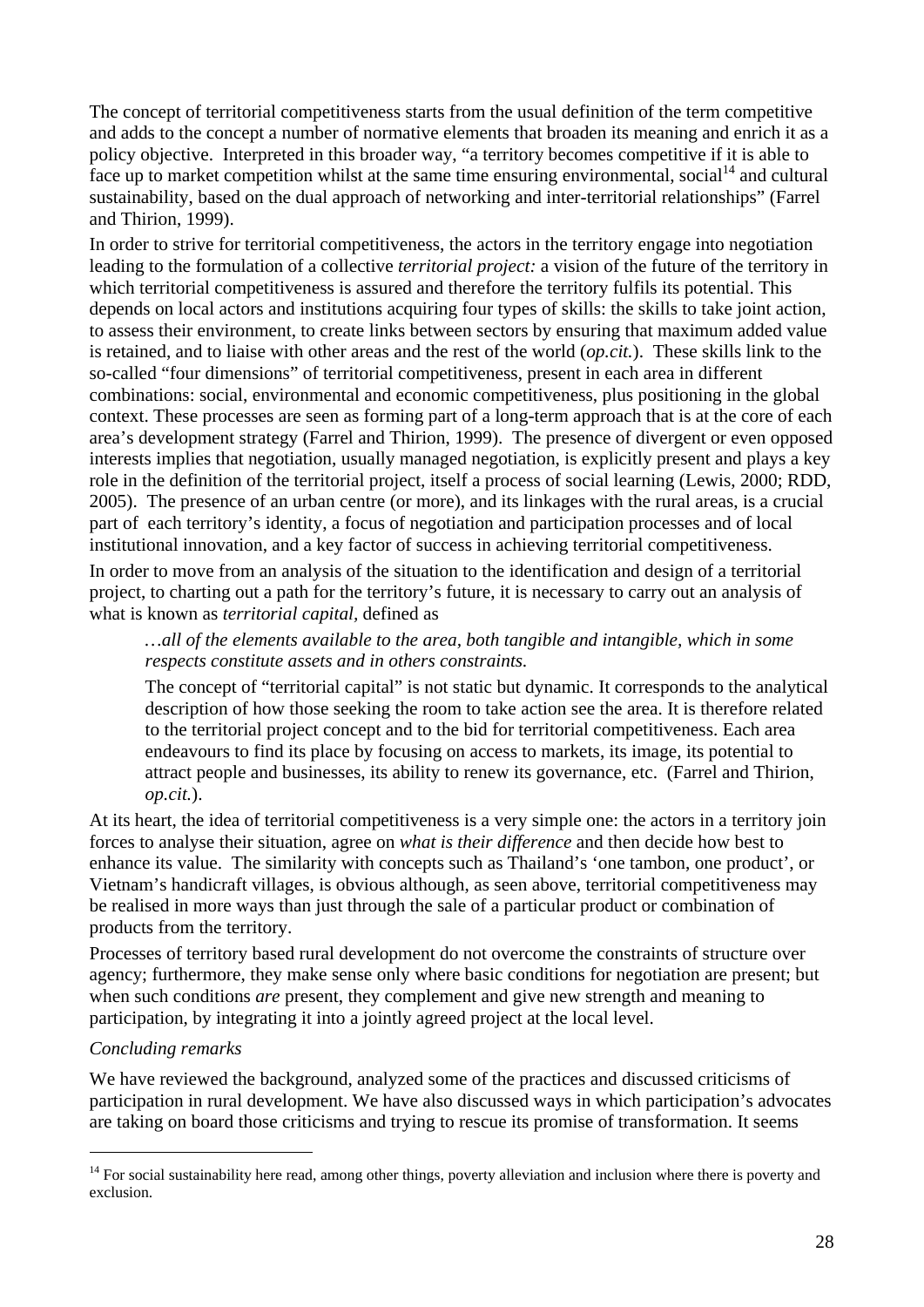reasonable, in the light of these discussions, to conclude that the use of participation in rural development will continue, and that this may not be bad. If we use them well, the criticisms need not be a source of discouragement; but by reminding us of the need to *take nothing for granted,* they should help practitioners resist smugness and strive for better ways of achieving its ideals. In this, the idea of a *good enough participation* seems to hold some promise, because good enough may both be worth doing and, because it is not ideal, be worth improving. This is important for practitioners, who need to feel that what they do makes sense, but need at least as much to avoid self-satisfaction.

Other challenges facing participatory rural development include a fuller incorporation of the sustainable rural livelihoods paradigm; finding a stronger and more proactive role for the state without falling back on old practices that did not work in the past and would not work in the future; combining pilot interventions where new ideas can be tested with facing up to the challenges of scaling up and the nontrivial research that that entails; and, given the right conditions, taking advantage of the potential of territory-based participatory and negotiated rural development. The future of rural development, in Asia as elsewhere, seems inseparable from participation, and that may not be bad, since despite all the criticism, participation, like life, seems better than the alternative.

## **REFERENCES**

- Agrawal, A. and K. Gupta (2005) 'Decentralization and Participation: The Governance of Common Pool Resources in Nepal's Terai'. *World Development,* Vol. 33, No. 7, pp. 1101–1114.
- Ahmad, B.; N. Tabassum; P.A. Gill (2003) 'Diagnosing priorities for rural women's welfare through participatory approaches in the Punjab, Pakistan'. *PLA Notes 46*, pp. 73-76.
- Arnstein, S. (1969) 'A ladder of citizen participation'. *Journal of the American Institute of Planners*, July 1969, pp. 216-224.
- Bastian, S. and N. Bastian (eds) (1996) *Assessing Participation: A Debate from South Asia.* Delhi: Konark.
- Bastian, S. and N. Bastian (1996a) 'Introduction'. Chapter 1 of Bastian and Bastian (1996).
- Bendavid-Val, A. (1991) 'Rural area development plannning: principles, approaches and tools of economic analysis'. *FAO Training Materials for Agricultural Planning, no. 27/1-2.* Rome: FAO.
- Biggs, S. (2006) 'Learning from the Positive to Reduce Rural Poverty: Institutional Innovations in Agricultural and Natural Resources Research and Development'. Paper prepared for the Impact Assessment Workshop, International Maize and Wheat Improvement Center (CIMMYT), 19-21 October 2005 (mimeo).
- Blaxall, J. (2004) 'India's Self-Employed Women's Association (SEWA): Empowerment through Mobilization of Poor Women on a Large Scale'. *Scaling Up Poverty Reduction: A Global Learning Process and Conference, Shanghai, May 25-27, 2004.* Washington DC: World Bank.
- Booth, D. (2005) 'Missing Links in the Politics of Development: Learning from the PRSP Experiment'. *Working Paper 256.* London: Overseas Development Institute.
- Caldwell, J.S., S. Sukchan, W. On-Ok, N. Kabaki, C. Ogura, M. Prabpan and P. Rattanarpom (2002) 'A farmer participatory approach to development of a research agenda for water management priorities in Nong Saeng Village, Khon Kaen Province, Thailand'. *JIRCAS Working Report No. 30*, pp. 33-41.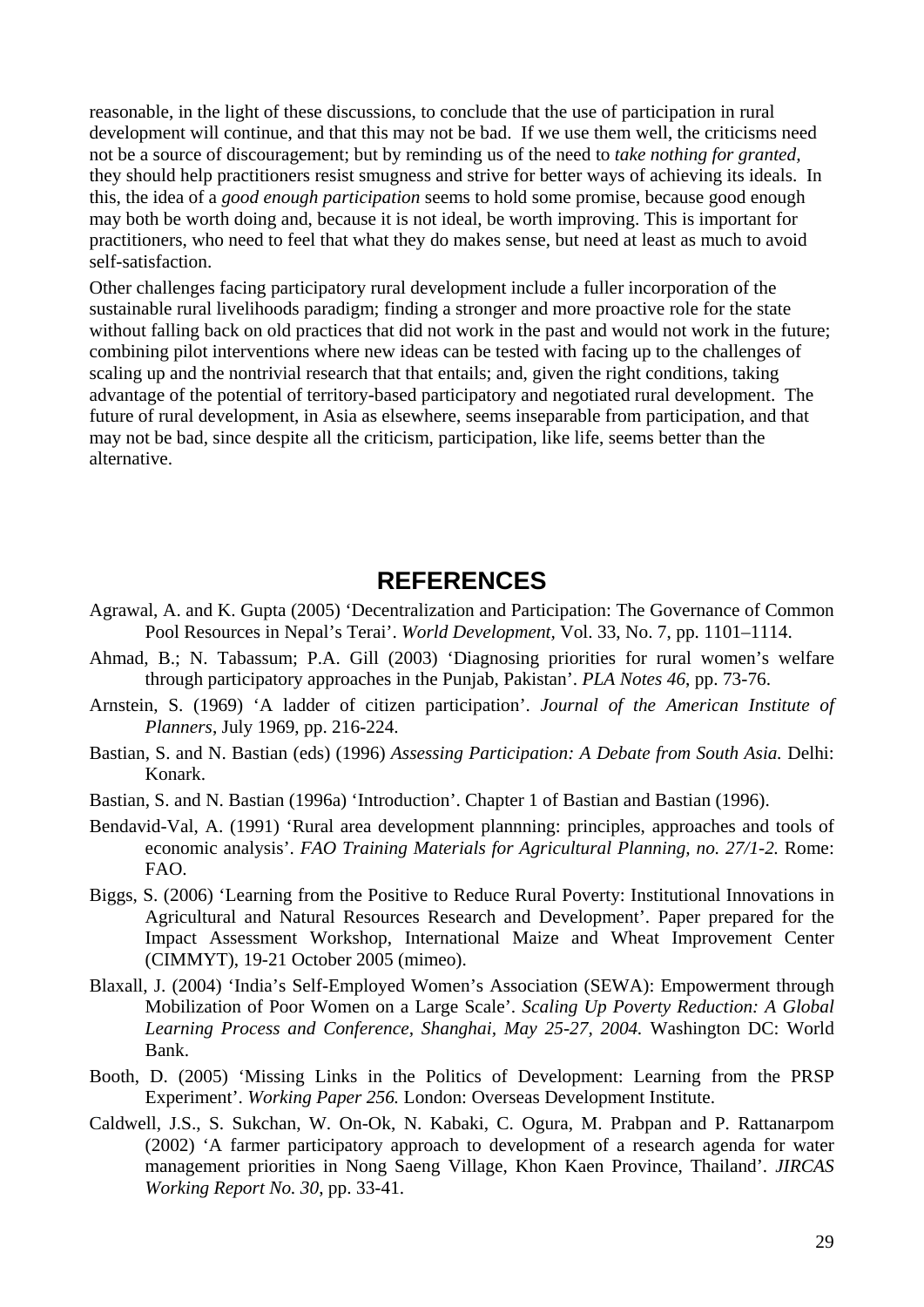- Campbell, J. and P. Townsley, (1997) 'Participatory and integrated policy processes in small-scale fisheries'. *PLA Notes 30*, pp. 66–69.
- Campbell, J.R. (2001) 'Participatory rural appraisal as qualitative research: Distinguishing methodological issues from participatory claims'. *Human Organization,* Winter 2001.
- Castella, J.-C., Tran Trong Hieu and Y.K. Eguienta (2005) 'Participatory landscape analysis for community-based livestock management in Vietnam'. *Participatory Learning and Action 51*, pp. 82-89.
- Chambers, R. (1994) 'Participatory Rural Appraisal (PRA) Analysis of Experience'. *World Development,* Vol. 22, No. 9, pp. 1253-1268.
- Chambers, R (1995) 'Rural Appraisal: Rapid, Relaxed and Participatory'. Chapter 1 in A. Mukherjee, ed., *Participatory Rural Appraisal Methods and Applications in Rural Planning.* New Delhi: Concept.
- Chambers, R. (1997) *Whose Reality Counts? Putting the First Last.* London: ITDG Publications.
- Chambers, R. and J. Blackburn (1996) 'The Power of Participation: PRA and Policy'. *IDS Policy Briefing, Issue 7.* Brighton: Institute of Policy Studies.
- Cleaver, F. (2001) 'Institutions, Agency and the Limitations of Participatory Approaches to Development'. Chapter 3 in Cooke and Kothari, 2001, pp. 36-55.
- Cooke, B. and U. Kothari, eds. (2001) *Participation: The New Tyranny?* London: Zed Books.
- Cooke, B. (2004) 'Rules of thumb for participatory change agents'. Chapter 3 in Hickey and Mohan, 2004, pp. 42-55.
- Cornwall, Andrea (2002) 'Making Spaces, Changing Places: Situating Participation in Development'. *IDS Working Paper 170*. Brighton: IDS.
- Cornwall, A. (2004) 'Spaces for transformation? Reflections on issues of power and difference in participation in development'. Chapter 5 in Hickey and Mohan, 2004, pp. 75-91.
- Cornwall, A. and I. Guijt (2004) 'Shifting perceptions, changing practices in PRA: from infinite innovation to the quest for quality'. *Participatory Learning and Action 50*, pp.160-167.
- Cram, Purcell, Ho (2004) 'Participatory assessment of rural livelihoods in the Central Highlands of Vietnam'. *Agricultural Systems,* Vol. 81, p. 255-272.
- Dendi, S. and G. P. Shivakoti (2003) 'Assessment of participatory extension approaches for sustainable agriculture development in uplands of west Sumatra, Indonensia'. *Asia-Pacific Journal of Rural Development*, Vol. XIII, No. 2, pp. 19-42.
- Deshmukh-Ranadive, J. (2004) 'Women's Self-Help Groups in Andhra Pradesh: Participatory Poverty Alleviation in Action'. *Scaling Up Poverty Reduction: A Global Learning Process and Conference, Shanghai, May 25-27, 2004.* Washington DC: World Bank.
- Eberstadt, N. (2006) 'Growing Old the Hard Way: China, Russia and India'. *Policy Review No. 136,* April/May 2006.
- Ellis, F. (2000) *Rural Livelihoods and Diversity in Developing Countries.* Oxford: Oxford University Press.
- Ellis, F. and S. Biggs (2001) 'Evolving Themes in Rural Development 1950s-2000s'. *Development Policy Review,* Vol. 19, No. 4, pp. 437-448.
- ESCAP (2007) *Persistent and Emerging Issues in Rural Poverty Reduction.* Bangkok: ESCAP.
- Estrella, M. (2002) 'Rural Development: Mobilizing the People'. *ADB Review,* Vol. 34 No. 2, pp. 18-19.
- Estrella, M. and J. Gaventa (1998) 'Who Counts Reality? Participatory Monitoring and Evaluation: A Literature Review'. *IDS Working Paper No. 70*. Brighton: Institute of Development Studies.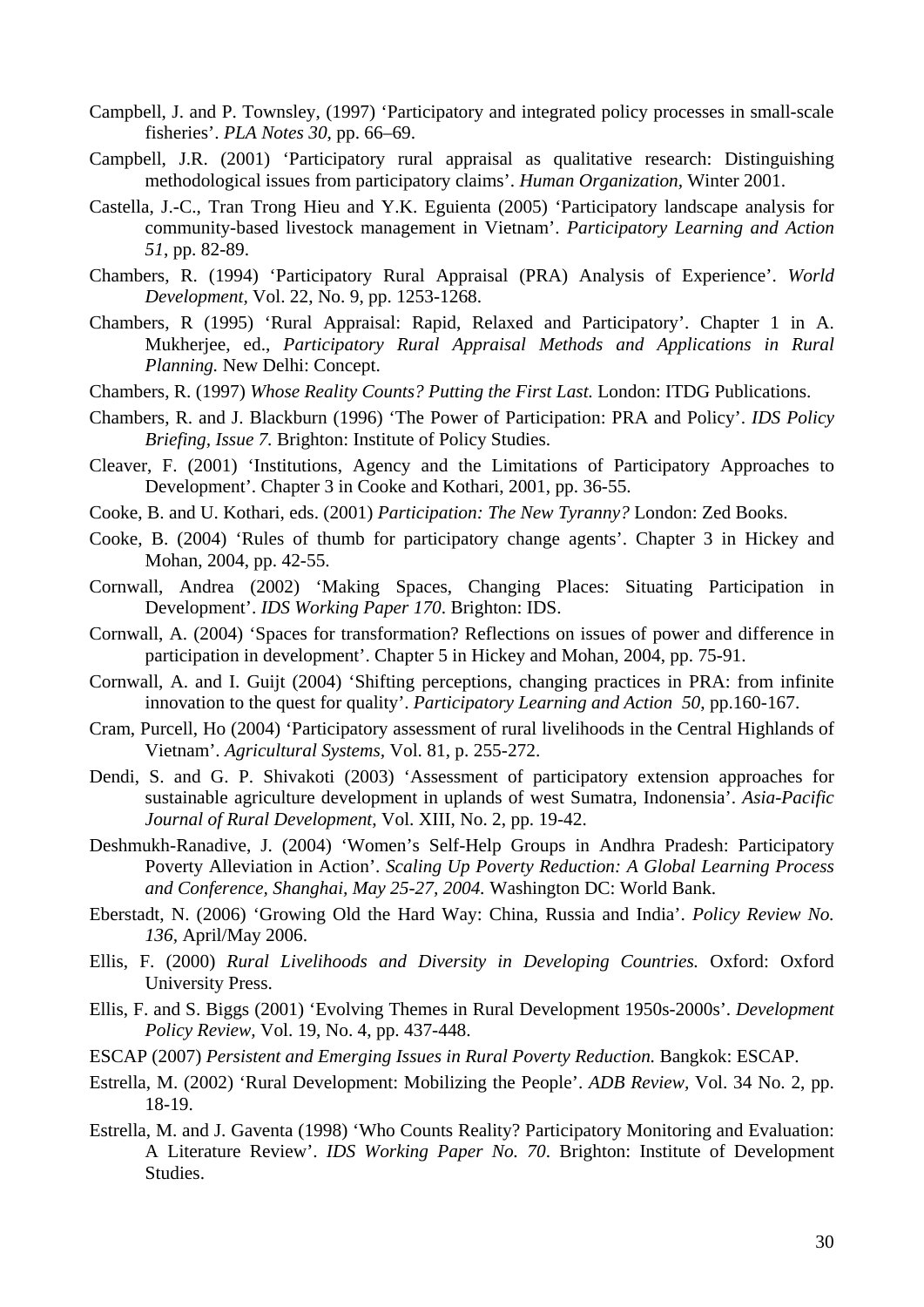- Farrel, G. and S. Thirion (1999) 'Territorial competitiveness: Creating a territorial development strategy in light of the LEADER experience'. LEADER European Observatory, *"RURAL INNOVATION" DOSSIER N° 6* – Part 1, December 1999. http://europa.eu.int/comm/archives/leader2/rural-en/biblio/com-soc/pre.htm, accessed in October 2005.
- van de Fliert, E. and A. Braun (2002) 'Conceptualizing integrative, farmer participatory research for sustainable agriculture: From opportunities to impact'. *Agriculture and Human Values,*  Vol 19, pp. 25–38.
- Francis, P. (2001) 'Participatory Development at the World Bank: The Primacy of Process'. Chapter 5 in Cooke and Kothari, 2001, pp. 72-87.
- Freire, P. (1972) *Pedagogy of the Oppressed.* Hammondsworth: Penguin Books.
- Gaventa, J. (2004) 'Towards participatory governance: assessing the transformative possibilities'. Chapter 2 in Hickey and Mohan, 2004, pp. 25-41.
- Ghai, D. (1988) 'Participatory Development: Some Perspectives from Grassroots Experiences'. *Discussion Paper No. 5.* Geneva: UNRISD.
- Gaiha, R. and V. Kulkarni (2002) 'Panchayats, Communities, and the Rural Poor in India'. *Journal of Asian and African Studies*, Vol. 37, No. 2, pp. 38-82.
- Guggenheim, S., T. Wiranto, Y. Prasta and S. Wong (2004) 'Indonesia's Kecamatan Development Program: A Large-Scale Use of Community Development to Reduce Poverty'. *Scaling Up Poverty Reduction: A Global Learning Process and Conference, Shanghai, May 25-27, 2004.* Washington DC: World Bank.
- Guimarães, J. P. C. (2005) 'Las estrategias de reducción de la pobreza: un apunte crítico'. In E. Echart, L.M. Puerto and J.A. Sotillo, eds., Globalización, Pobreza y Desarrollo: Los Retos de la Cooperación Internacional. Madrid, 2005: Los Libros de la Catarata (pp. 313-332).
- Gurung, A.B. (2003) 'Insects a mistake in God's creation? Tharu farmers' perception and knowledge of insects: A case study of Gobardiha Village Development Committee, Dang-Deukhuri, Nepal'. *Agriculture and Human Values,* Vol. 20, pp. 337–370.
- Guijt, I. and A. Cornwall (1995) 'Critical reflections on the practice of PRA'. *PLA Notes 24,* pp. 1- 6.
- Guijt, I. and Gaventa, J. (1998) 'Participatory Monitoring and Evaluation: Learning from Change'. *IDS Policy Briefing, Issue 12.* Brighton: Institute of Policy Studies.
- Hardcastle, J., G. Rambaldi, B. Long, Le Van Lanh and Do Quoc Son (2004), 'The use of participatory threedimensional modelling in community-based planning in Quang Nam province, Vietnam'. *PLA Notes 49,* pp. 70-76.
- Hayward, C., L. Simpson and L. Wood (2004) 'Still Left Out in the Cold: Problematising Participatory Research and Development'. *Sociologia Ruralis,* Vol. 44, No. 1, pp. 95-108.
- Heck, B, van (2003) *Participatory Development: Guidelines on Beneficiary Participation in Agricultural and Rural Development.* Second edition. Rome: FAO.
- Henkel, H. and R. Stirrat (2001) 'Participation as Spiritual Duty: Empowerment as Secular Subjection'. Chapter 11 in Cooke and Kothari, 2001, pp. 168-184.
- Hickey, S. and G. Mohan, eds. (2004) *Participation: From Tyranny to Transformation.* London: Zed Books.
- Hickey, S. and G. Mohan, eds. (2004a) 'Towards participation as transformation: critical themes and challenges'. Chapter 1 in Hickey and Mohan, 2004, pp. 3-24.
- Hickey, S. and G. Mohan, eds. (2004b) ''Relocating Participation within a Radical Politics of Development: Insights from Political Action and Practice'. Chapter 10 in Hickey and Mohan, 2004, pp. 159-174.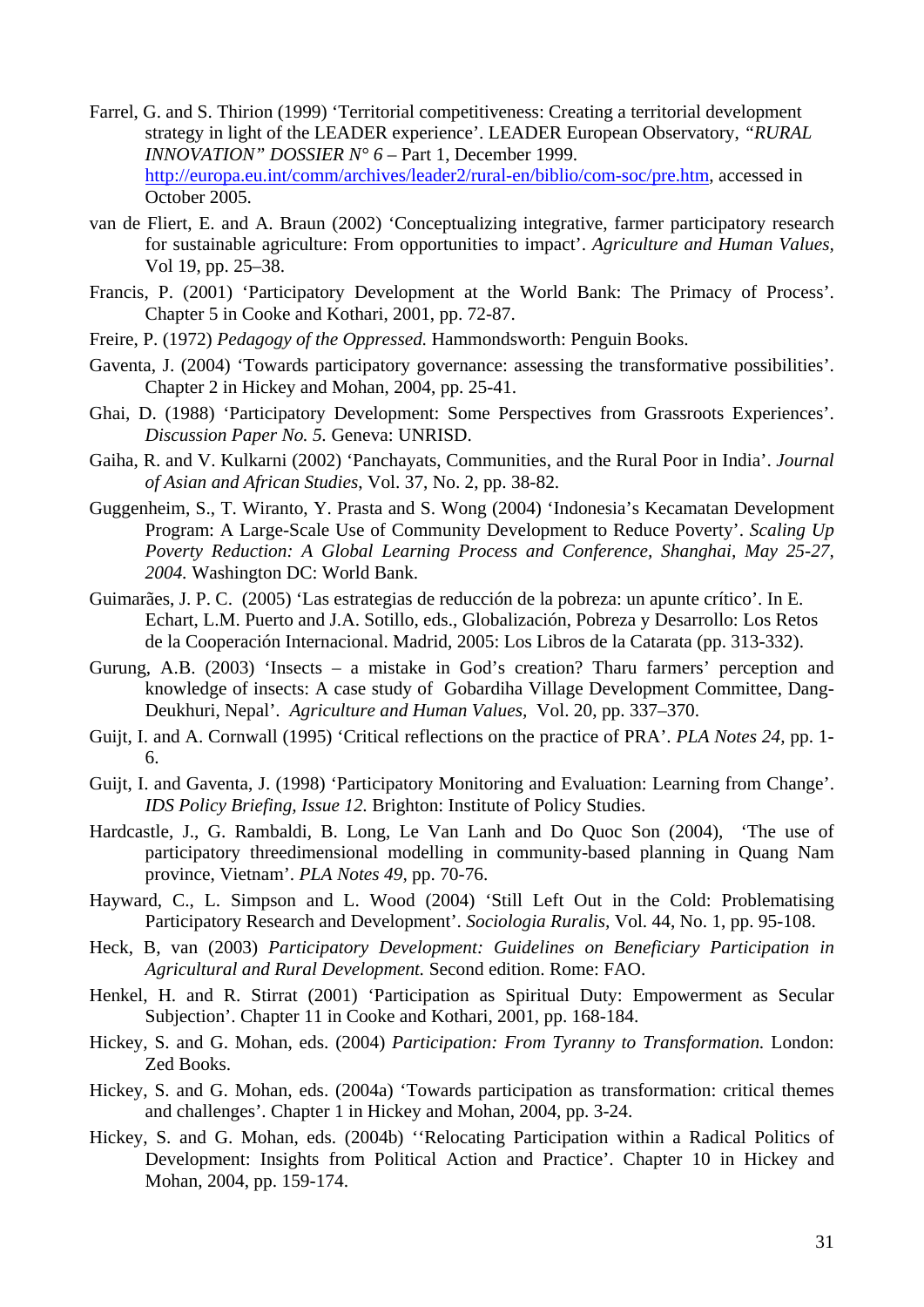- Hickey, S. and G. Mohan (2005) 'Relocating Participation within a Radical Politics of Development'. *Development and Change* Vol. 36, No.2, pp. 237-262**.**
- Horne, P.M., E. Magboo, P.C. Kerridge, M. Tuhulele, V. Phimphachanhvongsod, F. Gabunada Jr., L.H. Binh and W.W. Stur (2000) 'Participatory approaches to forage technology development with smallholders in Southeast Asia'. In *Working with farmers: the key to adoption of forage technologies*, Aciar Proceedings No. 95.
- IWG (no date) FAO Informal Working Group on Participatory Approaches and Methods *Course of Participatory Project Formulation.*  http://www.fao.org/Participation/english\_web\_new/content\_en/history.html, accessed 30 June 2007.
- Ira, G. C. (1997) 'Participatory methods for community-based coastal resource management'. *PLA Notes 30*, pp. 34–35.
- Jewitt, S. (2000) 'Unequal knowledges in Jharkhand, India: De-Romanticizing Women's Agroecological Expertise'. *Development and Change*, Vol. 31 (2000), pp. 961-985.
- Joshi, A. and M. Moore (2002) "Enabling Environments and Effective Anti-Poverty Programmes'. Chapter 2 in Øyen, 2002.
- Kolavalli, S. and J. Kerr (2002) 'Scaling up participatory watershed development in India'. *Development and Change;* Vol. 33, No. 2, pp. 213-235.
- Kothari, U. (2001) 'Power, Knowledge and Social Control in Participatory Development'. Chapter 9 in Cooke and Kothari, 2001, pp. 139-152.
- Leeuwis, C. (2000) 'Reconceptualizing participation for sustainable rural development: towards a negotiation approach'. Dev*elopment and Change*, Vol. 31, pp. 931-959.
- Markanday, A. (2004) 'Scaling Up IFADs Experience with Decentralized and Participatory Rural Development and Poverty Reduction in Vietnam'. *Scaling Up Poverty Reduction: A Global Learning Process and Conference, Shanghai, May 25-27, 2004.* Washington DC: World Bank.
- Mathew, G. (2004) 'Local Democracy and Empowerment of the Underprivileged: An Analysis of Democratic Decentralization in India'. *Scaling Up Poverty Reduction: A Global Learning Process and Conference, Shanghai, May 25-27, 2004.* Washington DC: World Bank.
- Mearns, R. (2004) 'Sustaining Livelihoods on Mongolia's Pastoral Commons: Insights from a Participatory Poverty Assessment". *Development and Change*, Vol. 35, pp. 107-139.
- Miller, S.M. (2002) 'Best Practices: Scepticism and Hope'. Chapter 3 in Øyen, 2002.
- Mosse, D. (1994) 'Authority, Gender and Knowledge: Theoretical Reflections on the Practice of Participatory Rural Appraisal'. *Development and Change*, Vol. 25, pp. 497- 526.
- Mosse, D. with the KRIBP project team (1995) 'Social analysis in participatory rural development'. *PLA Notes 24*, pp. 27-33.
- Mosse, D. (1996) 'The Social Construction of "People's Knowledge" in Participatory Rural Development'. Chapter 5 in Bastian and Bastian (1996).
- Mosse, D. (2001) 'People's Knowledge, Participation and Patronage: Operations and Representations in Rural Development'. Chapter 2 in Cooke and Kothari, 2001, pp. 16-35.
- Natal, A. (2002) "Participación ciudadana y administración del desarrollo. Análisis histórico de la participación en el contexto de la ayuda internacional". Zinacantepec, Mexico: El Colegio Mexiquense.
- http://www.cmq.edu.mx/docinvest/document/DD20260.pdf, accessed 30 June 2007.
- Natpracha, P. (1986) 'Fisherwomen's Activities in Bangladesh : A Participatory Approach to Development'. Madras: Bay of Bengal Programme.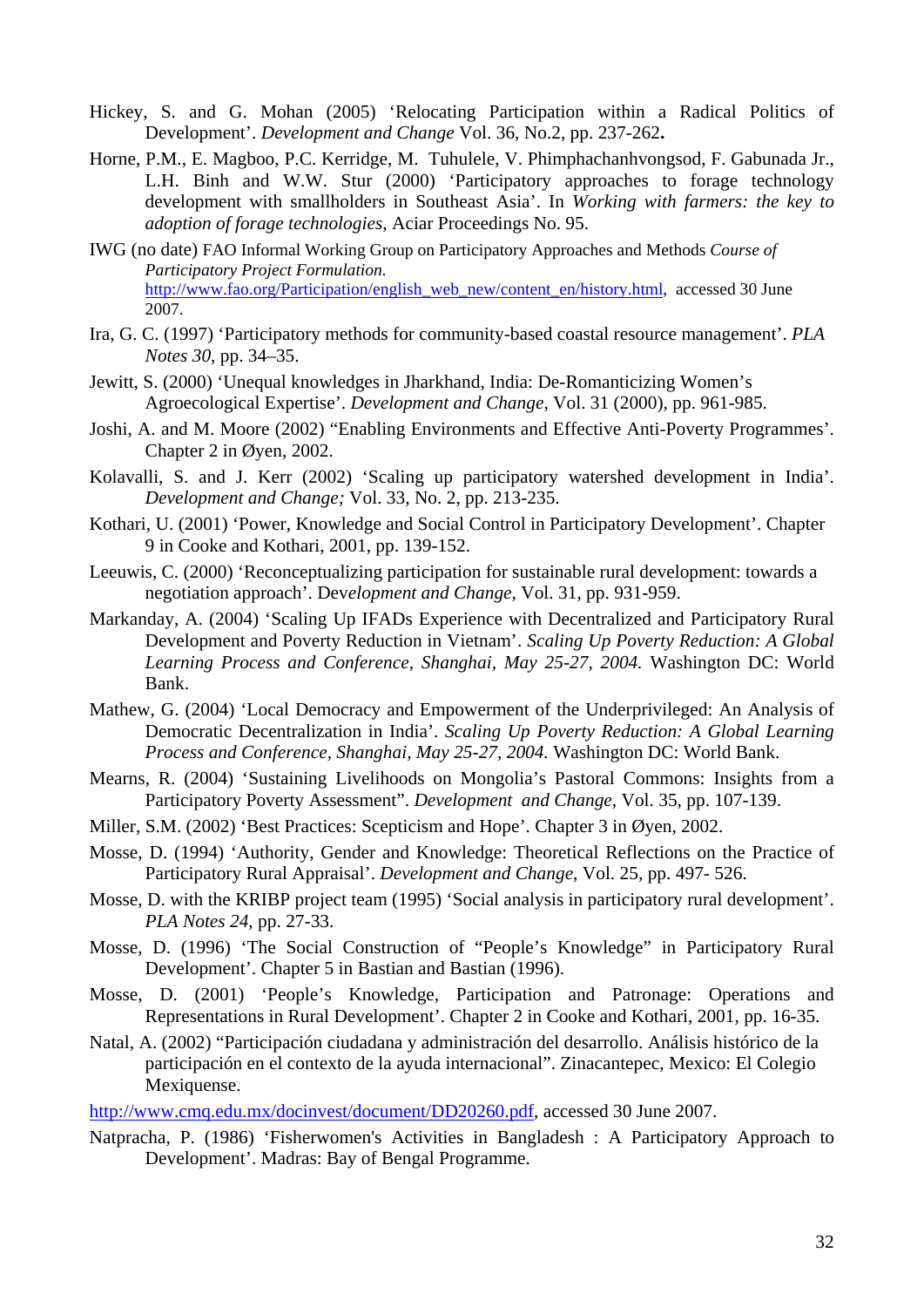- Norton, A. and B. Bird, K. Brock, M. Kakande, C. Turk (2001) *A Rough Guide to PPAs. Participatory Poverty Assessment: An Introduction to Theory and Practice.* London: Overseas Development Institute.
- Oakley, P. (1991). *Projects with people: The practice of participation in rural development.* Geneva: International Labour Office.
- Oakley, P. and D. Marsden (1984) *Approaches to Participation in Rural Development.* Geneva: ILO.
- Øyen, E. (ed.) (2002) *Best Practices in Poverty Reduction: An Analytical Framework.* London: Zed Books.
- Page, B. (2002) 'Book Review of C. Long (2001) *Participation of the poor in development initiatives: taking their Rightful Place* (London: Earthscan)'. *Progress in Development Studies* (2002) 2, p. 252.
- Peters, J. (2001) 'IN THE FIELD: Transforming the "model" approach to upland rural development in Vietnam'. *Agriculture and Human Values,* Vol. 18, pp. 403–412.
- Peters, D., N.T. Tinh, M.T. Hoan, N.T. Yen, P.N. Thach and K. Fuglie (2005) 'Rural income generation through improving crop-based pig production systems in Vietnam: Diagnostics, interventions, and dissemination'. *Agriculture and Human Values,* Vol. 22, pp. 73–85.
- Pimbert, M. (2004) 'Natural resources, people and participation'. *Participatory Learning and Action* 50, pp. 131-139**.**
- Pimbert, M. and J. Pretty (1994) 'Parks, People and Professionals: Putting "Participation" into Protected Area Management'. *Discussion Paper No. 57.* Geneva: UNRISD.
- Polman, W. (2001) 'Role of government intitutions for promotion of agriculture and rural development in Asia and the Pacific region – Dimensions & Issues'. *Resource Paper, APO Meeting on Changing Regional Policy Dimensions for Agricultural and Rural development in Asia.*
- Pottier, J. and P. Orone (1995) 'Consensus or cover-up? The limitations of group meetings'. *PLA Notes 24*, pp. 38-42.
- Pound, B., S. Snapp, C. McDougall, and A. Braun, (eds.) *Managing Natural Resources for Sustainable Livelihoods: Uniting Science and Participation.* London: Earthscan.
- Price, L. L. (2001) 'Demystifying farmers' entomological and pest management knowledge: A methodology for assessing the impacts on knowledge from IPM-FFS and NES interventions'. *Agriculture and Human Values,* Vol. 18, pp. 153–176.
- Rai, R.K. (1998) 'Monitoring and evaluating in the Nepal-UK community forestry project'. *PLA Notes*, Issue 31, pp.37–43**.**
- Rambaldi, G. and L.V. Lanh (2003) 'The seventh helper: the vertical dimension feedback from a training exercise in Vietnam'. *PLA Notes 46,* pp. 77-83.
- RDD FAO Rural Development Division (2005) 'An approach to rural development: Participated and Negotiated Territorial Development'. Rome: FAO.
- RDI Research and Development Initiatives (2003) 'Sharing Best Practices in Rural Development: Case studies of few success stories in Rajasthan and UP'. *Report* submitted to the Socio-Economic Research Unit, Planning Commission, Government of India. New Delhi: RDI.
- Reddy, V. R., M. G. Reddy, S. Galab, J. Soussan, and O. Spingate-Baginski (2004) 'Participatory watershed development in India: can it sustain rural livelihoods?' *Development and Change*, Vol. 35, Nr. 2, pp.297-326.
- Richards, P. (1995) 'Participatory rural appraisal: a quick-and-dirty critique. *PLA Notes 24,* pp. 13- 16.